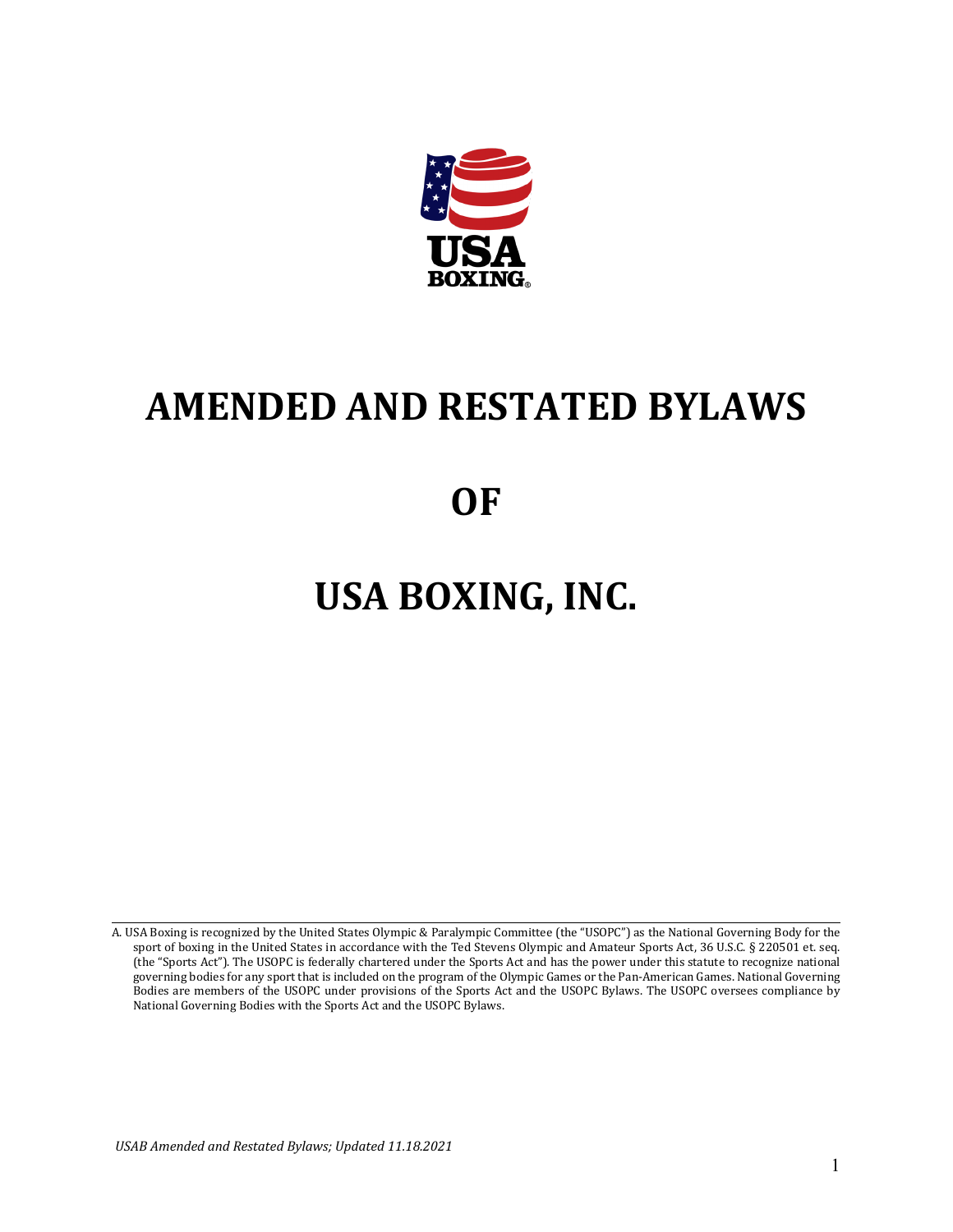#### **AMENDED AND RESTATED BYLAWS**

#### **OF**

#### **USA BOXING, INC.**

#### **ARTICLE 1. LEGAL STATUS AND OFFICES**

**1.1 Name:** The name of the corporation shall be USA BOXING, INC., (referred to in these Bylaws as "USA Boxing" or "USAB"). USA Boxing may establish such acronyms or abbreviations as may be appropriate for business use, and may establish logos, service marks, or trademarks as may be appropriate to further its purposes, mission recognition and goals.

**1.2 Business Offices:** The initial principal office of USA Boxing shall be as stated in the Articles of Incorporation. USA Boxing may at any time, and from time to time, change the location of its principal office. USA Boxing may have such other offices, either within or outside Colorado, as the Board of Directors may designate or as the affairs of USA Boxing may require from time to time.

**1.3 Registered Offices:** The registered office of USA Boxing required by the Colorado Revised Nonprofit Corporation Act (the "Nonprofit Corporation Act") to be maintained in Colorado may be changed from time to time by the Board of Directors or by the Officers of USA Boxing, or to the extent permitted by the Nonprofit Corporation Act, by the registered agent of USA Boxing, provided in all cases that the street addresses of the registered office and of the business office or home of the registered agent of USA Boxing are identical.

#### **ARTICLE 2. MISSION AND PURPOSES**

**2.1 Mission:** To promote and grow Olympic-style amateur boxing in the United States and to inspire the tireless pursuit of Olympic gold and enable athletes and coaches to achieve sustained competitive excellence. Additionally, USA Boxing endeavors to teach all participants the character, confidence and focus they need to become resilient and diverse champions, both in and out of the ring. USA Boxing is *one team, one nation, going for gold!*

**2.2 Purposes:** USA Boxing has been established, and shall be operated, for charitable and educational purposes and to foster national and international competition in boxing. Specifically, USA Boxing shall enable United States athletes, coaches, officials, and other participants in the sport of Boxing to achieve sustained competitive excellence, develop character, and promote and grow Boxing in the United States. As the National Governing Body, USA Boxing shall oversee and govern the sport of Boxing in the United States.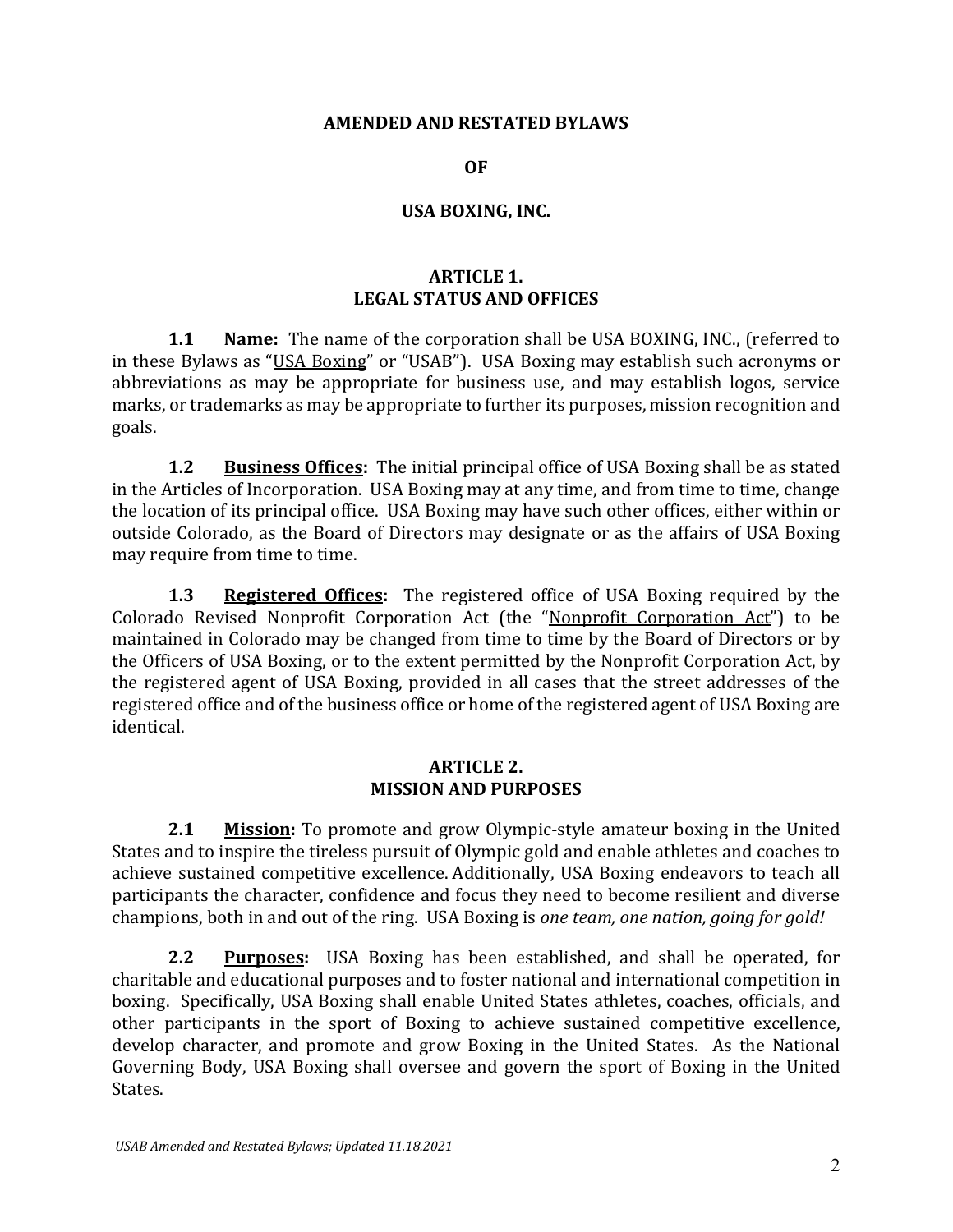**2.3 Nonprofit Status:** USA Boxing shall be a nonprofit corporation incorporated pursuant to the laws of the State of Colorado. USA Boxing shall be operated for charitable and educational purposes and it shall also have as its purpose to foster national and international amateur sports competition in the sport of Boxing, consistent with maintaining tax-exempt status in accordance with section  $501(c)(3)$  of the Internal Revenue Code.

## **ARTICLE 3.**

## **OBJECTIVES AND RECOGNITION AS NATIONAL GOVERNING BODY**

**3.1 Recognition by the United States Olympic & Paralympic Committee (USOPC) as a National Governing Body (NGB):** USA Boxing shall seek to maintain recognition as the National Governing Body for the sport of amateur, Olympic-style boxing, in the United States. In fulfilling those requirements as the NGB, USA Boxing shall:

**(A)** maintain the managerial and financial competence and capability to establish national goals for boxing relating to the development and well-being of the sport, to implement and administer a plan for the attainment of those goals, and to execute its obligations as the National Governing Body for the sport of Boxing;

**(B)** agree to submit to binding arbitration in any controversy involving: (i) its recognition as an NGB, or (ii) the opportunity of any athlete, coach, physician, administrator, or official to participate in athletic competition in Olympic-Style Boxing (herein referred to as "Boxing"), upon demand of any aggrieved athlete, coach, administrator, or official participating within Boxing, conducted in accordance with the Commercial Rules of the American Arbitration Association, as modified for Olympic and Sports Doping Disputes;

**(C)** be autonomous in the governance of the sport of Boxing by independently determining and controlling all matters central to governance, by not delegating decision-making and control of matters central to governance, and by being free from outside restraint;

**(D)** be a member of no more than one (1) International Federation that is recognized by the International Olympic Committee (the "IOC") as the worldwide governing body for the sport of Boxing;

**(E)** provide for its membership to be open to any individual who is an athlete, coach, administrator, physician or official active in Boxing;

**(F)** provide fair notice and opportunity for a hearing to any athlete, coach, physician, administrator, or official participating in Boxing before declaring such individual ineligible to participate;

**(G)** ensure that its Board of Directors has established criteria and election procedures for athlete representation among the Board's voting members, and ensures that the voting power held by athlete representatives is not less than one-third (33 1/3 percent) of the voting power held in its Board of Directors or other governance body;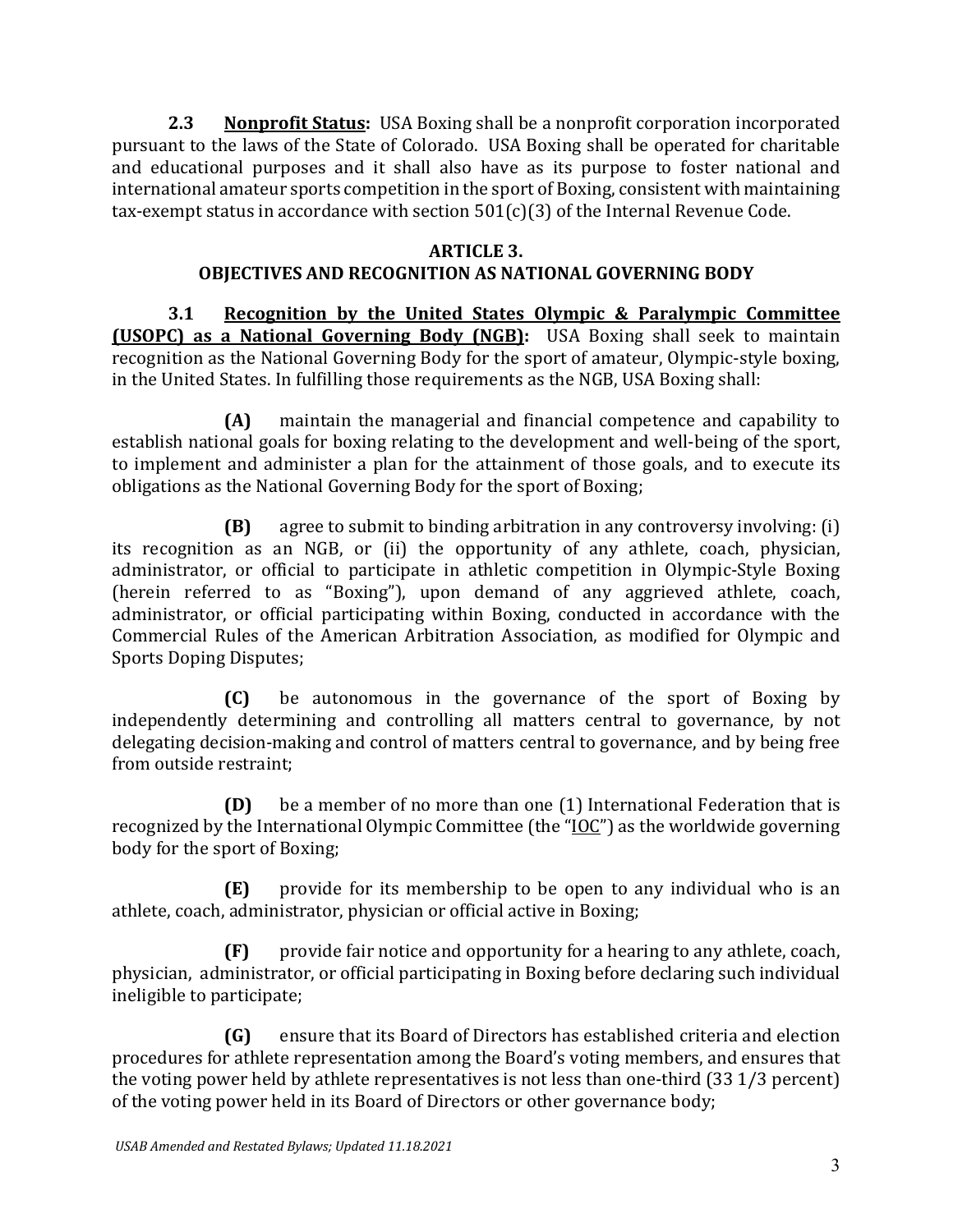**(H)** provide for reasonable direct representation on its Board of Directors for any not-for-profit sports organization that meets the requirements of applicable federal law, which, in the sport of Boxing, conducts on a level of proficiency appropriate for selection of athletes to represent the United States in international athletic competition in Boxing, a national program, or regular national athletic competition in Boxing, and ensure that representation reflects the nature, scope, quality, and strength of the programs and competitions of that sports organization in relation to all other of those programs and competitions in the sport of Boxing in the United States;

Body;

**(I)** not have an officer who is also an officer of another National Governing

**(J)** provide procedures for the prompt and equitable resolution of grievances of its members;

**(K)** not have criteria relating to eligibility in Boxing or to the participation in the Olympic or Pan American Games that are more restrictive than those of the international sports federation for the sport of Boxing, which is recognized by the IOC;

**(L)** subscribe to the applicable statutes, codes, rules, policies and protocols of the United States Anti-Doping Agency ("USADA") and the World Anti-Doping Agency ("WADA"); and

**(M)** perform all other obligations and duties imposed on an NGB by applicable law or governing authority.

**3.2 Recognition by the International Federation for Boxing:** In accordance with Article 12 of these Bylaws and the Statutes, rules and regulations of the International Federation, USA Boxing shall seek and attempt to maintain recognition by the International Federation as the National Federation responsible for governance of the sport of Boxing in the United States. To the extent that the International Olympic Committee continues to govern Olympic boxing through the Boxing Task Force or similar entity, USA Boxing shall comply with such IOC-directed governance.

### **ARTICLE 4. NON-DISCRIMINATION**

**4.1 Sports Act:** USA Boxing shall comply with the equal opportunity requirements for recognition as an NGB as required by applicable law or governing authority, and as such requirements are promulgated or revised from time to time. In fulfilling those requirements, USA Boxing shall:

**(A)** provide an equal opportunity to athletes, coaches, administrators, physicians, and officials to participate in Boxing competitions without discrimination on the basis of race, color, religion, sex, sexual orientation, gender identity or gender expression, age, or national origin; and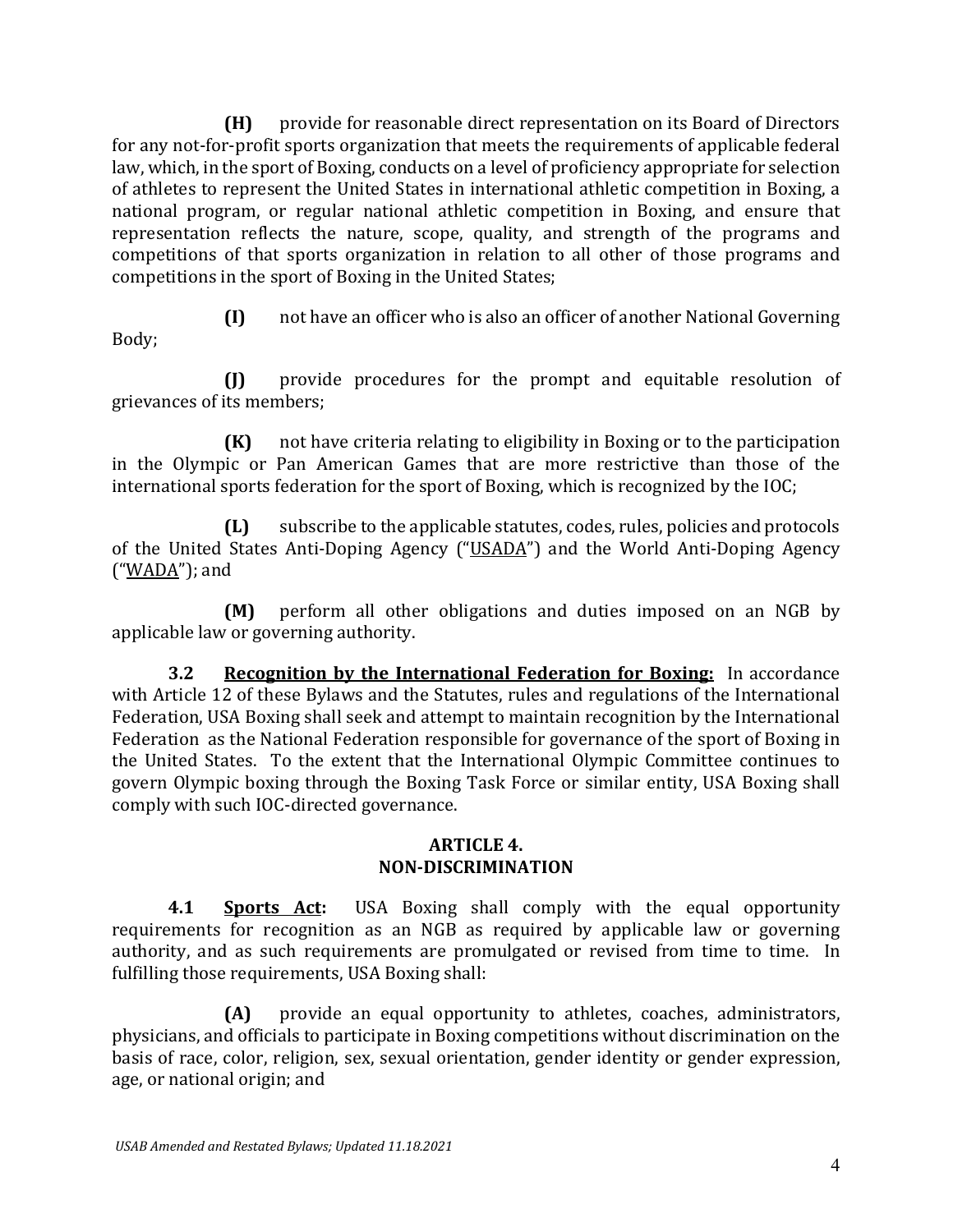**(B)** be governed by a Board of Directors whose members are selected without regarding to race, color, religion, national origin, or sex, sexual orientation, gender identity or gender expression with reasonable representation on the Board of both males and females.

### **ARTICLE 5. MEMBERS**

**5.1 Categories of Membership:** USA Boxing shall have the individual and organization membership categories as follows:

**(A) Athlete Members:** Athlete members shall be those individuals who register as competitive athletes and are eligible to compete in the sport of Boxing;

**(B) Coach Members:** Coach members shall be those individuals who register as active coaches and who are certified as coaches by USA Boxing;

**(C) Officials Members:** Officials members shall be those individuals who register as active officials and who are certified as officials by USA Boxing;

**(D) Physician Members:** Physician members shall be those individuals who register as active physician members (Medical Doctor – MD or Doctor of Osteopathy – DO) and are certified as physicians by USA Boxing;

**(E) Administrative Members:** Administrative members shall be those Individuals who register as supporting members and who are interested in the purpose, programs, aims and objectives of USA Boxing;

**(F) Registered Clubs:** Registered clubs are those boxing clubs that register with the Local Boxing Committee ("LBC") that governs its geographical location and that agree to conduct their programs in accordance with and agree to be bound by the rules and regulations of USA Boxing and meet other registration requirements of USA Boxing;

**(G) Local Boxing Committees:** LBCs are recognized by USA Boxing and govern their respective geographical locations. LBCs agree to (i) conduct their programs in accordance with, and to be bound by, the rules and regulations of USA Boxing, (ii) meet other registration requirements of USA Boxing, and (iii) are bound by the LBC Bylaws; and

**(H) Affiliated Organizations/Group Members:** Affiliated Organizations, also known as Group Members, shall be those not-for-profit sports organizations that meet the requirements of applicable federal law, that register as affiliated organizations and that conduct, on a level of proficiency appropriate for the selection of athletes to represent the United States in international athletic competition in the sport of Boxing, a national program or regular national athletic competition in the sport of Boxing.

**5.2 Non-Voting Members:** Each category of membership shall have only those qualifications, rights and privileges as set forth herein, subject to the Colorado Revised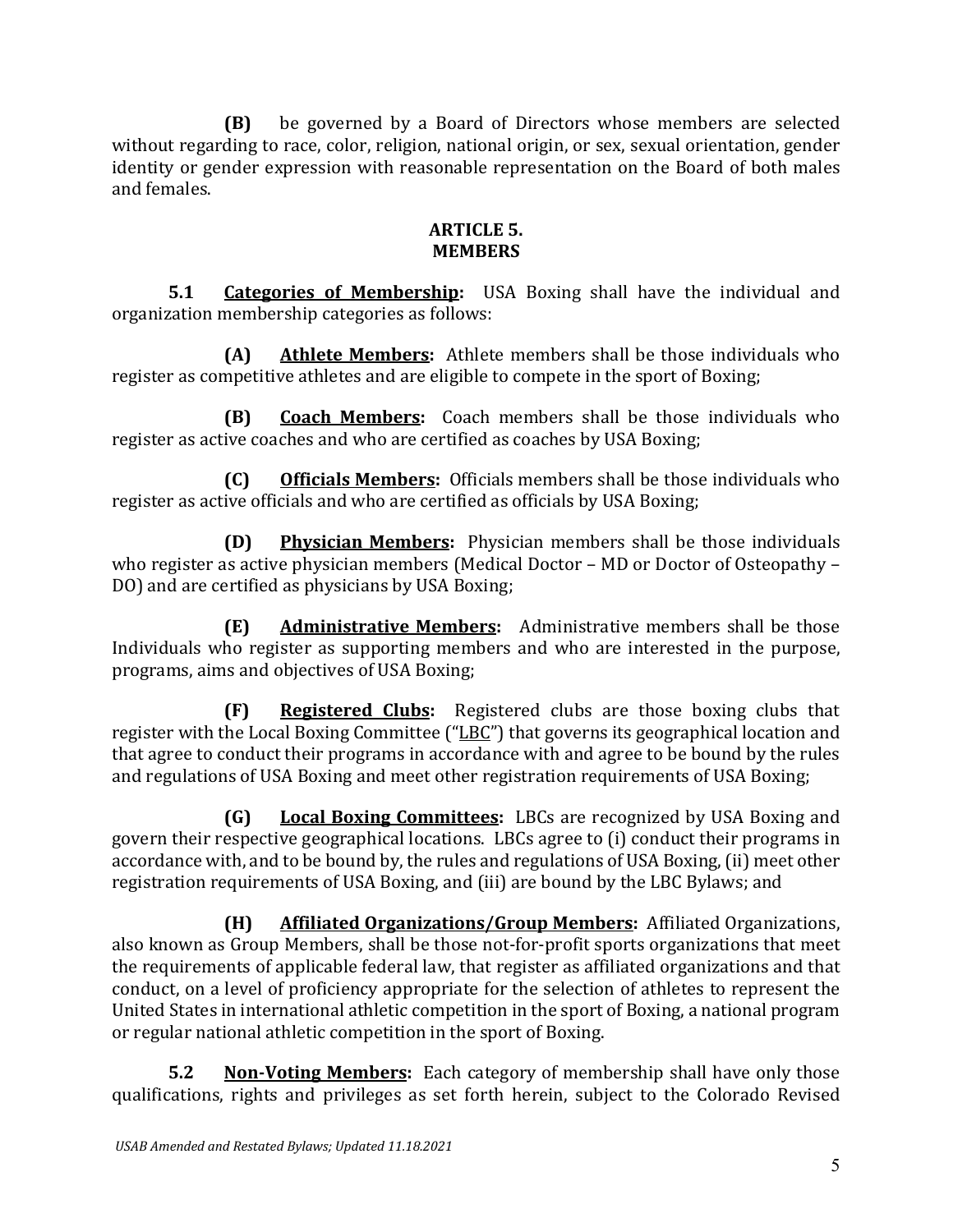Nonprofit Corporation Act ("Nonprofit Act") Except to the extent voting rights are granted hereunder, all categories of members described in Section 5.1 of these Bylaws shall be considered non-voting members for purposes of the Nonprofit Act.

**5.3 Membership Requirements:** Membership in USA Boxing is a privilege and creates with it certain obligations and duties. The Board of Directors may establish such membership requirements as the Board shall deem necessary and appropriate. No privilege of membership shall be made available until all membership requirements are satisfied. Any individual member of USA Boxing who does not successfully pass a US Center for SafeSportapproved background screening may not register for and/or participate in any USA Boxingsanctioned activities and is subject to termination as a member.

**5.4 Dues and Fees:** The Board of Directors may establish such rules and procedures for the manner and method of payment of fees, the collection of delinquent fees and the proration or refund of fees, as the Board shall deem necessary or appropriate. No privilege of membership shall be available until all fees are paid in full.

**5.5 Suspension and Termination:** The membership of any member may be terminated at any time with or without cause by the Board of Directors or through procedures approved by the Board of Directors for the discipline of members, which procedures shall require notice and an opportunity to be heard before any sanctions are imposed (except emergency or interim sanctions may be imposed in accordance with disciplinary or protective rules). A member may only resign if the member has paid all fees then payable.

**5.6 Transfer of Membership:** Membership in USA Boxing is not transferable, unless to a successor of a corporate member which must first be approved by USA Boxing. Members shall have no ownership rights or beneficial interests of any kind in the property of USA Boxing.

**5.7 Registered Club, LBC and Affiliated Organizational Members:** The registered Club, LBC and Affiliated Organization Members of USA Boxing are subject to those rules and regulations for those membership categories as may be established by the Board of Directors from time to time.

# **5.8 Meetings of Members:**

**5.8.1. No Rulemaking Authority.** Except for those items for which members are entitled to vote as specifically provided in these Bylaws or the Nonprofit Corporations Act, the meetings of the members shall be purely advisory and shall have no rulemaking, budgetary, legislative, or other authority.

**5.8.2. Annual Meetings.** There shall be an annual meeting of the members of USA Boxing known as the USA Boxing Annual Meeting, to which all individual and organization members and other USA Boxing constituencies in the United States Boxing family shall be invited to gather and provide input to the National Office and Board of Directors on important issues facing the organization. The USA Boxing Annual Meeting shall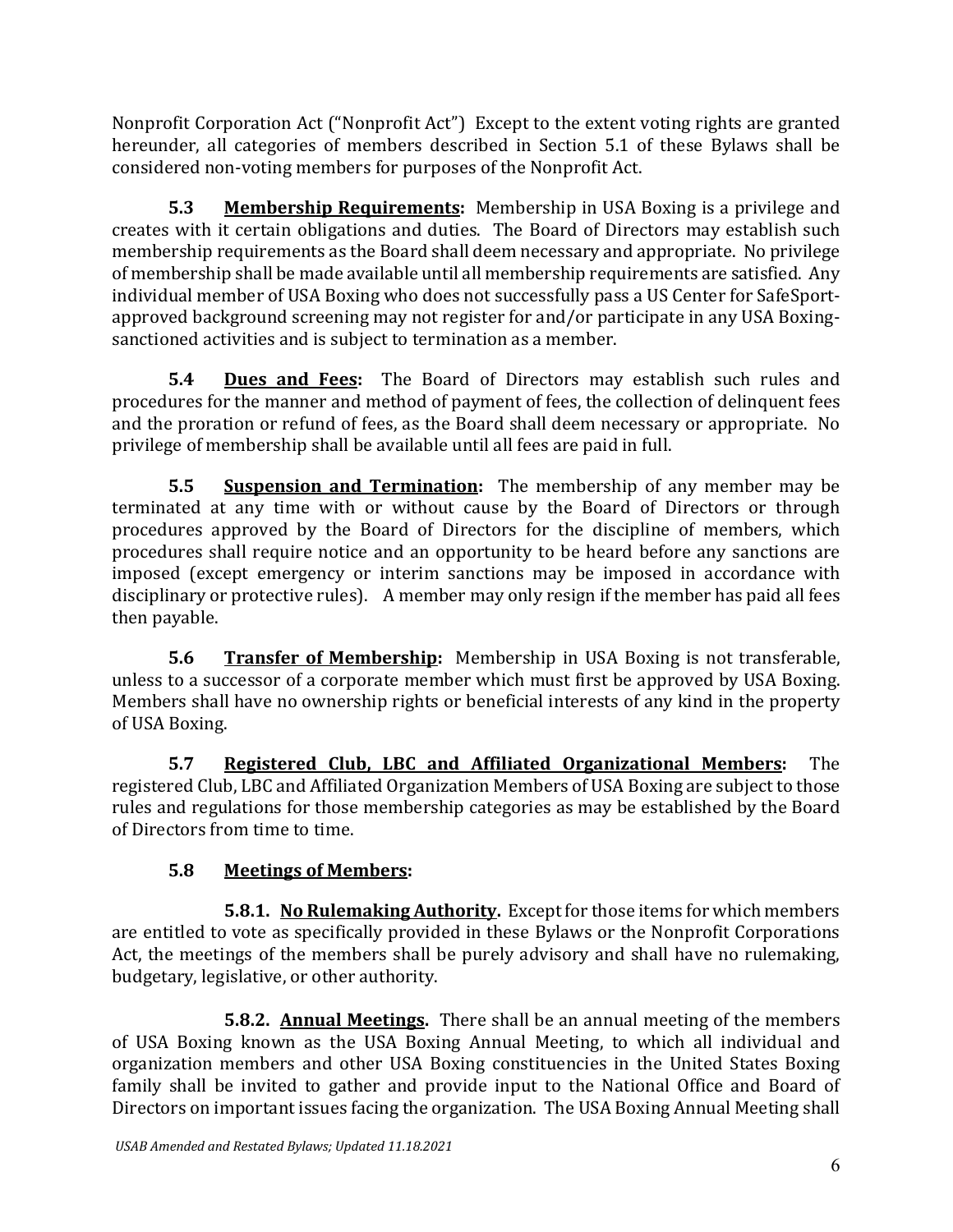be held annually at the time and place as determined by the agreement of the Chair and Executive Director, and may be held by videoconferencing facilities. Failure to hold an annual USA Boxing Annual Meeting as required by these Bylaws shall not be considered a forfeiture or dissolution of USA Boxing or invalidate any action taken by the Board of Directors or officers of USA Boxing.

**5.8.3. Special Meetings.** A special meeting of the members, for any purpose or purposes, may be called by the Chair, or shall be called by the Chair if USA Boxing receives written demands stating the purpose or purposes for which it is to be held, signed and dated by members holding at least ten (10) percent of all the members described in Sections 5.1(A), (B), (C), (D), (F), (G), (H) and (I).

**5.8.4. Place of Meeting.** Each USA Boxing Annual Meeting shall be held at such place, either within or outside Colorado, as may be designated in the notice of meeting, or, if no place is designated in the notice, at the principal office of USA Boxing in Colorado. Any or all members may participate in any USA Boxing Annual Meeting or any special meeting through the use of any teleconference or video communication through which all persons participating in the USA Boxing Annual Meeting or in the special meeting may hear each other. Special meetings shall be held at such location, either within or outside of Colorado, as designated in the notice of the special meeting.

## **5.8.5. Notice of Meeting.**

**(A)** Notice of the USA Boxing Annual Meeting stating the place, date and time of the Meeting shall be posted on the website of USA Boxing no fewer than thirty (30) days before the date of the Annual Meeting.

**(B)** In the case of a special meeting of the members, except as otherwise prescribed by statute, written notice of each meeting stating the purpose or purposes for which the meeting is called, the place, date, and time of the meeting, shall be delivered no fewer than ten (10) days, via email to each member entitled to attend such meeting. Electronic transmission notice shall be deemed to be given when the transmission is complete.

**(C)** Any member may waive notice of any meeting before, at or after such meeting. The attendance in person or by proxy of a member at a meeting shall constitute a waiver of notice of such meeting, unless the member at the beginning of the meeting objects to holding the meeting because of lack of notice or defective notice. A member's attendance at a meeting also waives objection to consideration of a particular matter at the meeting that is not within the purpose or purposes described in the meeting notice, unless the member objects to considering the matter when it is presented.

#### **ARTICLE 6. BOARD OF DIRECTORS**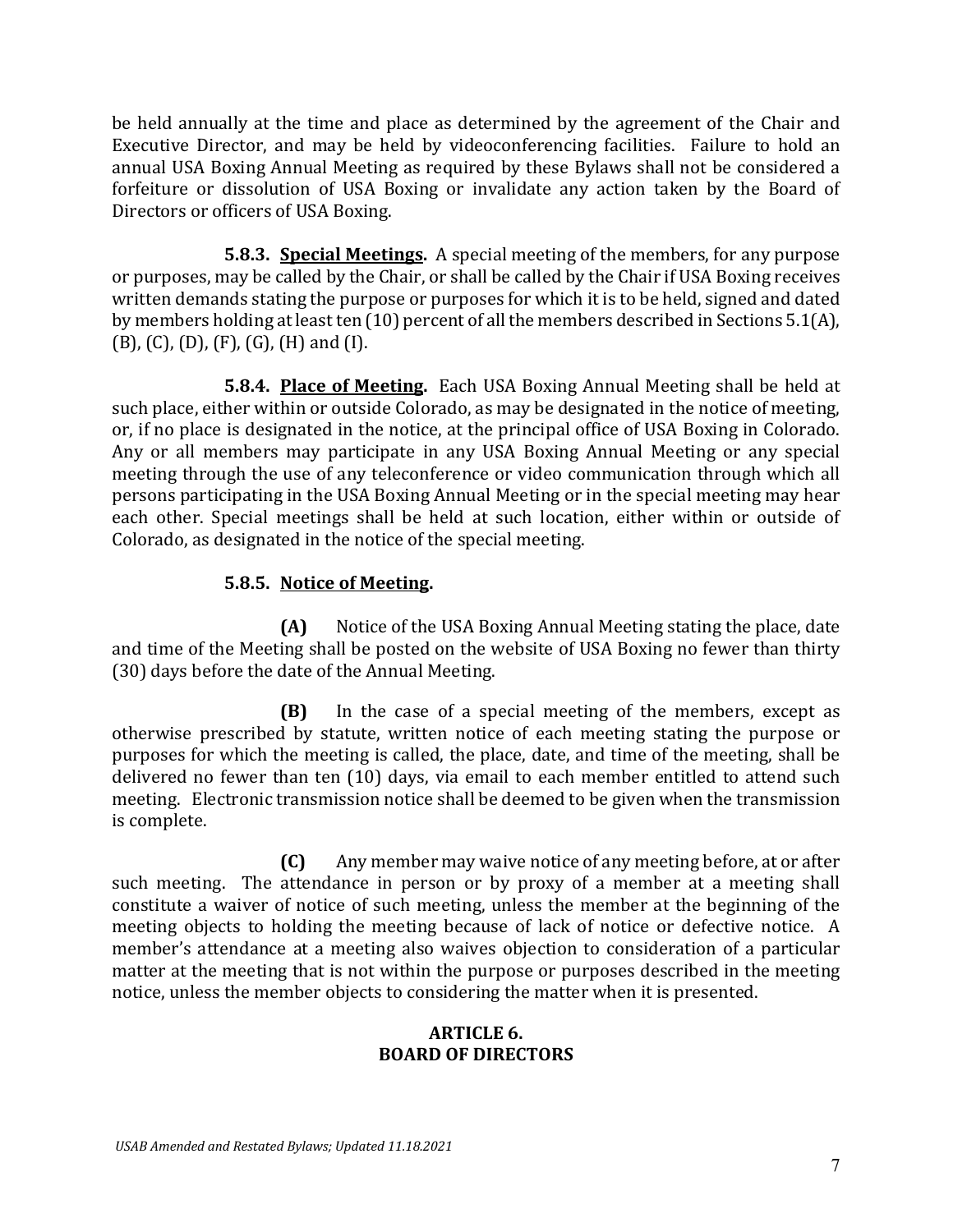**6.1 General Powers:** Except as otherwise provided in these Bylaws, all corporate powers shall be exercised by or under the authority of, and the business and affairs of USA Boxing shall be governed by, the Board of Directors, which shall include the authority to establish policies, procedures, codes and rules by which USA Boxing shall operate in accordance with the Bylaws.

**6.2 Function of the Board:** The Board of Directors shall oversee the management of USA Boxing and its affairs, but it shall not manage USA Boxing. The Board shall focus on long-term objectives and impacts rather than on day-to-day management, empowering the Executive Director to manage a staff-driven organization with effective Board oversight. One of the principal duties of the Board shall be to exercise direction and supervision of the Chair in the selection of a well-qualified and professional Executive Director and, through the Chair, to diligently oversee the Executive Director in the operation of USA Boxing. In addition, the Board shall perform the following specific functions, among others:

**(A)** implement procedures to orient new Board Directors, to educate all Directors on the business and governance affairs of USA Boxing, and to evaluate Board performance;

**(B)** decide the level of compensation of the Executive Director;

**(C)** review and approve USA Boxing's strategic plan and the annual operating plans, budget, business plans, and corporate performance;

**(D)** set policy and provide guidance and strategic direction to management on significant issues facing USA Boxing;

**(E)** determine the number and territorial boundaries of USA Boxing's geographical regions and LBCs and appoint appropriately qualified individuals to administer the geographical regions in accordance with the policies and procedures to be determined by the Board;

**(F)** review and approve significant corporate actions;

**(G)** oversee the financial reporting process, communications with stakeholders, and USA Boxing's legal and regulatory compliance program;

**(H)** oversee effective corporate governance;

**(I)** approve capital structure, financial strategies, borrowing commitments, and long-range financial planning;

**(J)** review and approve financial statements, annual reports, audit and control policies, and, upon the recommendation of the Audit Committee, select independent auditors;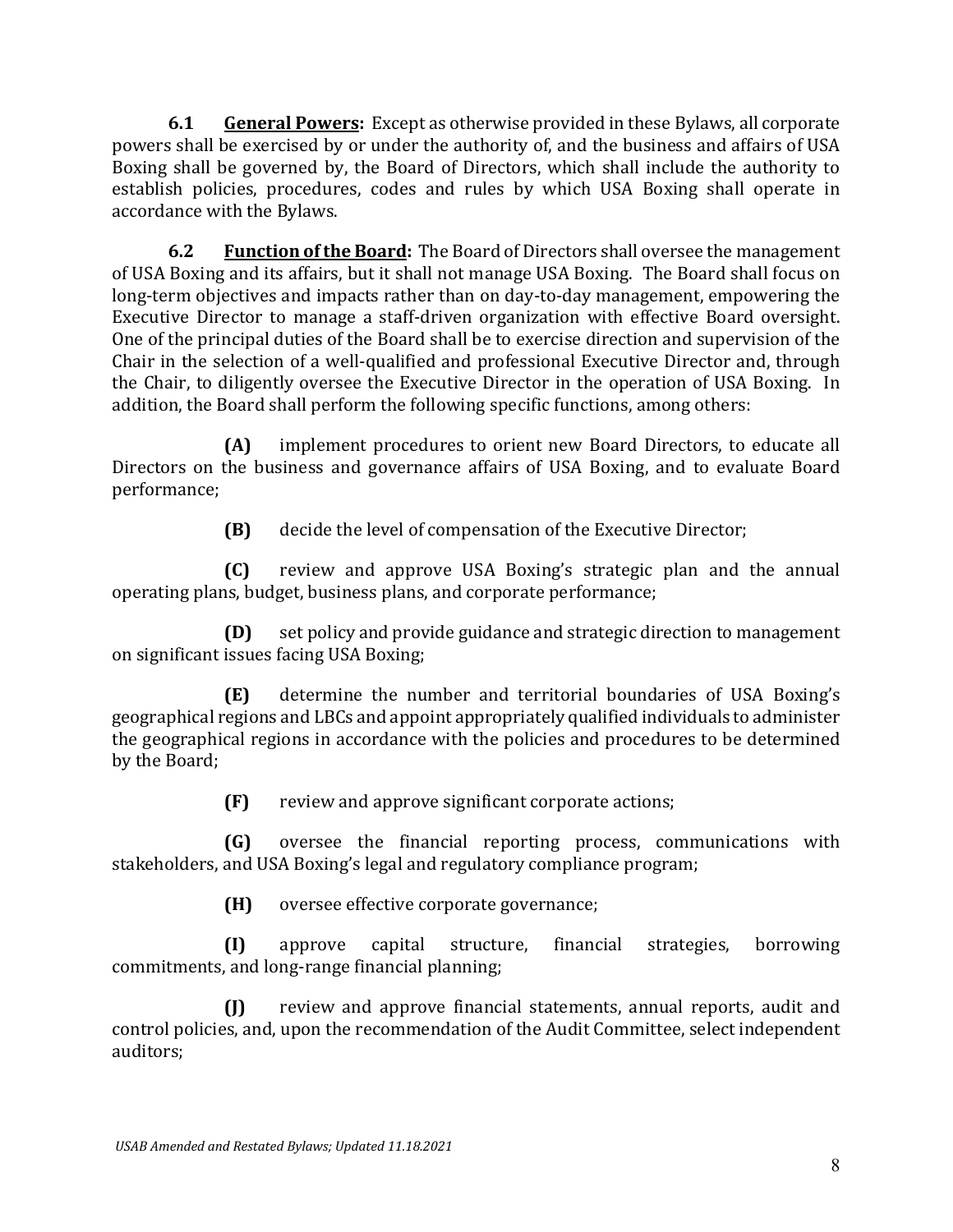**(K)** monitor operations to determine whether USA Boxing's assets are being properly protected;

**(L)** monitor USA Boxing's compliance with laws and regulations;

**(M)** ensure that athlete safety rules, policies, and procedures comply with the requirements of the USOPC and the U.S. Center for SafeSport;

**(N)** ensure that the Board and management are properly structured and prepared to act in case of an unforeseen corporate crisis; and

**(O)** address such other matters as may be appropriate for consideration and action by the Board.

**6.3 Diversity:** (A) USA Boxing's Board shall be sensitive to the desirability of diversity at all levels of USA Boxing, including among its athletes. USA Boxing's Board shall develop and implement a policy of diversity at all levels of USA Boxing, supported by meaningful efforts to accomplish that diversity. USA Boxing's Board shall develop norms that favor open discussion and the presentation of different views. (B) It is the aim of USA Boxing to have at least one woman serve as a member of the Board of Directors. Where, following the completion of the director election and appointment process, no woman is elected or appointed to the Board of Directors, the Chair shall be entitled to designate and invite a woman (the "Women's Representative") to attend Board meetings. However, for the avoidance of doubt, the Women's Representative shall not be a member of the Board and shall have no right to vote at Board meetings.

## **6.4 Qualifications:** A Director shall:

- **(A)** be a citizen of the United States and eighteen (18) years of age or older;
- **(B)** not necessarily be a resident of the State of Colorado;

**(C)** not have been employed by or a consultant to USA Boxing within the last four (4) years;

**(D)** not be a paid employee or consultant of USA Boxing;

**(E)** be registered as a member of USA Boxing for at least sixty (60) days prior to his or her election/selection and throughout his/her term, except that this requirement shall not apply to Independent Directors;

**(F)** be a member in good standing of USA Boxing at the time of election or appointment, except that this requirement shall not apply to Independent Directors;

**(G)** have passed USA Boxing's background screening process;

**(H)** not be ineligible under applicable International Federation Statutes, Bylaws, Codes of Ethics, Disciplinary Code and Rules;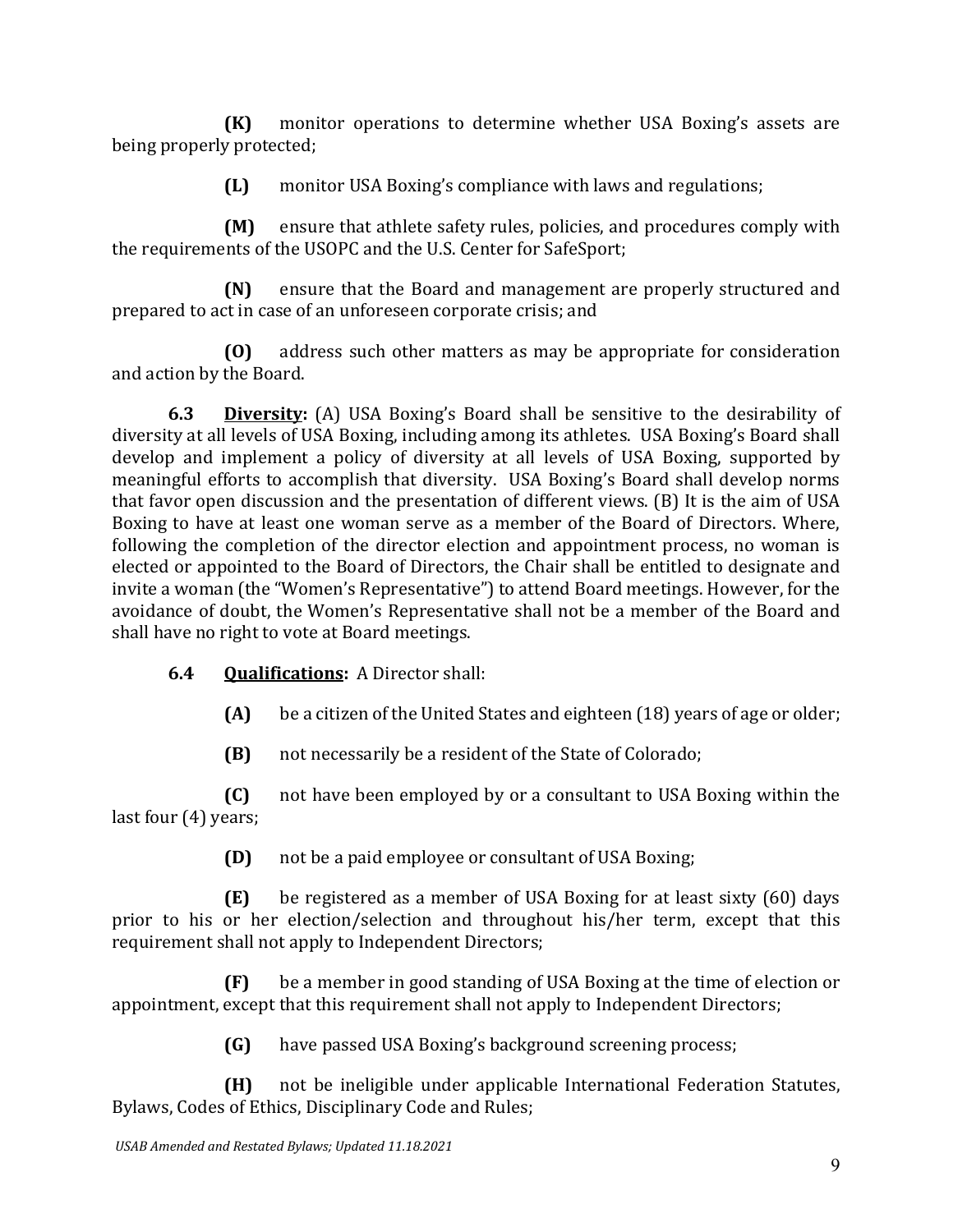**(I)** not have received from USA Boxing a disciplinary action or suspension of one (1) year or more within the last ten (10) years; and

**(J)** possess the highest personal and professional integrity; have demonstrated exceptional ability and judgment; be effective, in conjunction with the other members of the Board, in collectively serving the long-term interests of USA Boxing; and shall possess the highest personal values and judgment, understanding of athletic competition and the Olympic ideals, qualifications of leadership in business and in ethics, and have diverse experience in the key business, financial, or other challenges that face USA Boxing.

It is the desire of USA Boxing to have Directors who demonstrate a high level of experience, capability, success, and leadership in Board oversight responsibilities in one (1) or more of the following areas: business, finance, marketing, fundraising, ethics, audit, management, communications, sports and sports performance.

**6.5 Composition and Voting:** The Board of Directors shall consist of fifteen (15) Directors as follows:

- **(A)** five (5) Athlete Directors;
- **(B)** six (6) Independent Directors;
- **(C)** one (1) General Membership Director;
- **(D)** one (1) Director from an Affiliated Organization;
- **(E)** one (1) Director representing the LBCs; and

**(F)** one (1) Director who is the USA Boxing member serving on the International Federation Executive Committee as an *Ex-Officio* Director with full voting rights. In the event there is no USA Boxing member who serves on the International Federation Executive Committee, then the fifteenth Director position shall be filled by a USA Boxing member holding a position within the International Federation (the determination of whom shall be made in accordance with Section 6.6(F)(ii) of these Bylaws). This Director shall also have full voting rights. If no individual holds such a position, this Director position shall remain vacant.

**6.6 Election/Selection:** Only candidates who meet the qualifications set forth in Section 6.4 are eligible to stand for election for any of the Director positions. Individuals submitting nominations shall inform the Nominating and Governance Committee of any relevant background information and/or other constraints on their time in order for the Committee to determine whether it is appropriate to recommend the individual to stand for election. USA Boxing staff shall be responsible for providing any notification to the International Federation in connection with the elections as may be required by the International Federation.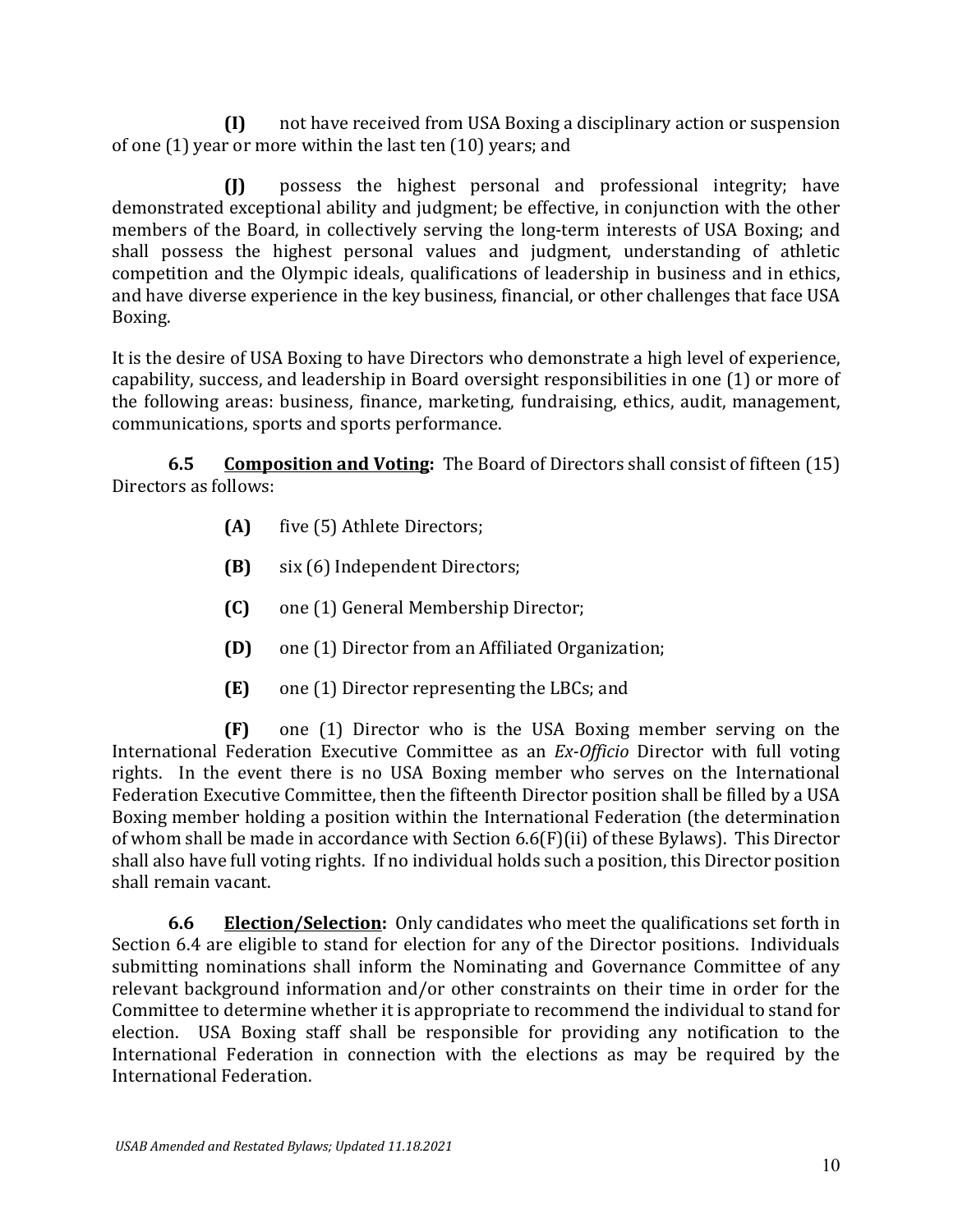The USA Boxing Board of Directors shall be elected as follows:

**(A) Athlete Directors:** There shall be five (5) Athlete Directors. To ensure representation that reflects the participants, at least two (2) athletes must come from the women's division and at least two (2) athletes must come from the men's division. If there is no representative from each division in the applicant pool at the time of the election, then this requirement may be waived by the Board only for that specific election.

**i.** Any Elite Athlete may nominate himself or herself by providing notice to the Nominating and Governance Committee within the deadline set forth by the USA Boxing Amended and Restated Bylaws. Elite Athletes are eligible to vote in an Athlete Director election coordinated by USA Boxing. The individuals garnering the highest number of votes shall be elected.

**ii.** For purposes of these Bylaws, the term "Elite Athlete" means USA Boxing members who:

**1.** within the ten (10) years preceding the election, represented the United States in the Olympic or Pan-American Games, or an Operation Gold event, or a World Championship recognized by the International Federation for which a competitive selection process was administered by USA Boxing; or

**2.** within the twenty-four (24) months preceding the election, demonstrated that they are actively engaged in athletic competition in boxing by finishing in the top half of USA Boxing's National Championships or team selection competition for the events outlined in these subparagraphs (1) and (2).

**(B) Independent Directors:** There shall be six (6) Independent Directors. Preferably, the Independent Directors shall represent experience in business, finance, ethics, education, marketing, and sports performance.

**i.** Individuals who are "independent" as defined in Section 6.6(B)(ii) of these Bylaws are eligible to be selected as Independent Directors. Any individual may nominate himself or herself to run for an Independent Director position by providing notice to the Nominating and Governance Committee within the deadline set forth by the Committee. The Nominating and Governance Committee may actively seek and solicit nominees and shall review nominations and disqualify those who do not meet the qualifications and requirements for Independent Directors. Independent Directors are then selected by vote of the Nominating and Governance Committee.

**ii.** An individual shall be determined to be "independent" if he or she has no material relationship with USA Boxing or any other organizations associated with USA Boxing, either directly or through an organization that has a material relationship with USA Boxing or any other organizations associated with USA Boxing. A relationship is "material" if, in the reasonable judgment of the Nominating and Governance Committee, it would interfere with the individual's independent judgment.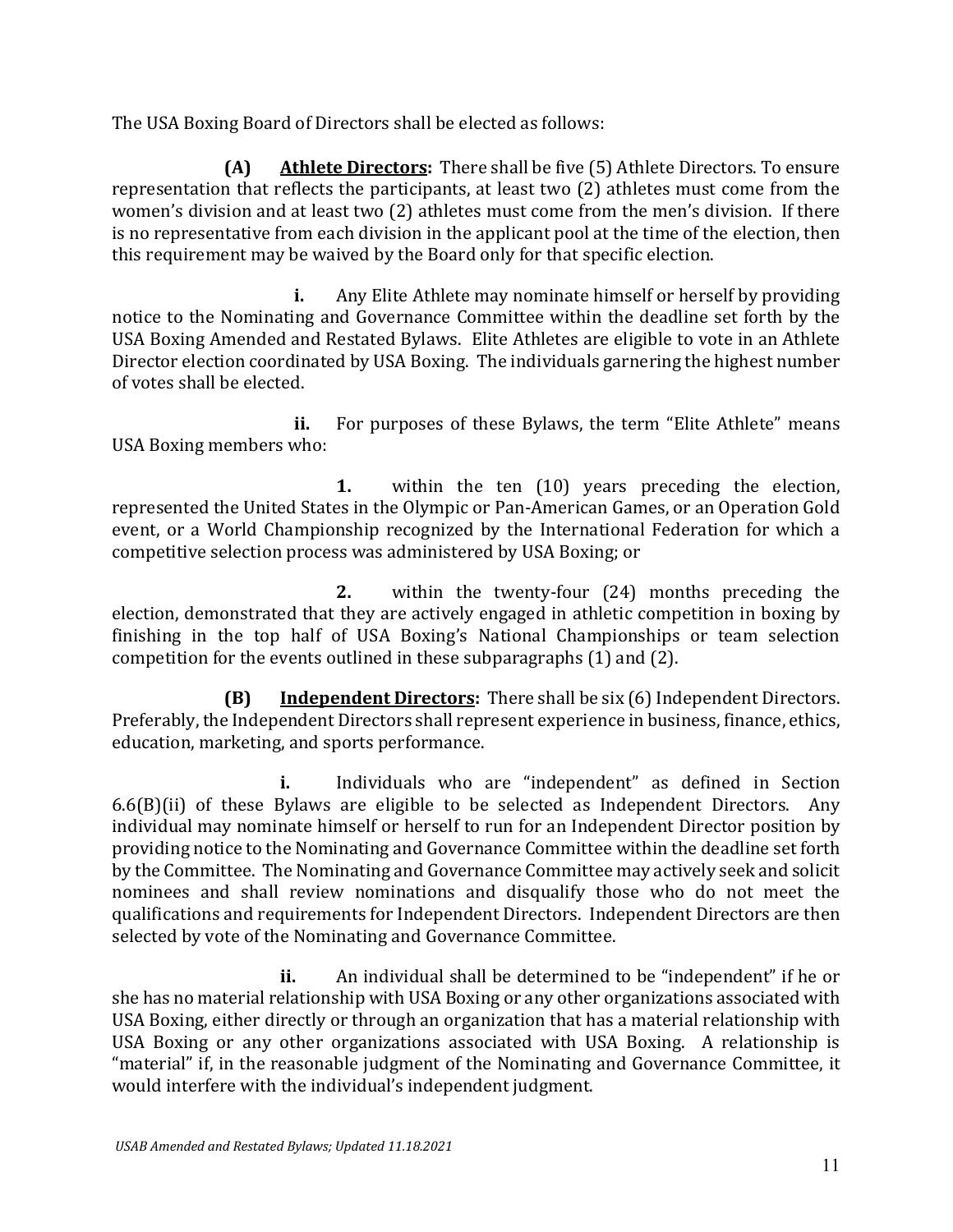Without limiting the parameters described in the prior paragraph, an individual will not be considered independent if, within the preceding four (4) years, he or she:

**1.** was employed or held a position as an officer or director of USA Boxing or was employed by or held any governance position (whether a paid or volunteer position) with an LBC, an Affiliated Organization Member, any boxing entity, the America's Boxing Confederation and/or the International Federation;

**2.** is an immediate family member of anyone who was employed or held a position as an officer or director of USA Boxing or was employed by or held any governance position (whether a paid or volunteer position) with an LBC, an Affiliated Organization Member, any boxing entity, the America's Boxing Confederation and/or the International Federation;

**3.** was affiliated with or employed by USA Boxing's outside auditor or outside counsel;

**4.** is an immediate family member of a Director of USA Boxing who was affiliated with or employed by USA Boxing's outside auditor or outside counsel as a partner, principal, or manager;

**5.** was a coach, official, grassroots (LBC or other organizational member not determined to be an affiliated organization), or affiliated organization member, or a member of USA Boxing's Athletes' Advisory Council;

**6.** receives any compensation from USA Boxing, directly or indirectly, with the understanding that reimbursement for expenses shall not be considered; or

**7.** is an executive officer, employee, controlling shareholder, or a partner of a corporation or partnership or other business entity that does business with USA Boxing, including but not limited to any business entity involved in the manufacture or sale of boxing equipment.

When the guidelines above do not address a particular relationship, the determination of whether the relationship is material, and whether the individual is independent, will be made by the Nominating and Governance Committee.

This member must maintain an independent perspective by maintaining the requirements above for their entire term and any successive term with the exception of holding any governance position with USA Boxing or International Federation and reimbursement of expenses related thereto.

**(C) General Membership Director:** There shall be one (1) General Membership Director. An individual who meets the qualifications set forth in Sections 5.1(A) (provided, however, those Athletes entitled to vote in the election of Athlete Directors shall not be eligible to stand for election as the General Membership Director), (B), (D), (F), or (G)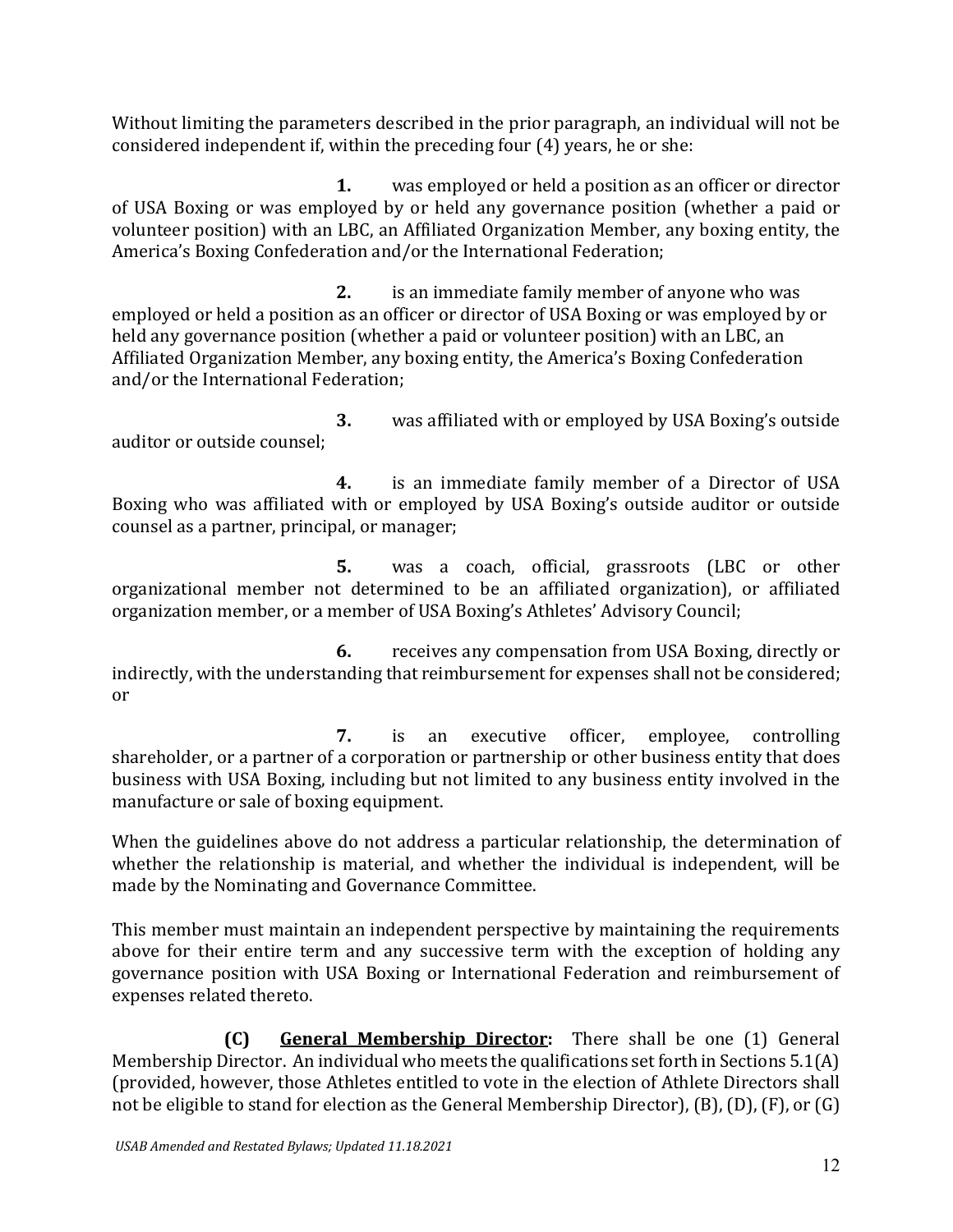of these Bylaws is eligible to be selected as the General Membership Director. Any individual may nominate himself or herself meeting the qualifications and requirements for General Membership Director by providing notice to the Nominating and Governance Committee within the deadline set forth by the Committee. The Nominating and Governance Committee shall review the nominations and shall disqualify those who do not meet the requirements for the General Membership Director. The Nominating and Governance Committee shall appoint the General Membership Director, giving emphasis on selecting the individual who best demonstrates the support for the ideals of the sport of amateur Olympic-style boxing.

**(D) LBC Director:** There shall be one (1) LBC Director. An individual who meets the qualifications set forth in Section 6.4 of these Bylaws is eligible to be nominated to run for the LBC Director position. Nominations for LBC Director shall be vetted by the Nominating and Governance Committee, which shall review the nominations, disqualify those who do not meet the requirements for the LBC Director and put forward five (5) nominees to stand for election. The LBC Director shall then be elected by a vote of the LBC Presidents. A majority vote system will be used. A candidate must receive a majority of the eligible votes cast. In the case where more than two candidates (three or more) are nominated and no single candidate receives a majority of eligible votes cast, the candidate with the lowest number of votes shall be dropped and another ballot taken. This procedure will be followed until the number of candidates is reduced to two. Balloting will continue until one candidate receives a majority of the eligible votes cast.

**(E) Affiliated Organization Director:** There shall be one (1) Affiliated Organization Director. An individual who meets the qualifications set forth in Section 6.4 of these Bylaws is eligible to be selected as the Affiliated Organization Director. Nominations for the Affiliated Organization Director position shall be made by the Affiliated Organizations to the Nominating and Governance Committee. The Nominating and Governance Committee will then review and vet the nominations, disqualify those who do not meet the requirements for the Affiliated Organization Director, and present the qualifying nominees to the Affiliated Organizations to stand for election. The Affiliated Organization Director shall then be elected by a vote of the Affiliated Organization Member representatives in accordance with procedures established by USA Boxing

# **(F) International Federation Executive Committee** *Ex-Officio* **Director:**

i. The USA Boxing member who is also on the International Federation Executive Committee shall participate in Board activities as an *Ex-officio* Director with full voting rights.

ii. In the event there is no USA Boxing member who serves on the International Federation Executive Committee, this Director position shall be filled by a USA Boxing member holding a position within the International Federation. The USA Boxing Chair shall determine which person this shall be and appoint such person to serve in this USA Boxing Director position, with approval of the Nominating and Governance Committee. This Director shall have full voting rights.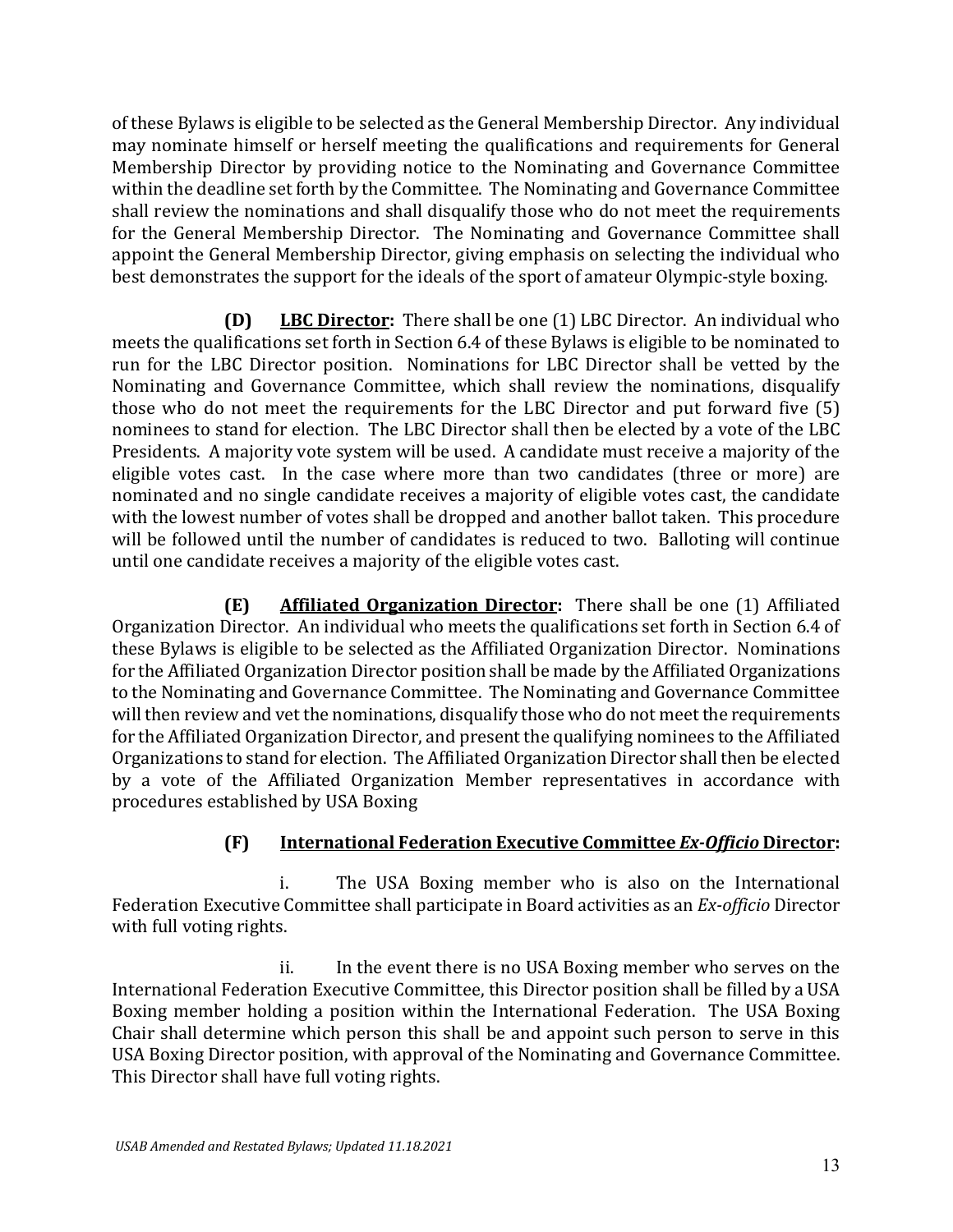**6.7 Staggered Board.** The terms of the Board of Directors shall be staggered such that approximately one-half (1/2) of the Directors shall be elected/selected in the year of the Olympic Summer Games and approximately one-half (1/2) of the Directors shall be elected/selected in the year two (2) years after the Olympic Summer Games.

**6.8 Term Limits:** Directors shall serve four-year terms. No Director of the Board shall serve more than two (2) consecutive terms. Any Director who fills a vacancy where the remaining term is for two (2) years or more, such term shall constitute a full term. Thus, if the vacancy being filled is for two (2) or more years, the Director can serve one (1) additional four (4)-year term following completion of the filled vacancy term. If the vacancy being filled is for less than two (2) years, the term shall not be a full term and the Director can serve two (2) additional four (4)-year terms following completion of the filled vacancy term.

**6.9 Resignation, Removal and Vacancies:** A Director's position on the Board of Directors shall be declared vacant upon the Director's resignation or removal.

**6.9.1. Resignation.** A Director may resign at any time. Such resignation shall take effect at the time specified in the notice of resignation, and unless otherwise specified therein, the acceptance of such resignation shall not be necessary to make it effective.

**6.9.2. Removal.** Directors may be removed from the Board as follows:

**(A) Athlete Directors:** Athlete Directors may be removed from the Board, with or without cause, by the affirmative vote of a majority of the members of USA Boxing's Athlete Advisory Council ("AAC"). The Board of Directors may, by a majority vote of all Directors, vote to refer an Athlete Director to the AAC for a removal vote.

**(B) General Membership Director:** The General Membership Director may be removed from the Board by the general members entitled to vote, with or without cause, in the manner prescribed in Section 6.9.2(E) of these Bylaws.

**(C) LBC Director:** The LBC Director may be removed from the Board, with or without cause, by a majority vote of the LBC Presidents. The Board of Directors may, by a majority vote of all Directors, vote to refer the LBC Director to the LBC Presidents for a removal vote.

**(D) Affiliated Organization Director:** The Affiliated Organization Director may be removed from the Board, with or without cause, by a majority vote of the Affiliated Organizations. The Board of Directors may, by a majority vote of all Directors, vote to refer the Affiliated Organization Director to the Affiliated Organizations for a removal vote.

**(E) Independent Directors:** Independent Directors may be removed from the Board by the affirmative vote of the Board as set forth herein. Independent Directors may be removed for cause at any duly noticed meeting of the Board, and after being provided an opportunity for the Director in question to be heard by the Board, upon the affirmative vote of at least a majority of the total voting power of the Board (excluding the voting power of the Director in question). Independent Directors may be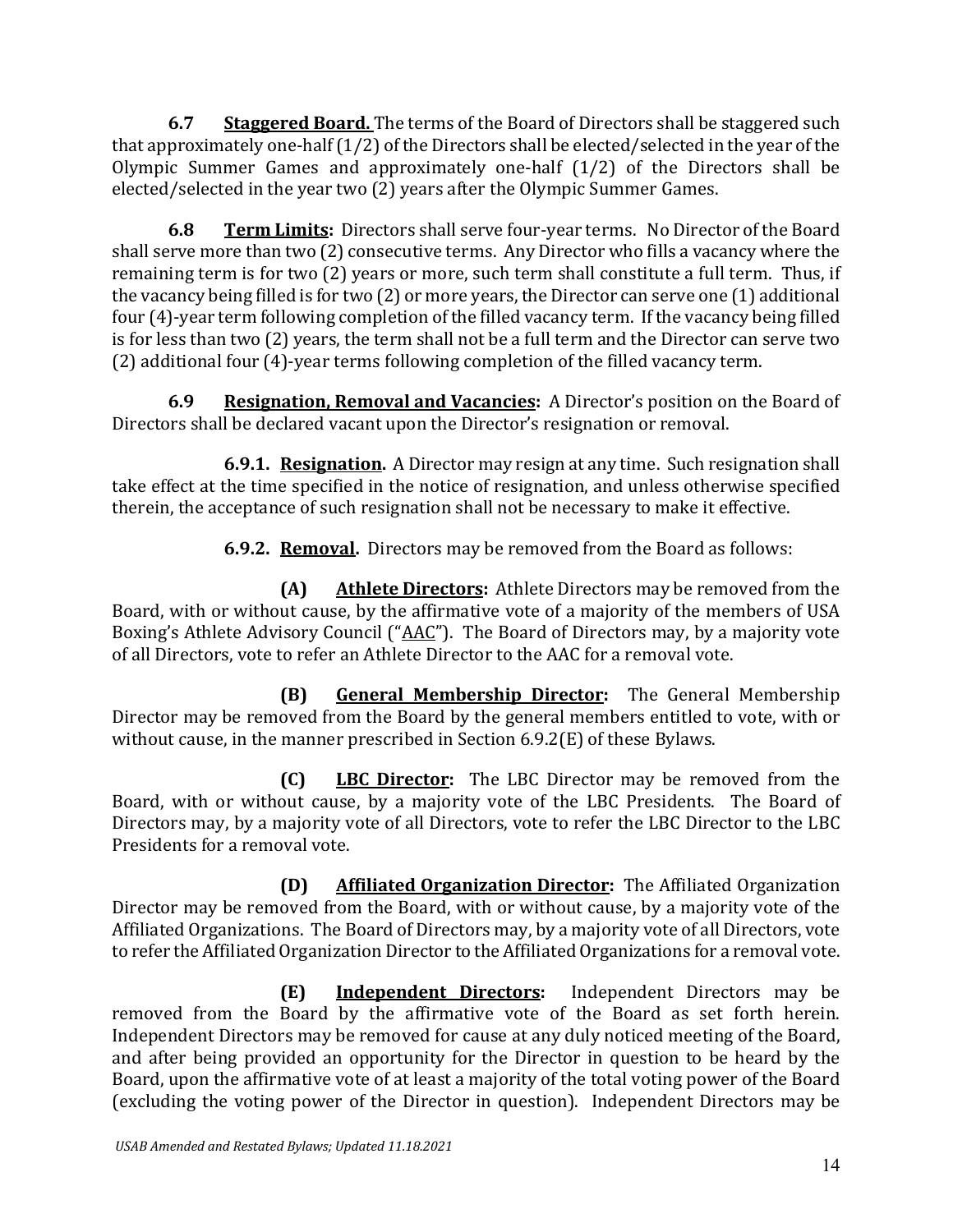removed without cause at any duly noticed meeting of the Board, and after being provided an opportunity for the Director in question to be heard by the Board, upon the affirmative vote of at least two-thirds (2/3) of the total voting power of the Board (excluding the voting power of the Director in question).

For purposes of Sections 6.9.2(A)-(E) of these Bylaws, any one (1) or more of the following shall constitute cause for removal (however, these items shall not be to the exclusion of or limitation as to other reasons that may be determined as justified cause for removal): malfeasance in office; gross misconduct or neglect; false or fraudulent misrepresentation inducing the director's appointment; willful conversion of corporate funds; a breach of the obligation to make a full disclosure; incompetency; gross inefficiency; moral turpitude; violation of (i) the Olympic Charter, (ii) the Statutes, Bylaws, Code of Conduct, Disciplinary Code, or Rules of the International Federation, and/or (iii) the Bylaws or Code of Conduct of USA Boxing; and any conduct performed in bad faith that is not in the best interests of USA Boxing or that is detrimental to USA Boxing.

A Director who no longer meets the eligibility qualifications set forth in Sections 6.4(A)-(I) of these Bylaws shall be deemed automatically removed from the Board of Directors, which automatic removal shall be confirmed by the Board of Directors.

No Director shall be subject to removal based on how he or she votes as a Director, unless such voting is part of a violation of USA Boxing's Code of Ethics.

**6.9.3. Vacancies.** Any vacancy occurring in the Athlete Director, LBC Director, or Affiliated Organization Director positions, or in the Director position described in Section 6.6(F)(ii) of these Bylaws (if applicable), shall be filled in the same manner as those positions are elected or appointed (as the case may be) pursuant to Sections 6.6(A), 6.6(D), 6.6(E), and 6.6(F)(ii), respectively, of these Bylaws. Any vacancy occurring in the Independent Director position or the General Membership Director position shall be filled by the Nominating and Governance Committee pursuant to the provisions set forth in Section 6.6(B) and 6.6(C), respectively, of these Bylaws.

A Director elected/selected to fill a vacancy shall be elected/selected for the unexpired term of such Director's predecessor in office.

**6.10 Regular Meetings:** The Board of Directors shall hold regular meetings as determined by the Chair.

**6.11 Special Meetings:** Special meetings of the Board of Directors may be called by or at the written request of the Chair or a majority of Directors. The person or persons authorized to call special meetings for the Board of Directors may fix the time and place, either within or outside Colorado, for holding any special meeting of the Board called by them.

# **6.12 Notice of Meetings.**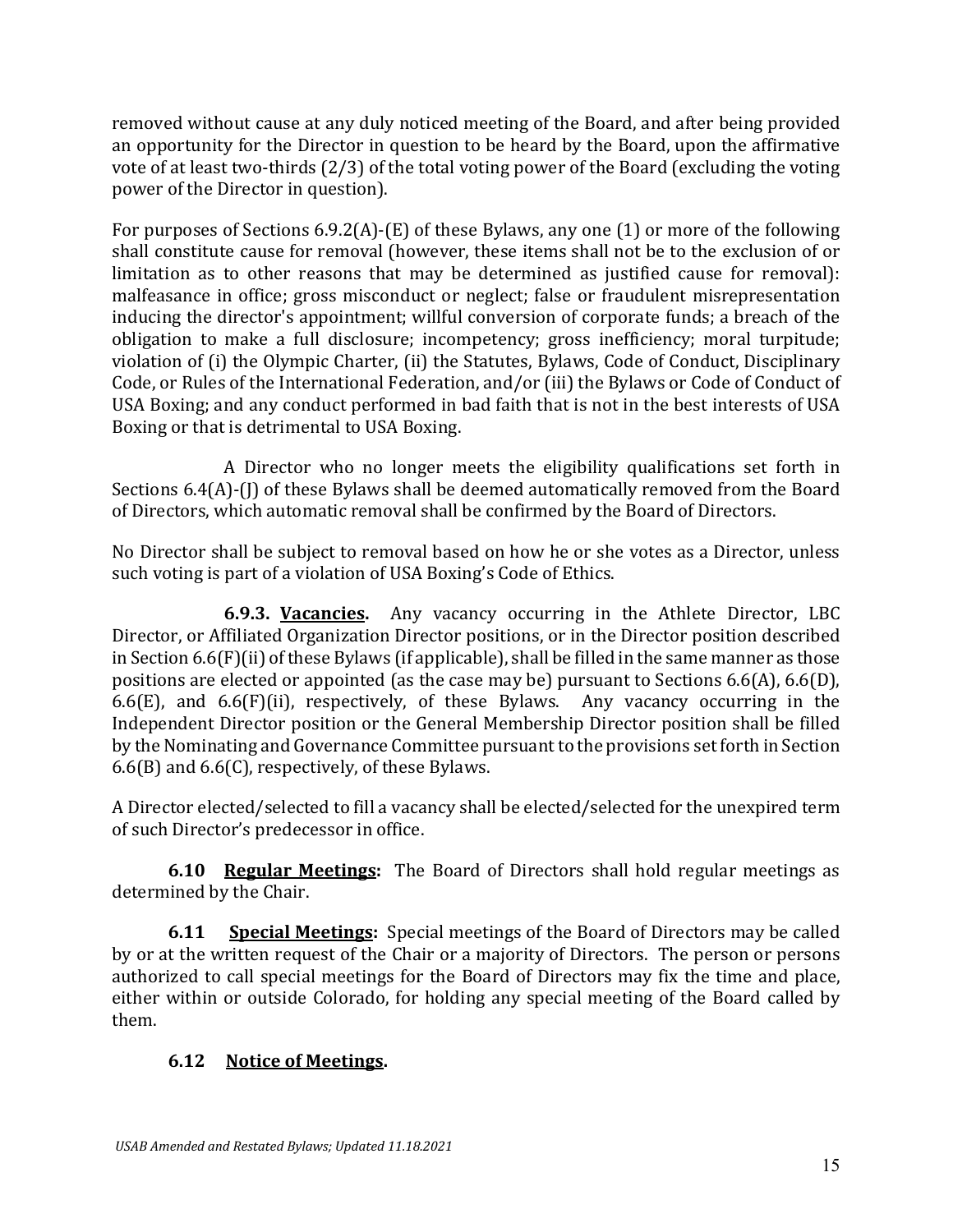**(A) Requirements:** Notice of each regular and special meeting of the Board of Directors stating the date, time and place of the meeting shall be given to each Director at such Director's email address at least five (5) days prior thereto. Electronic transmission notice shall be considered proper notice.

**(B) Waiver of Notice:** A Director may waive notice of any meeting before or after the time and date of the meeting stated in the notice. Except as otherwise provided in this Section 6.12(B), the waiver shall be in writing and signed by the Director entitled to the notice. Such waiver shall be delivered to USA Boxing for filing with the corporate records, but such delivery and filing shall not be conditions of the effectiveness of the waiver. A Director's attendance at or participation in a meeting waives any required notice to that Director of the meeting unless: (i) at the beginning of the meeting or promptly upon the Director's later arrival, the Director objects to holding the meeting or transacting business at the meeting because of lack of notice or defective notice and does not thereafter vote for or assent to action taken at the meeting; or (ii) if special notice was required of a particular purpose pursuant to the Nonprofit Corporation Act or these Bylaws, the Director objects to transacting business with respect to the purpose for which such special notice was required and does not thereafter vote for or assent to action taken at the meeting with respect to such purpose.

**6.13 Deemed Assent:** A Director of USA Boxing who is present at a meeting of the Board of Directors when corporate action is taken is deemed to have assented to all action taken at the meeting unless (i) the Director objects at the beginning of the meeting, or promptly upon the Director's arrival, to holding the meeting or transacting business at the meeting and does not thereafter vote for or assent to any action taken at the meeting; or (ii) the Director contemporaneously requests the Director's dissent or abstention as to any specific action taken be entered in the minutes of the meeting; or (iii) the Director causes written notice of the Director's dissent or abstention as to any specific action to be received by the presiding officer of the meeting before the adjournment thereof or by USA Boxing promptly after the adjournment of the meeting. Such right of dissension or abstention is not available to a Director who votes in favor of the action taken.

**6.14 Quorum and Voting:** A majority of the Directors in office immediately before a meeting begins shall constitute a quorum for the transaction of business at any meeting of the Board of Directors, and the vote of a majority of the Directors present in person at a meeting at which a quorum is present shall be the act of the Board of Directors, unless otherwise required by the Nonprofit Corporation Act, the Articles of Incorporation or these Bylaws. If less than a quorum is present at a meeting, a majority of the Directors present may adjourn the meeting from time to time without further notice other than an announcement at the meeting, until a quorum shall be present.

**6.15 Voting by Proxy:** Directors may not vote or otherwise act by proxy.

**6.16 Meetings by Telephone/Video Conference:** Members of the Board of Directors or any committee thereof may participate in a regular or special meeting by, or conduct the meeting through the use of, any means of communication by which all Directors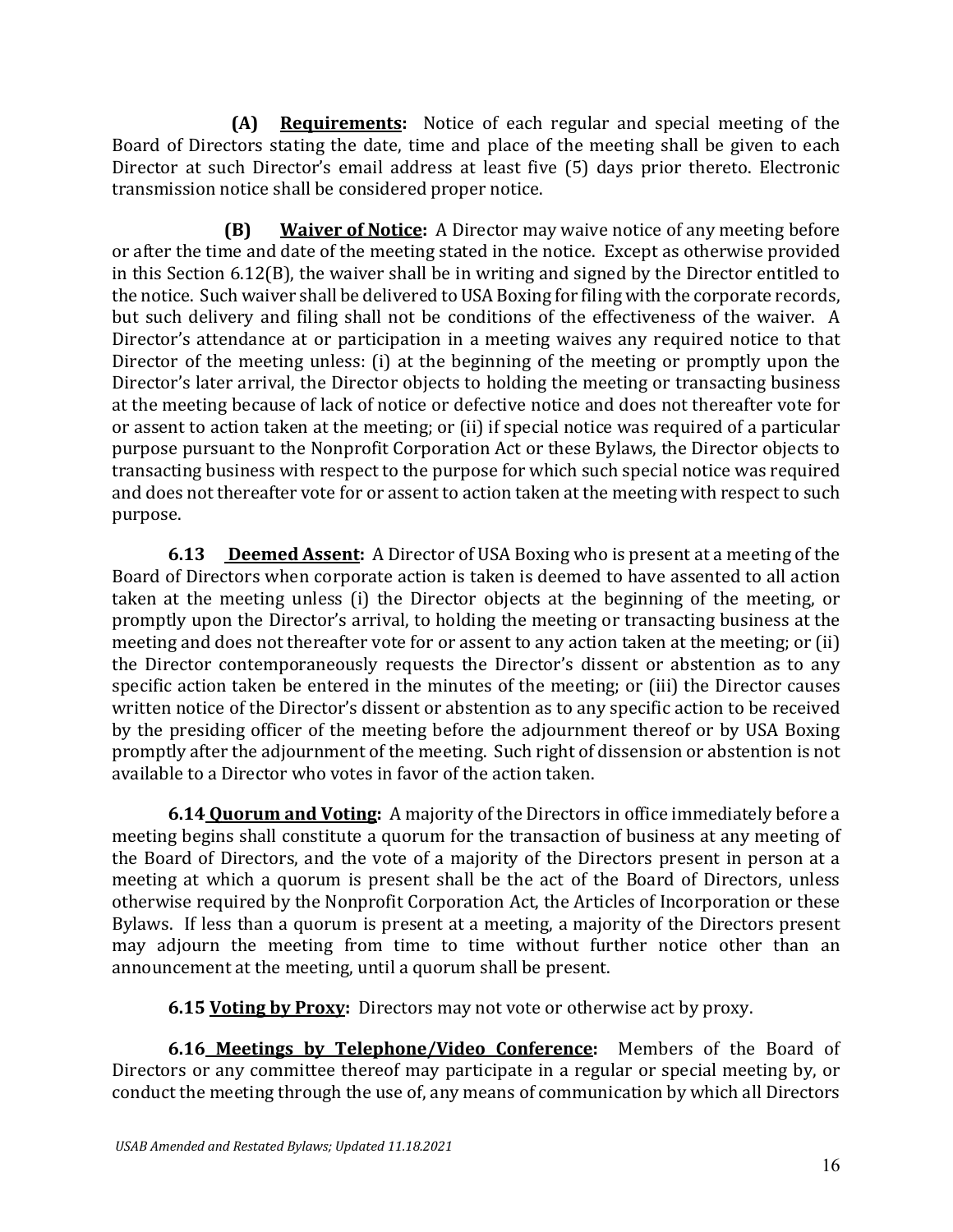participating may hear each other during the meeting. A Director participating in a meeting by this means is deemed to be present in person at the meeting. The malfunctioning of a telephone, computer or other device shall not invalidate a meeting held by telephone or videoconference.

**6.17 Agenda:** The Chair, in consultation with the Executive Director and the Chairs of the Board's Committees, shall determine the agenda for Board meetings. Board Directors shall be permitted to request items for inclusion on the agenda for Board meetings.

**6.18 Questions of Order and Board Meeting Leadership:** Questions of order shall be decided by the Chair, unless otherwise provided in advance by the Board of Directors based on Robert's Rules of Order. The Chair shall lead meetings of the Board. If the Chair is absent from any meeting or for any reason is not able to lead a portion of the meeting, then the Vice Chair should preside.

**6.19 Effectiveness of Action:** Actions taken at a meeting of the Board of Directors shall become effective immediately following the adjournment of the meeting, except as otherwise provided in the Bylaws or when a definite effective date is recited in the record of the action taken.

**6.20 Open and Executive Meeting Sessions:** Ordinarily, all meetings of the Board of Directors shall be open to members, and where appropriate, non-members. However, in the event the Chair, with the consent of a majority of the Directors of the Board in attendance, deems it appropriate: (i) to exclude non-Board members at an open meeting for any reason, then the Chair may declare that the meeting is closed, or (ii) to convene an executive session to consider sensitive matters, then the Chair may specifically designate and call an executive session subject to the consent of the Board by an affirmative vote of the majority of the Board.

# **6.21 Minutes of Meetings for Open and Executive Session:**

**(A) Open Meetings**. Meeting minutes shall be taken at all Board of Director meetings whether in person or via tele or video conference. When a regular Board of Director's meeting goes into executive session, the minutes of the regular Board meeting shall reflect the motion made for executive session, the time when executive session started and stopped, and the topics that are being discussed. The meeting minutes of open Board meetings shall be approved by the Board and then posted on USA Boxing's website, in a timely manner not to exceed quarterly.

**(B) Executive Sessions**. Minutes shall be taken during executive session only if a vote or action is taken. If executive session is discussion only, meeting minutes are not required. Minutes taken during executive session may only be approved in executive session and will not be posted.

**(C) Conflicts of Interest:** Meeting minutes should include when board members recuse themselves due to a conflict of interest.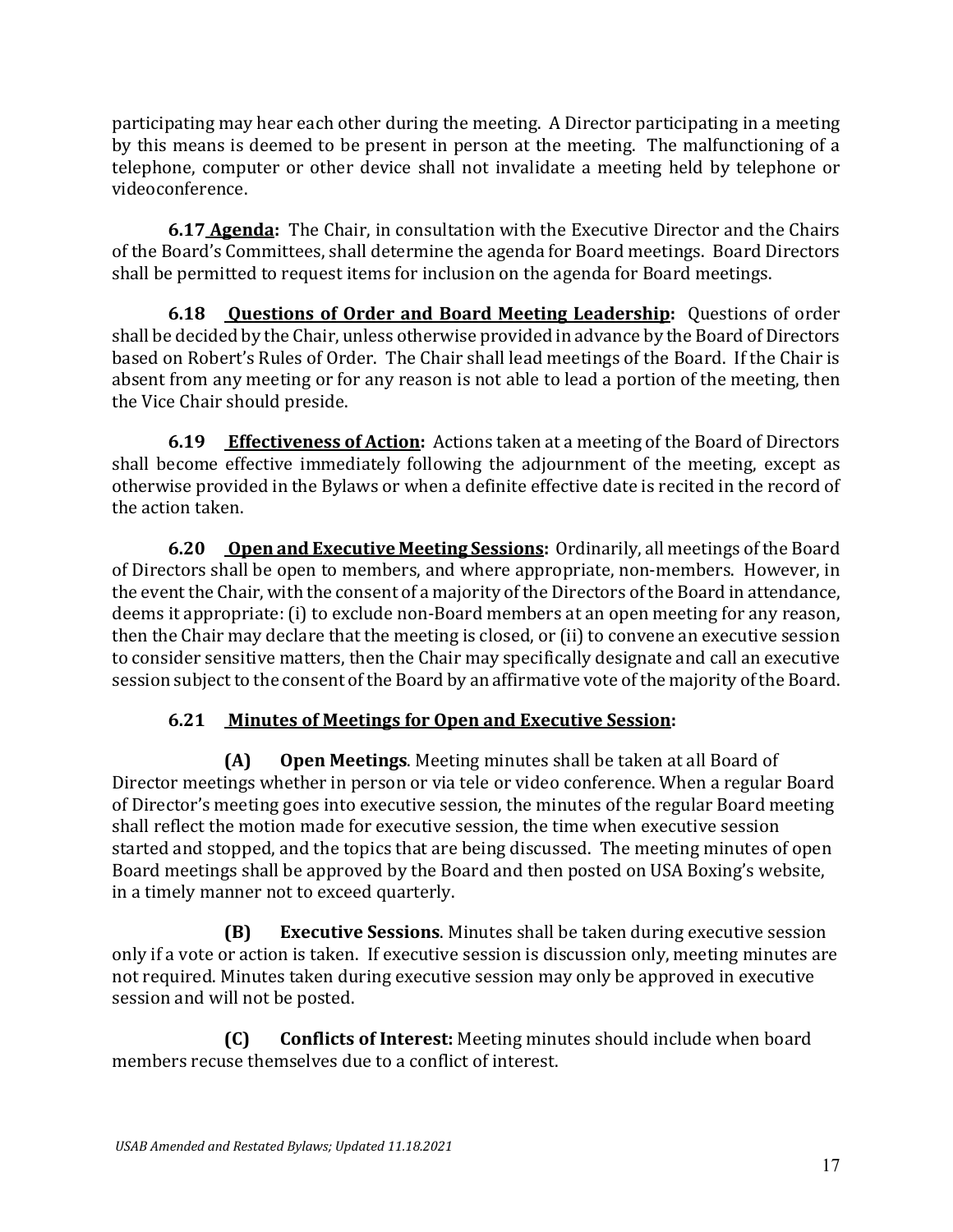**6.22 Director Access to USAB Staff and Outside Advisors:** USA Boxing's senior staff may attend Board meetings both to make special presentations and as a discussion resource and shall be available to Board Directors outside of meetings. To manage effective communication, Board members shall communicate their desire/need to contact members of the staff (outside of Board meetings) to the Executive Director. This requirement is not intended to curtail the ability of the auditor or legal counsel to advise the Board. Members of USAB staff, other than the Executive Director, should not contact Board Directors without the knowledge of the Executive Director.

## **6.23 Action Without a Meeting.**

**(A)** Any action required or permitted to be taken at a meeting of the Board of Directors may be taken without a meeting if a quorum of the Board in writing either: (i) votes for such action; (ii) votes against such action; or (iii) abstains from voting. Failure to respond by the time stated in the notice will have the same effect as (a) abstaining in writing by the time stated in the notice, and (b) failing to demand in writing by the time stated in the notice that action not be taken without a meeting.

**(B)** Action is taken under this Section 6.23 only if the affirmative vote for such action equals or exceeds the minimum number of votes that would be necessary to take such action at a meeting at which all of the directors then in office were present and voted.

**(C)** Action taken pursuant to this Section 6.23 has the same effect as action taken at a meeting of Directors and may be described as such in any document.

**(D)** All signed written instruments necessary for any action taken pursuant to this Section 6.22 shall be filed with the minutes of the meetings of the Board of Directors.

**6.24. Compensation:** Directors on the Board of Directors shall not receive compensation for their services as Directors, although the reasonable expenses of Directors may be paid or reimbursed in accordance with USA Boxing's policies. Directors are disqualified from receiving compensation for services rendered to or for the benefit of USA Boxing in any other capacity.

**6.25 Conflicts of Interest.** Board members will be entitled to participate in discussions and (except for non-voting members) vote on all issues presented to the Board as to which they do not have a conflict of interest. All Board members will disclose any actual or potential conflict of interest prior to participating in a discussion or vote on any matter pertaining to such conflict.

**6.26. Board Member Attendance:** Board members are expected to attend all scheduled Board meetings. Any Board member failing to attend a minimum of at least onehalf (1/2) of the meetings during any twelve (12)-month period, without an excused absence, may be removed for cause by the Board of Directors or by the voting group that elected the Director.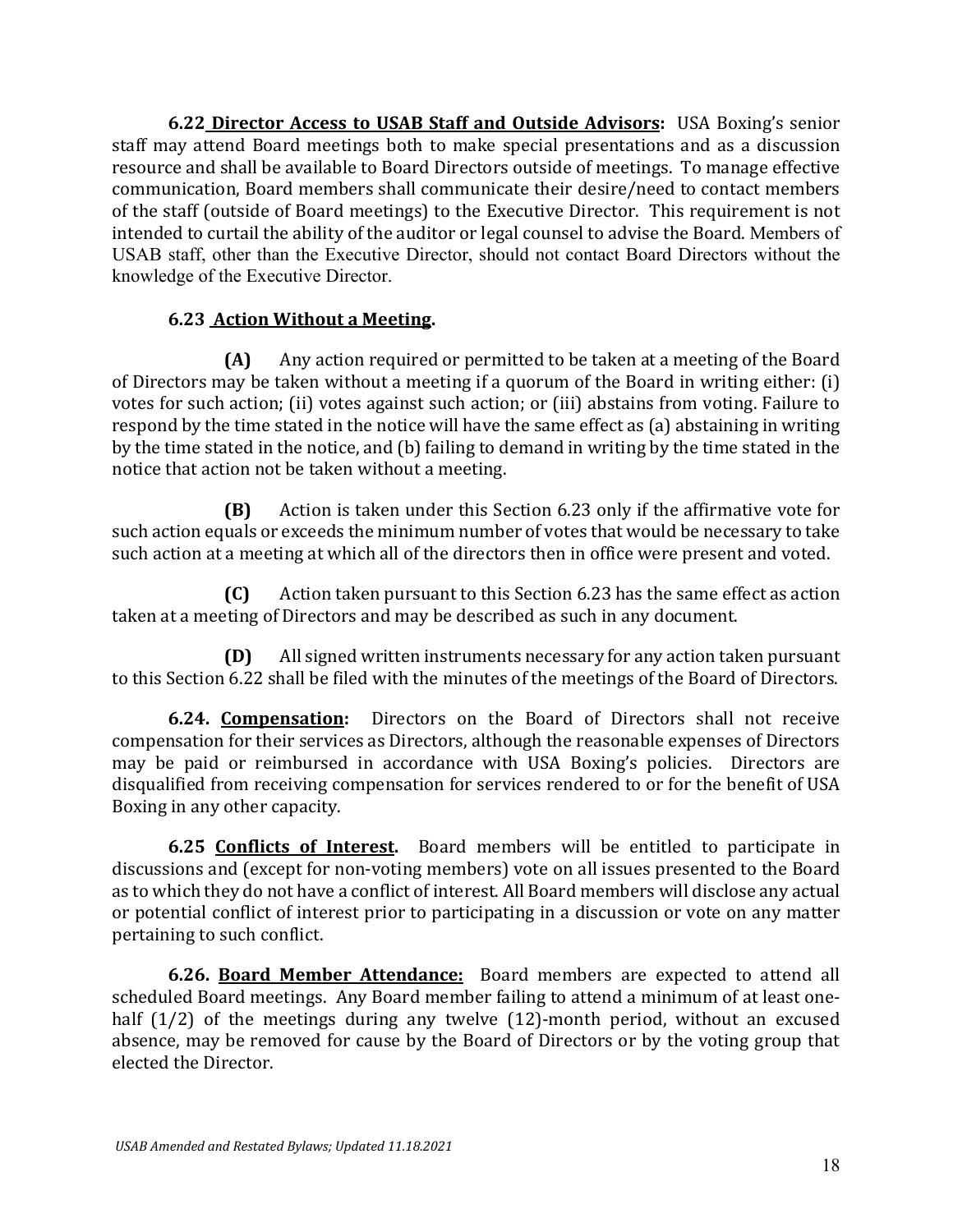## **ARTICLE 7. OFFICERS**

**7.1 Designation and Qualifications:** The elected Officers of USA Boxing shall be a Chair, a First Vice Chair, a Second Vice Chair, and a Treasurer. The Board of Directors may also appoint, designate or authorize such other officers as it may consider necessary or useful. One (1) person may hold more than one (1) office at a time, except that the Chair of USA Boxing may not hold another office. Officers must be Directors of USA Boxing. All Officers must be U.S. citizens who are eighteen (18) years of age or older.

# **7.2 Election and Term of Office and Election Process:**

**(A)** Subject to these Bylaws, the election of Board officers shall take place at the first meeting of the year following the end of the Olympic quadrennium. Each Officer shall hold office from the time of election at the Election Meeting until such Officer's successor shall have been duly elected or appointed and shall have qualified, or until such Officer's earlier resignation or removal.

**(B)** The following procedures shall apply to the election of Officers:

Chair

**(i)** Only Independent Directors shall be entitled to serve as Chair.

**(ii)** Independent Directors who wish to be considered for the office of Chair must submit a notice, in writing, to the Executive Director, at least 10 (ten) days before the Election Meeting formally expressing his or her intention to run for the office of Chair (each such candidate a "Chair Candidate").

**(iii)** The Executive Director shall circulate the names of the Chair Candidates to all Directors at least 5 (five) days in advance of the Election Meeting. Where there is only one Chair Candidate, an election shall still be held, which may be done by acclimation.

**(iv)** The Election Meeting shall be chaired by the outgoing Board

Chair.

**(v)** In order for a candidate for Chair to be placed on the ballot, his or her nomination must be seconded by another member of the Board.

**(vi)** The elections shall be held by secret ballot.

**(vii)** For the election of the Chair, an absolute majority of all Directors is necessary in the first ballot. In the second and any other requisite ballot, a majority of the votes cast is sufficient. If there are more than two candidates, then whoever obtains the lowest number of votes shall be eliminated from subsequent ballots, and this process shall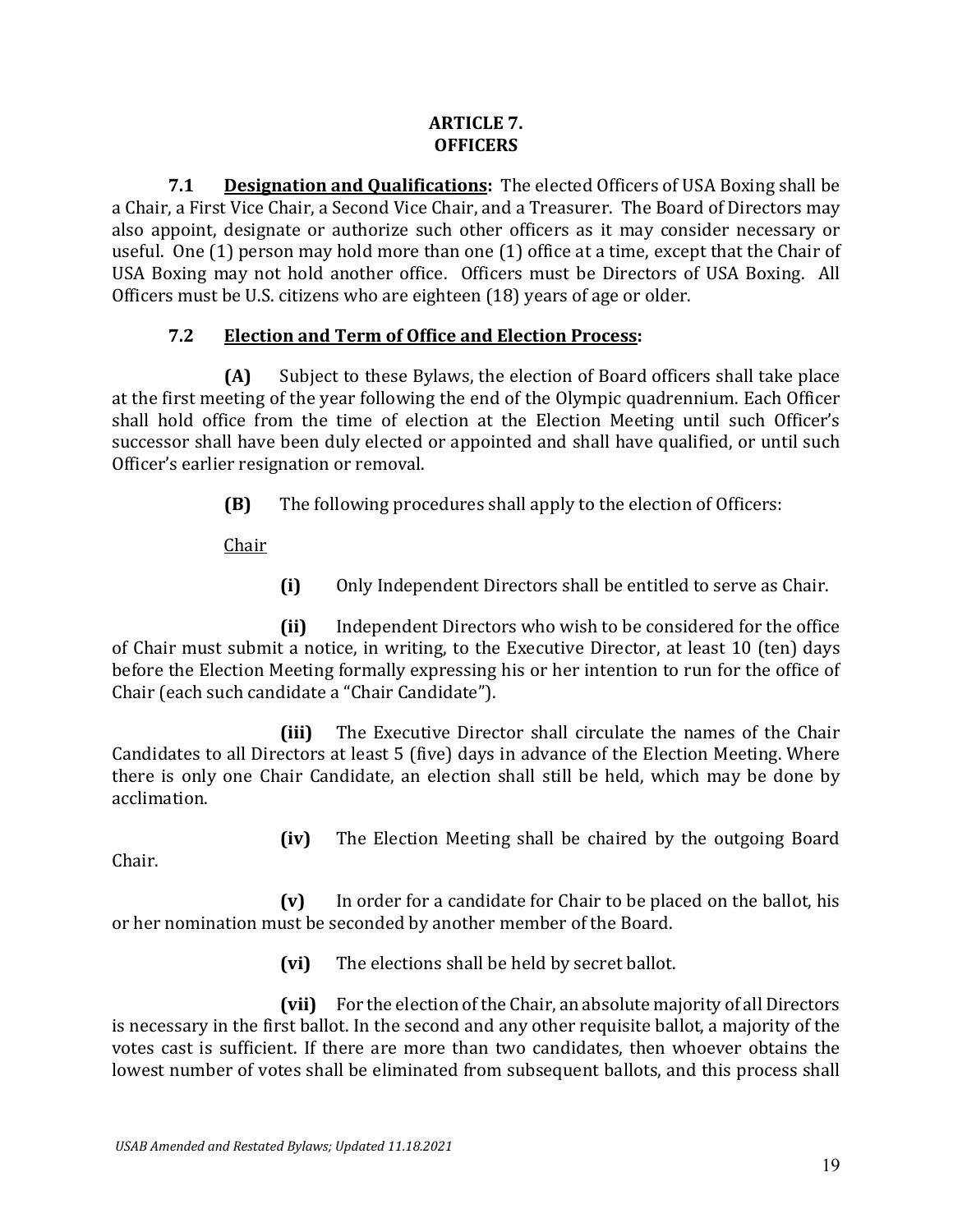continue until there are only two candidates left or a candidate receives a majority of the votes cast.

**(viii)** Upon the election of the Chair, the Chair shall immediately takeover the Chairmanship of the meeting and the outgoing Board Chair shall be excused from that role.

## Other Officers

**(ix)** Upon the election of the Chair, the Election Meeting shall continue and the elections for the other Officer positions shall be held.

**(x)** Prior to the Election Meeting, the Nominating and Governance Committee shall review every Director to determine whether he/she qualifies for the position of Treasurer. The Nominating and Governance Committee shall, prior to the Election Meeting, forward a list of qualifying Directors to the Executive Director.

**(xi)** Any Director may nominate himself or herself for any of the other Officer positions except where, in the cases of the Treasurer, the Nominating and Governance Committee has determined that a Director is not appropriately qualified to perform such role.

secret ballot.

**(xii)** The elections for the other officer positions shall be held by

**(xiii)** The candidate(s) who receive(s) a majority of the votes cast shall be elected. If there are more than two candidates, and no candidate receives a majority of votes cast, then whoever obtains the lowest number of votes shall be eliminated from subsequent ballots, and this process shall continue until there are only two candidates left or a candidate receives a majority of votes cast. In the event of a tie, the Chair shall cast the deciding vote.

**7.3 Authority and Duties of Officers:** The Officers of USA Boxing shall have the authority and shall exercise the powers and perform the duties specified below and as may be additionally specified by the Board of Directors or these Bylaws:

**(A) Chair:** The Chair shall, subject to the direction and supervision of the Board of Directors: (i) preside at all meetings of the members and of the Board of Directors; (ii) see that all resolutions of the Board of Directors are carried into effect; (iii) coordinate and have overall responsibility for all of USA Boxing's international activities; (iv) serve as the Board's liaison with the Executive Director and, as such, oversee, evaluate, and report to the Board on matters concerning the Executive Director, (v) serve as the Board's liaison with respect to oversight of the work of USA Boxing headquarters; (vi) convene meetings of the Board of Directors; (vii) preside over the USA Boxing Annual Assembly; (viii) prepare the Chair's report to the USA Boxing Annual Assembly; (ix) hire and dismiss the Executive Director, subject to ratification of the Board of Directors; (x) consult with and provide direction, as necessary, to the Executive Director with respect to making decisions which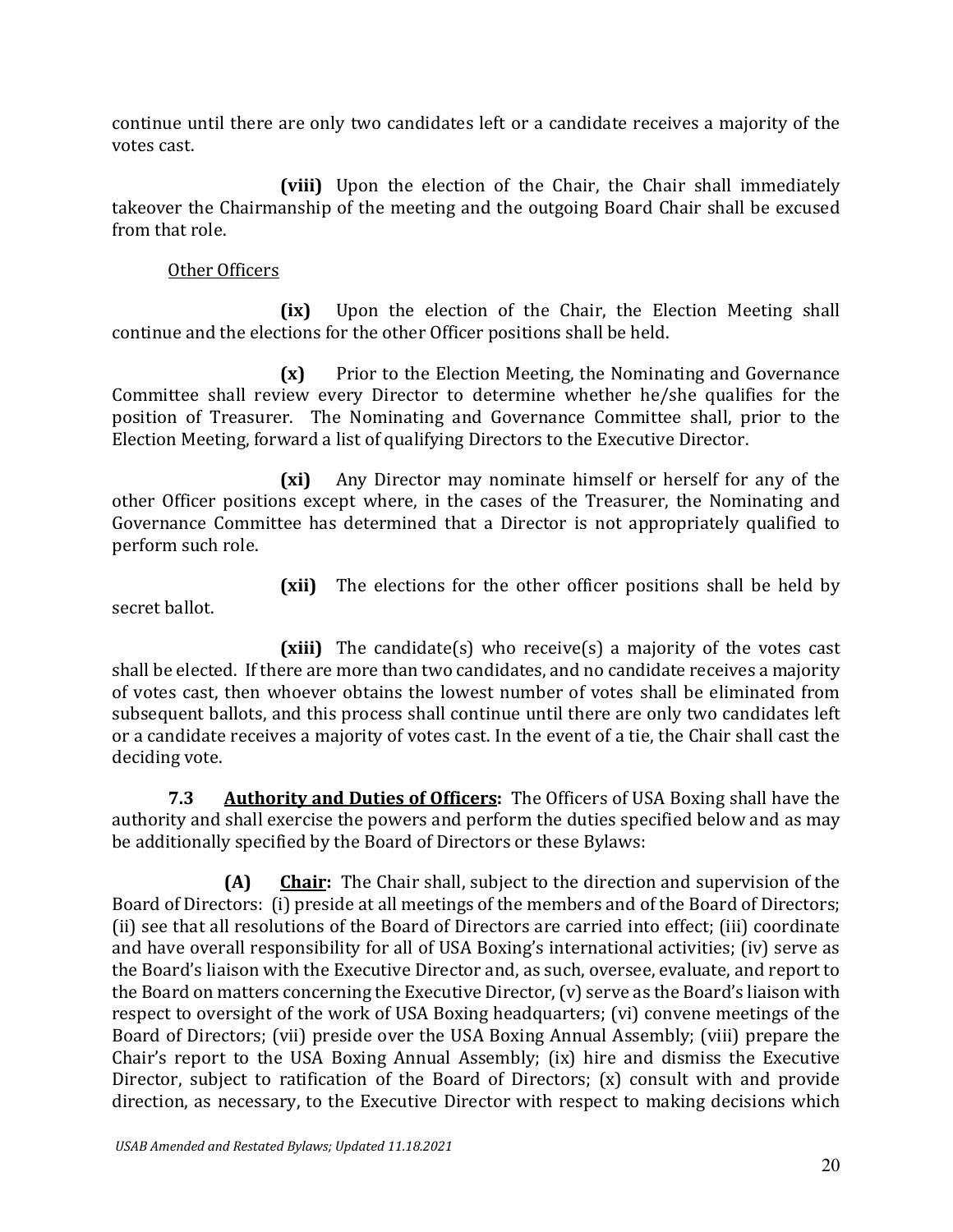relate to USA Boxing major competitions, if necessary due to cancellations, postponement, relocations, etc.; (xi) in extraordinary situations or emergency circumstances, make decisions on matters of importance, subject to ratification by the Board of Directors; and (xii) perform all other duties incidental to the office of Chair and as from time to time may be assigned to such office by the Board of Directors.

**(B) First Vice Chair:** The First Vice Chair shall assist the Chair and shall perform such duties as may be assigned to him or her by the Chair or by the Board of Directors. The First Vice Chair shall, at the request of the Chair, or in the Chair's absence or inability to act, perform the duties of the Chair and, when so acting, shall have all the powers of and be subject to all the restrictions on the Chair. In addition, subject to the overall supervision of the Chair, the First Vice Chair shall serve in a liaison role for the Board with respect to the domestic boxing program within USA Boxing, and shall report regularly to the Board on matters relating to the domestic boxing program.

**(C) Second Vice Chair:** Subject to the overall supervision of the Chair**,** the Second Vice Chair shall serve in a liaison role for the Board with respect to High Performance boxing programs. In the absence of both the Board Chair and the First Vice Chair, the Second Vice Chair shall preside over a Board of Directors meeting.

**(D) Treasurer:** (1) The Treasurer shall (i) be the principal financial officer of the Board of Directors with general responsibility for the oversight of the financial affairs of USA Boxing; (ii) present financial reports to the Board of Directors as the Board may request from time to time; (iii) serve as the Chief Financial Officer, in the event there is no separate Chief Financial Officer; and (iv) perform all other duties incident to the office of Treasurer and such other duties as from time to time may be assigned to the Treasurer by the Chair or the Board of Directors. (2) In electing the Treasurer, the Board must ensure that the Director appointed to the role of Treasurer has the appropriate financial qualifications and experience required to perform such a role. The Nominating and Governance Committee shall ensure that at least one Director is appropriately qualified to perform the role of Treasurer.

**7.4 Restrictions:** Officers of USA Boxing shall perform functions with due care. No individual may serve simultaneously as an Officer of USA Boxing and as an officer of another organization holding membership in USA Boxing, or as an officer of another National Governing Body.

**7.5 Resignation, Removal and Vacancies:** An Officer's position shall be declared vacant upon the Officer's resignation or removal.

**7.5.1. Resignation.** An Officer may resign at any time, subject to any rights or obligations under any existing contracts between the Officer and USA Boxing, by giving written notice to the Chair or to the Board of Directors. An Officer's resignation shall take effect upon receipt by USA Boxing unless the notice specifies a later effective date, and unless otherwise specified therein, the acceptance of such resignation shall not be necessary to make it effective. An Officer shall be deemed to have resigned in the event of such Officer's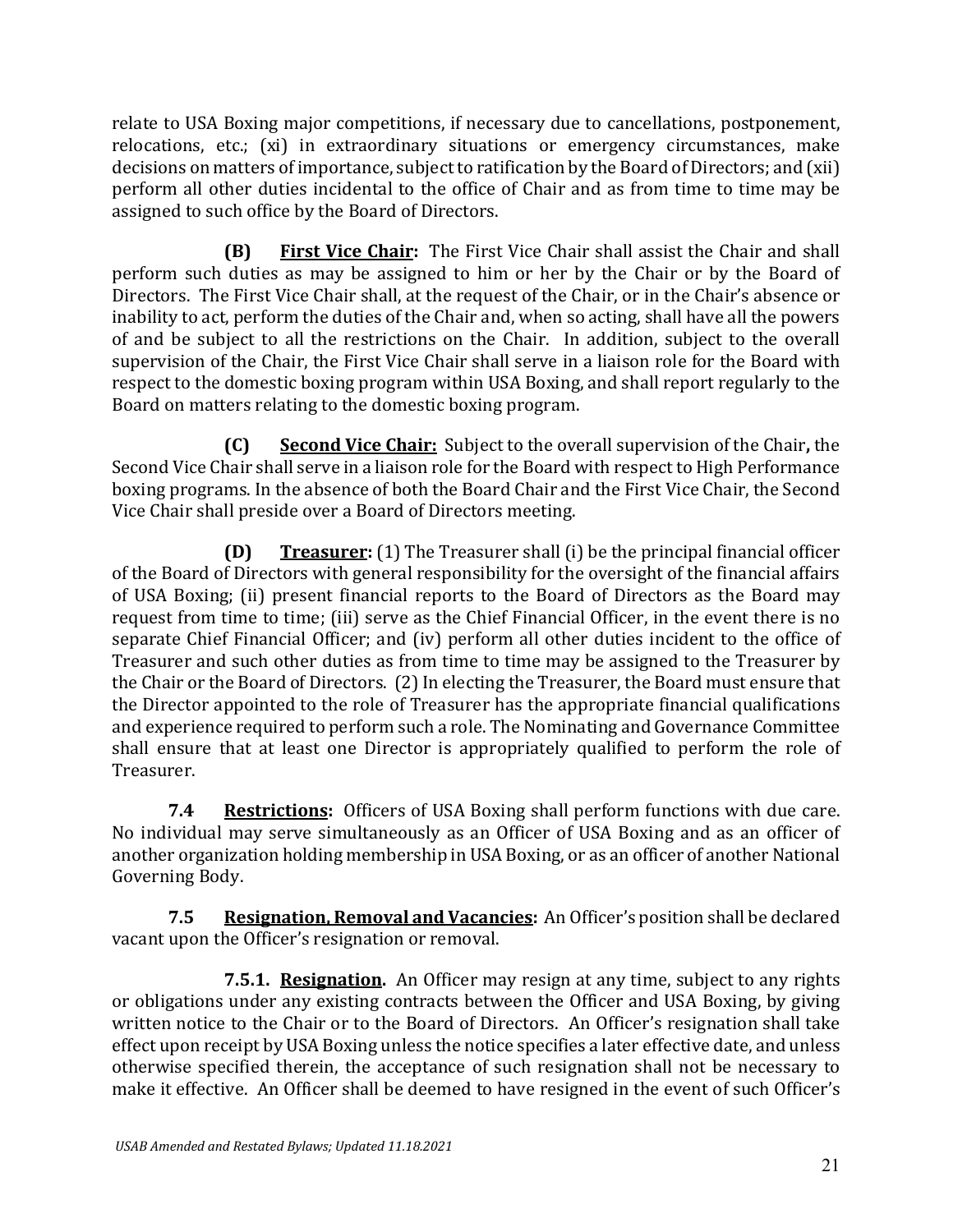incapacity as determined by a court of competent jurisdiction. If a resignation is made effective at a later date, the Board of Directors may permit the Officer to remain in office until the effective date and may fill the pending vacancy before the effective date with the provision that the successor does not take office until the effective date, or the Board of Directors may remove the Officer at any time before the effective date and may fill the resulting vacancy.

**7.5.2. Removal.** Any Officer or agent may be removed by the Board of Directors at any time, with or without cause, but removal shall not affect the contract rights, if any, of the person so removed. Election, appointment or designation of an Officer shall not itself create contract rights. Officers may be removed for cause at any duly noticed meeting of the Board, and after being provided an opportunity for the Officer in question to be heard by the Board, upon the affirmative vote of a majority of the total voting power of the Board (excluding the voting power of the Officer in question). Officers may be removed without cause at any duly noticed meeting of the Board, and after being provided an opportunity for the Director in question to be heard by the Board, upon the affirmative vote of at least twothirds (2/3) of the total voting power of the Board (excluding the voting power of the Director in question). For purposes of this Section 7.5.2, "for cause" means that definition described in Section 6.9.2 of these Bylaws.

**7.5.3. Vacancies.** A vacancy in any office, however occurring, may be filled by the Board of Directors for the remainder of the term.

**7.6 Compensation:** Officers shall not receive compensation for their services as Officers, although the reasonable expenses of Officers may be paid or reimbursed in accordance with USA Boxing's policies. Officers are disqualified from receiving compensation for services rendered to or for the benefit of USA Boxing in any other capacity.

## **ARTICLE 8. COMMITTEES**

**8.1 Designation:** There shall be no Executive Committee or other Committee(s) with management or governance authority delegated by the Board. Similarly, there shall be no entity or individuals who have overlapping or superior authority to the Board, such as a "Super-Board" (commonly called a Governance Council, Board of Governors or General Assembly).

**8.1.1. Standing Committees.** USA Boxing shall have the following Standing Committees:

- **(A)** Nominating and Governance Committee
- **(B)** Audit Committee
- **(C)** Ethics Committee
- **(D)** Judicial Committee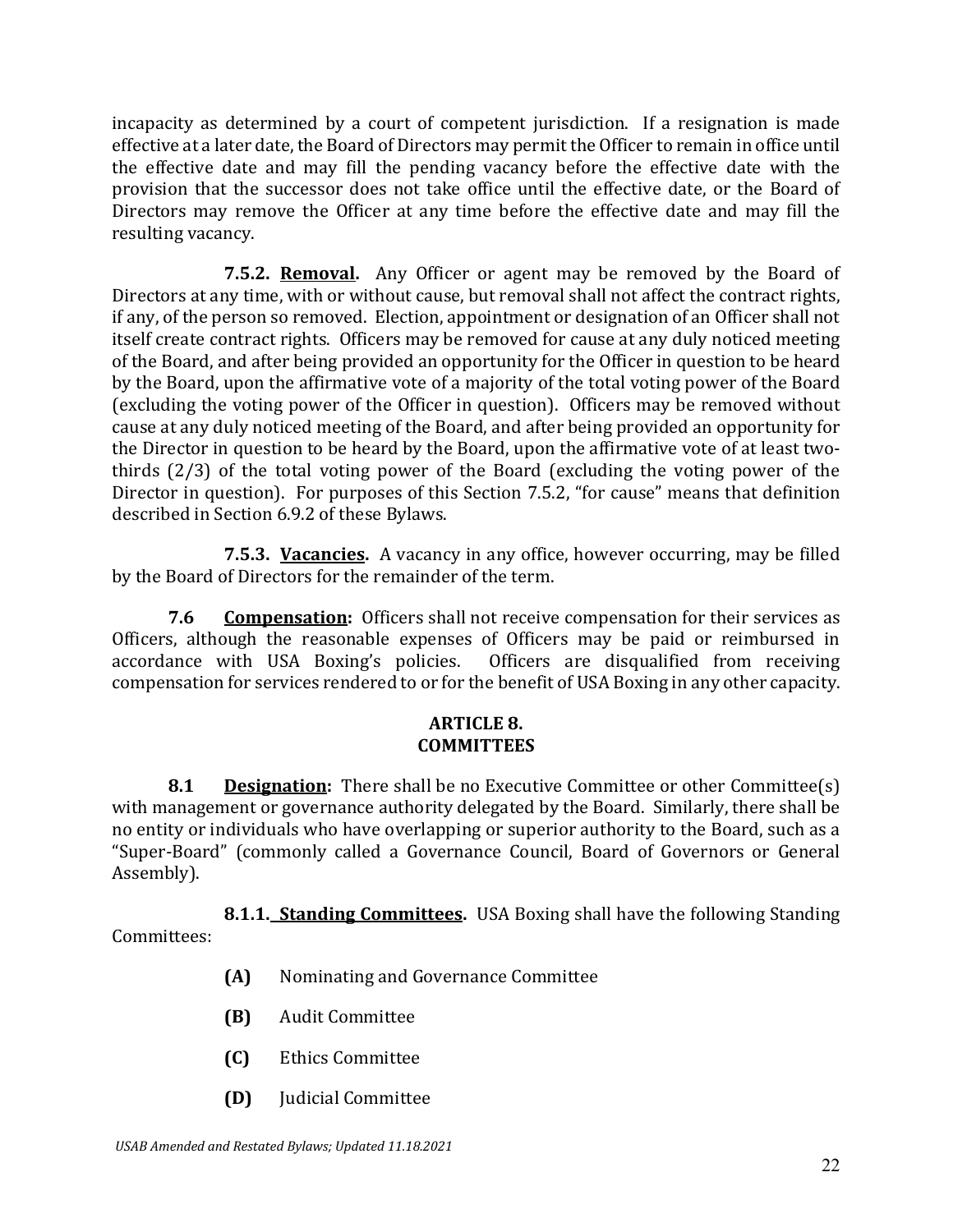- **(E)** Appeals Committee
- **(F)** Coaches Committee
- **(G)** Referee and Judges Committee
- **(H)** Women's Committee

Each Standing Committee shall have five (5) individuals. Not less than one-third (33 1/3%) of each Standing Committee must be comprised of Elite Athletes.

In addition, there shall be an Athletes' Advisory Council governed by Article 9 of these Bylaws.

8.1.2. **Other Committees and Task Forces.** The Board, the Chair, or the Executive Director with the approval of the Board or the Chair, may appoint such Advisory or Ad Hoc Committees and Task Forces as the Board, the Chair or the Executive Director believes appropriate, and shall define narrowly the mission and deliverables of such Ad Hoc Committees and Task Forces. As used throughout these Bylaws, except where the context requires otherwise, the term, "USAB Committees" shall include all Standing Committees, Ad Hoc Committees, and Task Forces. Not fewer than one-third of the voting members of each USAB Committee shall be Elite Athletes. The action to terminate a USAB Committee shall be made in the same manner as the action to appoint such USAB Committee.

**8.2 Assignments:** USAB Committee assignments shall be made based on a combination of factors, including each individual member's expertise, the needs of USA Boxing and the requirements set forth in these Bylaws. USAB Committee agendas shall be developed by the Chair of the USAB Committee in consultation with the appropriate staff members of management and with the input of other Directors. USAB Committee members shall be expected to attend all regularly scheduled meetings.

**8.2.1. Appointments by Chair.** USAB Committee assignments shall be made by the Chair in consultation with the Executive Director, subject to Section 8.2.2 of these Bylaws.

**8.2.2. Appointments by AAC.** Assignments of Elite Athlete members to USAB Committees shall be made by the AAC (or, where otherwise permitted, by the Chair) as provided in Article 9.7 of these Bylaws.

**8.3 Tenure:** Each USAB Committee member shall remain on the USAB Committee until his or her successor is appointed, or until his or her earlier resignation or removal, but is subject to the following provisions as to length of terms and term limits.

**8.3.1. Base Terms.** The term for all Standing Committee members shall be four (4) years. The term for all Ad Hoc Committee and Task Force members shall last until the Ad Hoc Committee or Task Force assignment is concluded, or until the member is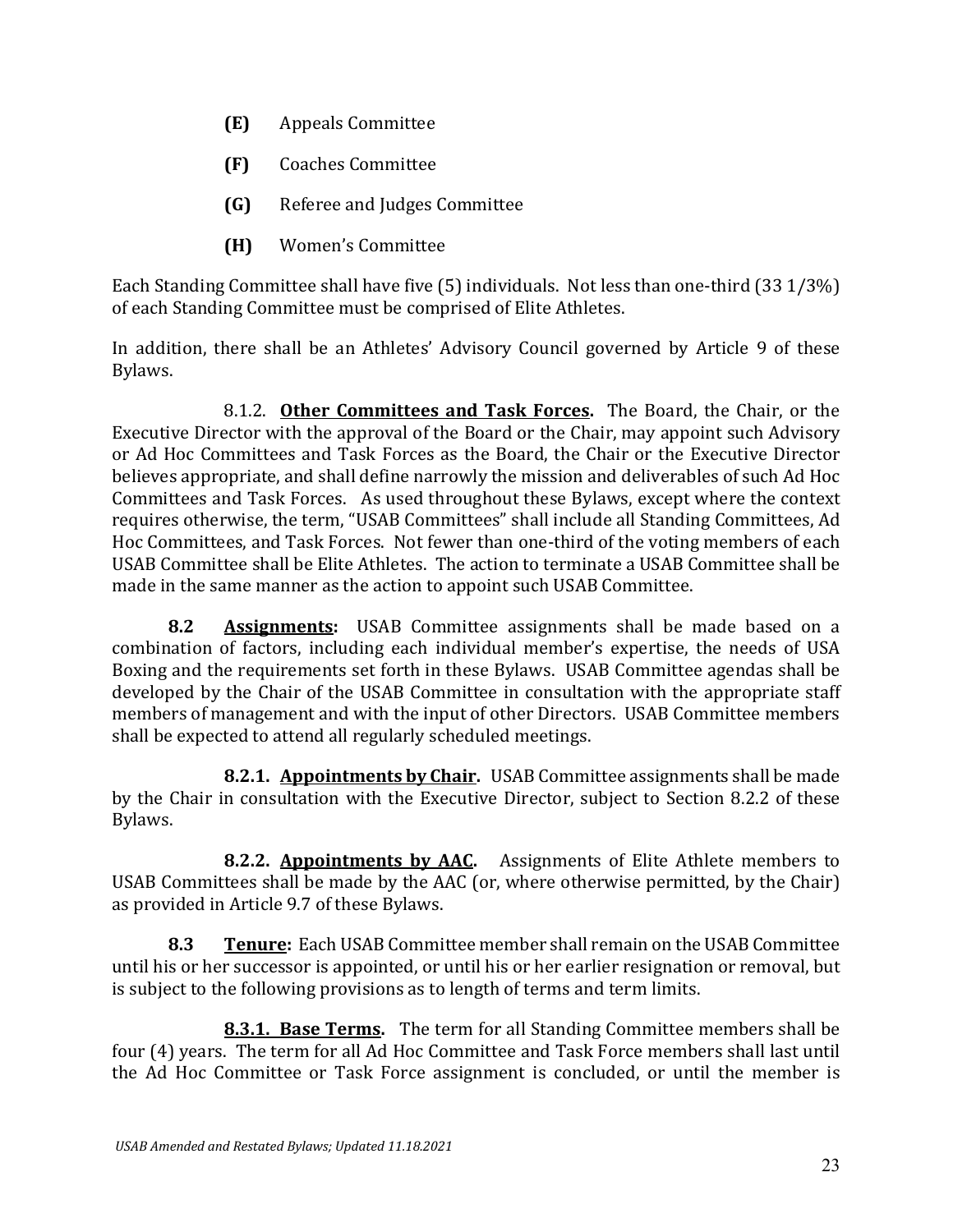removed by the Board. In no event shall a person's total term of service on any such USAB Committee exceed a period eight (8) years.

**8.4 Term Limits:** No member of any USAB Committee may serve more than two (2) consecutive terms.

**8.5 Resignation, Removal and Vacancies:** A USAB Committee member's position shall be declared vacant upon his or her resignation or removal.

**8.5.1. Resignation.** A USAB Committee member may resign at any time by giving written notice to the Chair or to the Board of Directors. Such resignation shall take effect at the time specified therein, and unless otherwise specified therein, the acceptance of such resignation shall not be necessary to make it effective.

**8.5.2. Removal.** A USAB Committee Chair may recommend the removal of a member of his or her USAB Committee to the Chair of the Board of Directors. The Chair may, in his or her sole discretion, remove the individual from the USAB Committee (i) with cause; (ii) without cause; or (iii) if the individual is not in compliance with attendance requirements.

**8.5.3. Vacancies.** Any vacancy occurring in a USAB Committee shall be filled in the same manner as the appointment of members. A member appointed to fill a vacancy shall be appointed for the unexpired term of such respective member's predecessor in office.

**8.6 Nominating and Governance Committee:** The Nominating and Governance Committee shall be appointed and have the responsibilities as follows:

**8.6.1. Functions.** The Nominating and Governance Committee shall (i) organize and supervise the process by which candidates are identified and screened for election/selection to the Board of Directors where set out above in these Bylaws; (ii) select the Independent Directors of the Board pursuant to Section 6.6(B) of these Bylaws; (iii) select the General Membership Director of the Board pursuant to Section 6.6(C) of these Bylaws; (iv) exercise the right of approval of the selection by the Chair of the International Federation Director position described in Sections 6.6(F) of these Bylaws; (v) consult with the Ethics Committee with respect to vetting all candidates for potential conflicts of interest or other problematic background issues; (vi) determine which members of the Board of Directors, if any, satisfy the requirements for Board Officers as provided for in Sections 7.3[C][2] and 7.3[D][2]; (vii) develop and recommend to the Board for its consideration an annual self-evaluation process of the Board and its Committees and Task Forces; and (viii) perform other such duties as assigned by the Board.

**8.6.2. Qualification Review Process.** The Nominating and Governance Committee may actively seek and solicit nominees for the Board positions described in Sections 6.6(B) and (C) of these Bylaws, and shall also receive nominations from those who may tender nominations to the Committee. In reviewing a candidate's qualifications for the Board of Directors pursuant to Sections 6.6(B), (C), (D) and (E) of these Bylaws, the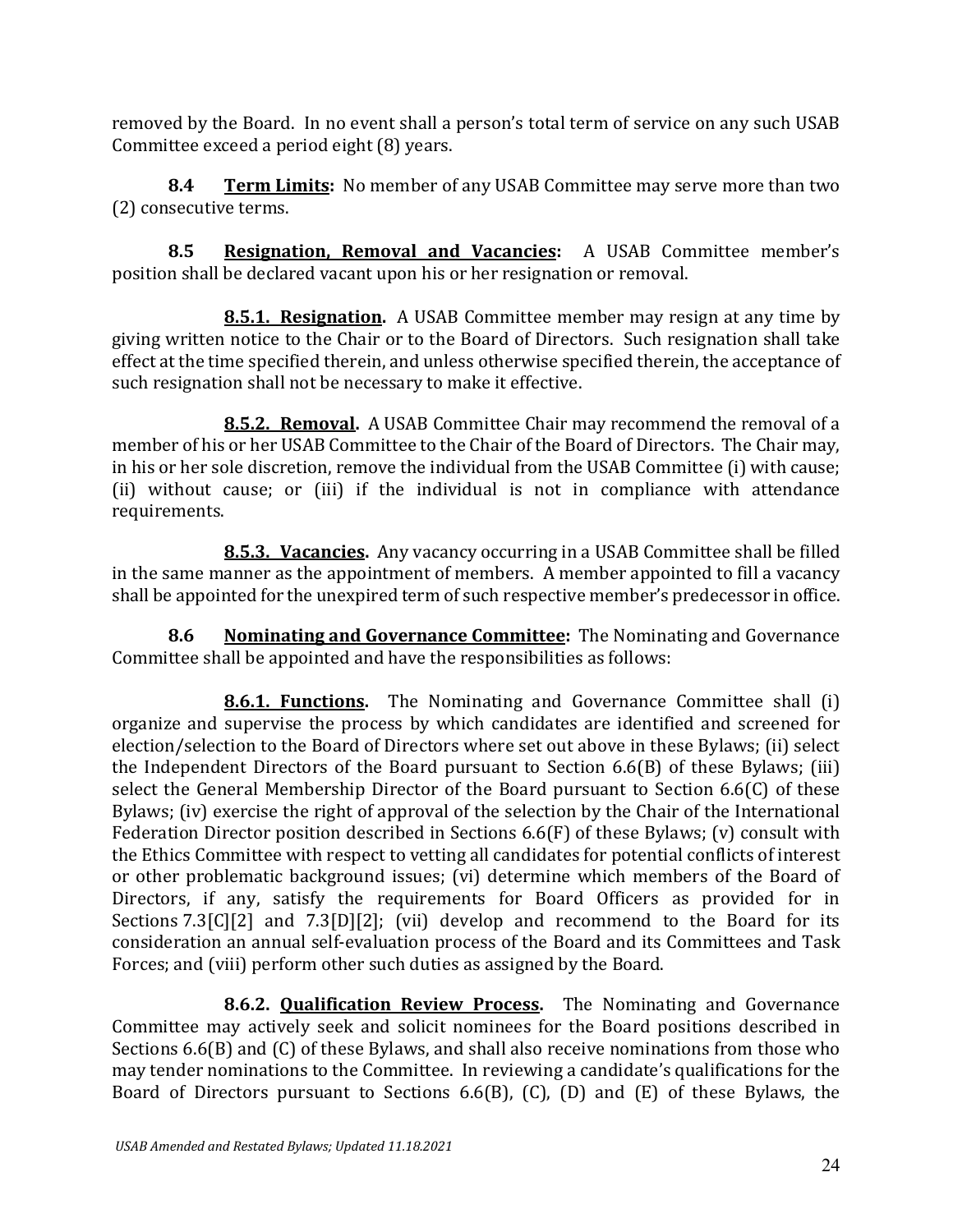Nominating and Governance Committee will take the following items into consideration: (i) the candidate's potential contribution to the effective functioning of USA Boxing; (ii) any potential or impending change in the candidate's principal area of responsibility with his or her company or in his or her employment; (iii) whether the candidate will bring relevant experience to the Board; (iv) whether the candidate has the ability to attend meetings and fully participate in the activities of the Board; (v) the candidate's reputation for personal integrity and commitment to ethical conduct; (vi) whether the candidate fulfills the eligibility qualifications set forth in Section 6.4 of these Bylaws; and (vii) whether the candidate has developed any relationships with another organization, or other circumstances have arisen, that might make it inappropriate for the Director to serve on the Board.

**8.6.3. Committee Members.** The Nominating and Governance Committee shall be comprised of five (5) members who shall be selected as follows:

**(A)** Two (2) athletes appointed by the AAC according to the process set forth in Section 9.7 of these Bylaws;

**(B)** Three (3) individuals who are independent, as that term is defined in Section 6.6(B)(ii) of these Bylaws, shall be appointed by the Nominating and Governance Committee, subject to ratification by the Board of Directors, to serve in the following Quadrennium. The Nominating and Governance Committee shall, appoint three (3) individuals to the Nominating and Governance Committee, subject to ratification by the Board of Directors, and these three (3) individuals shall take their positions on the Committee immediately after the conclusion of the Board of Directors election. At least one (1) of the three (3) individuals should have some prior experience or involvement in the sport of boxing. Each of the three (3) individuals must possess high personal integrity and demonstrate executive leadership experience in either business, nonprofit organizations, or the sports industry.

**8.6.4. Committee Members Cannot be Directors.** No individual shall be eligible to be a member of the Nominating and Governance Committee if that individual is a current Director of USA Boxing, except a current USA Boxing Director shall be eligible if his or her term is ending within one year of appointment and he or she is not seeking reelection.

No individual who serves on the Nominating and Governance Committee may serve or be eligible to serve on the Board of Directors. Members of the Nominating and Governance Committee shall be precluded from serving as a Director or in any other USA Boxing capacity, whether governance or on staff, for a period of one (1) full year after their term on the Nominating and Governance Committee ends.

**8.7 Audit Committee:** The Audit Committee shall have the following responsibilities:

**8.7.1. Functions.** The Audit Committee shall meet on a regular basis to provide the necessary financial oversight as per USA Boxing's approved financial policies and shall (i) recommend independent auditors of USA Boxing, review the report of the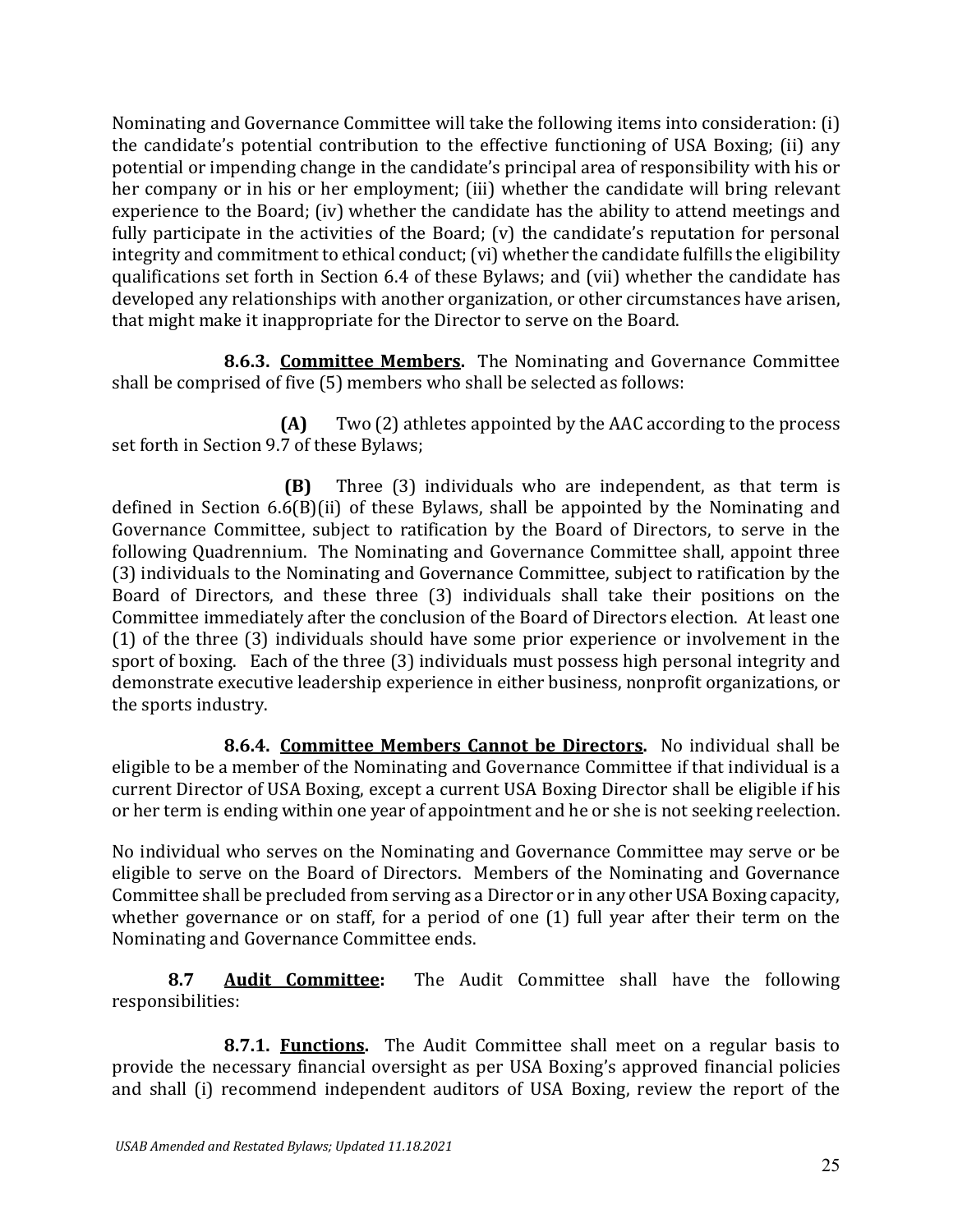independent auditors and management letter, and recommend action as needed; (ii) investigate matters of fiscal controls and disclosure and such other matters as directed by the Board; and (iii) perform such other duties as assigned by the Board.

**8.7.2 Committee Members.** The Treasurer shall serve as the Chair of the Audit Committee. The Chair shall appoint two (2) members of the Audit Committee, all of whom shall be Directors of the Board. At least one (1) Independent Director of the Board shall be on the Audit Committee. The AAC shall appoint two (2) Elite Athletes as members of the Audit Committee.

**8.8 Ethics Committee:** The Ethics Committee shall have the following responsibilities:

**8.8.1. Functions.** The Ethics Committee shall (i) oversee the implementation of, and compliance with, the USA Boxing Code of Ethics; (ii) report to the Board on ethical issues; (iii) develop, and review on an annual basis, a Code of Ethics for the Board, Officers, Committee and Task Force members, volunteers, staff and member organizations for adoption by the Board; (iv) generally administer and oversee compliance with the Code of Ethics and Conflict of Interest statements; (v) review and investigate matters of ethical impropriety and make recommendations on such matters to the Board; (vi) review and provide guidance on ethical questions presented to it by the Board, Officers, Committee and Task Force members, volunteers, staff and USA Boxing members; and (vii) perform such other duties as assigned by the Board.

**8.8.2. Committee Members.** The Chair shall appoint the Ethics Committee Chair and two (2) other members of the Ethics Committee. The AAC shall appoint two (2) Elite Athletes as members of the Ethics Committee. The Chair and the remaining two (2) non-Athlete members of the Ethics Committee shall each be independent as that term is defined in these Bylaws. No Director of the Board shall be appointed to the Ethics Committee.

**8.9 Judicial Committee:** The Judicial Committee shall be appointed and have the responsibilities as follows:

**8.9.1. Functions.** The Judicial Committee shall (i) generally administer and oversee all administrative grievances, appeal of disciplinary sanctions issued by the Executive Director, and right to participate matters filed with USA Boxing; (ii) identify individuals who would be fair and impartial and who would have the qualifications and ability to serve on Hearing Panels; (iii) hear and render a decision, or appoint a panel to hear and render a decision, on grievances and disciplinary matters; and (iv) perform such other duties as assigned by the Board.

**8.9.2. Committee Members.** The Chair shall appoint the Judicial Committee Chair and two (2) other members of the Judicial Committee. The AAC shall appoint two (2) Elite Athletes as members of the Judicial Committee. The Chair shall appoint the Judicial Committee Chair and two (2) other committee members, which may or may not be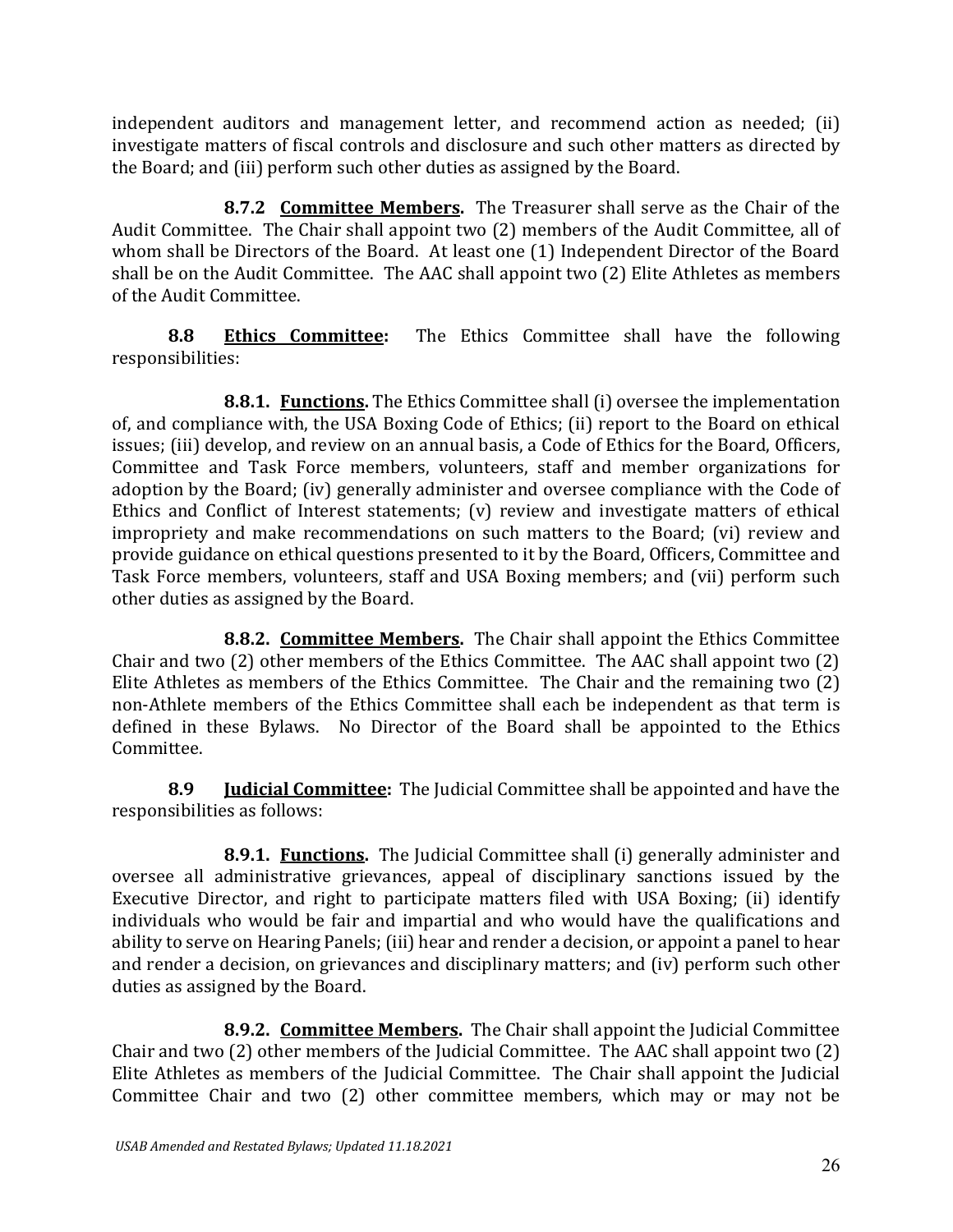independent as defined in Section 6.6(B)(ii). No Director of the Board or member of the Appeals Committee shall be appointed to the Judicial Committee.

**8.10 Appeals Committee.** The Appeals Committee shall be appointed and have the responsibilities as follows:

**8.10.1. Functions.** The Appeals Committee shall (i) generally administer and oversee all appeals of administrative grievances and disciplinary sanctions pursuant to the USA Boxing grievance and disciplinary policy; (ii) hear and render a decision, or appoint a panel to hear and render a decision, on such appeals; and (iii) perform such other duties as assigned by the Board.

**8.10.2. Committee Members.** The Chair shall appoint the Appeals Committee Chair and two (2) other members of the Appeals Committee. The AAC shall appoint two (2) Elite Athletes as members of the Appeals Committee. The Chair shall appoint the Appeals Committee Chair and two (2) other committee members, which may or may not be independent as defined in Section 6.6(B)(ii). No Director of the Board or member of the Judicial Committee shall be appointed to the Appeals Committee. To the extent reasonably possible, at least one member of the Appeals Committee should be an attorney or have legal experience.

**8.11 Coaches Committee:** The Coaches Committee shall be appointed and have the responsibilities as follows:

**8.11.1. Functions.** The Coaches Committee shall recommend on an asneeded basis amendments to coaches' responsibilities as described in USA Boxing's Rulebook; and perform such other duties as assigned by the Board.

**8.11.2. Committee Members.** The Chair shall appoint the Coaches Committee Chair and other non-athlete members of the Coaches Committee. The AAC shall appoint Elite Athletes as members of the Coaches Committee, which athletes shall constitute not less than one-third of the members of the Coaches Committee. An active coach who meets the membership qualifications described in Section 5.1(B) of these Bylaws shall be eligible to serve on the Coaches Committee.

**8.12 Referees and Judges Committee:** The Referees and Judges Commission shall be appointed and have the responsibilities as follows:

**8.12.1. Functions.** The Referees and Judges Committee shall (i) generally oversee the referees and judging programs of USA Boxing; (ii) recommend amendments to the referees and judging program rules, policies, procedures and regulations on an asneeded basis; and (iii) perform such other duties as assigned by the Board.

**8.12.2.** Committee Members. The Chair shall appoint the Referee and Judges Committee Chair and other non-athlete members of the Referees and Judges Commission. The AAC shall appoint Elite Athletes as members of the of the Referees and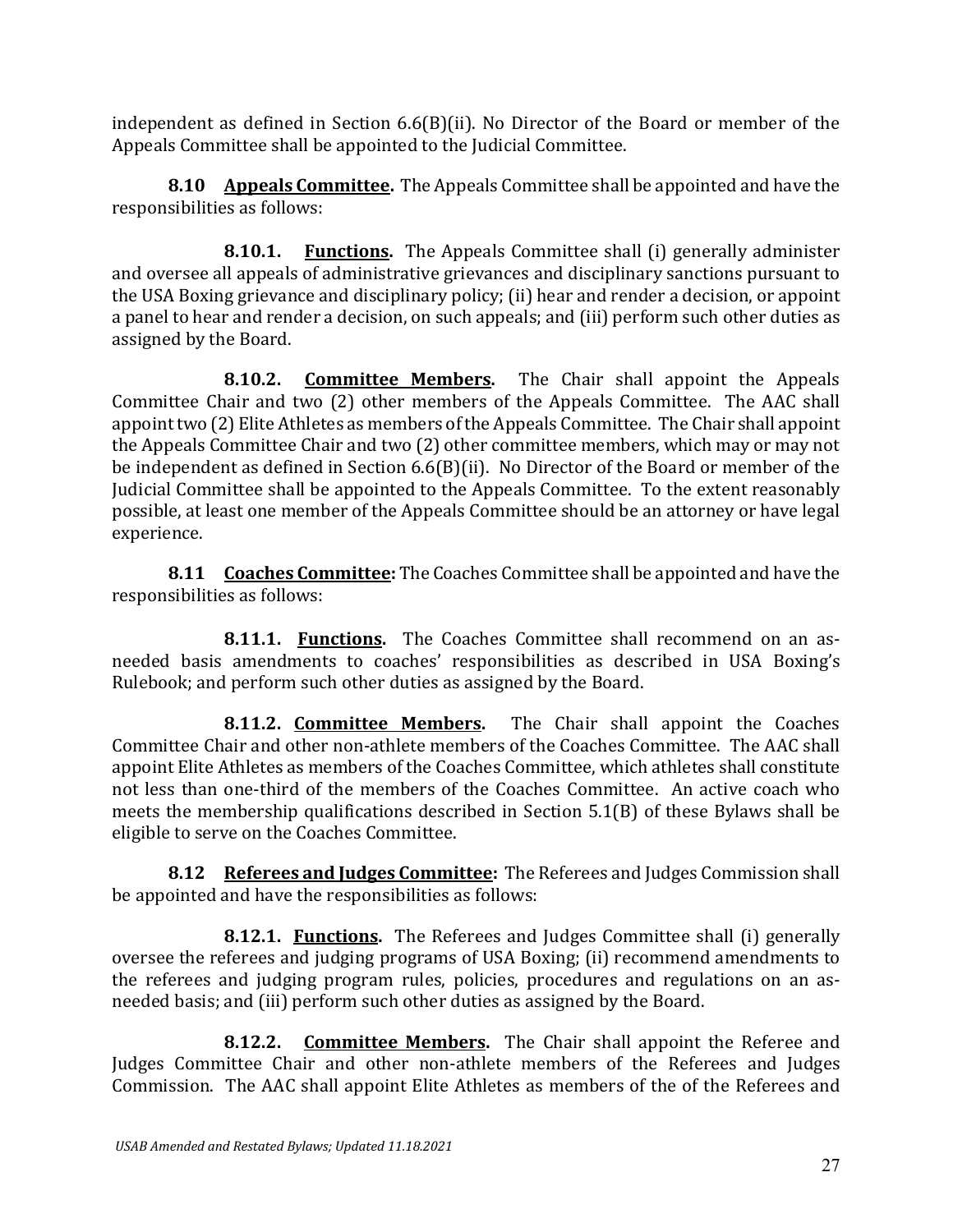Judges Committee, which athletes shall constitute not less than one-third of the members of the Referees and Judges Committee.

**8.13 Women's Committee:** The Women's Committee shall be appointed and have the responsibilities as follows:

**8.13.1. Functions:** The Women's Committee shall recommend changes to the Women's Boxing program on an as-needed basis and perform such other duties as assigned by the Board.

**8.13.2 Committee Members:** The Chair shall appoint the Women's Committee Chair and other non-athlete members of the Women's Committee. The shall appoint Elite Athletes as members of the of the Women's Committee, which athletes shall constitute not less than one-third of the members of the Women's Committee.

**8.14 Procedures:** Each USAB Committee shall establish procedures for conducting its business and affairs. Such procedures shall be published and made available on USA Boxing's website. Standing Committee procedures must be approved by the Board of Directors, and other USAB Committee procedures must be approved by the Chair.

**8.15 Open and Executive Meeting Sessions:** Ordinarily, all USAB Committee meetings shall be open to non-members except that the USAB Committee may convene an executive session upon vote of a majority of the USAB Committee members to discuss legal, confidential, or otherwise sensitive matters.

**8.16 Committee Member Attendance:** USAB Committee members are expected to attend all regularly scheduled meetings. Any USAB Committee member who fails to at least one-half (1/2) of the meetings during any twelve (12)-month period, without an excused absence, may be removed by the Chair. The Chair, either personally or through a designated representative, may attend all scheduled USAB Committee meetings.

**8.17 Minutes of Meetings:** Each USB Committee shall take minutes of its meetings. The minutes shall be submitted to the Executive Director and the Chair within ten (10) days of the end of the respective meeting.

**8.18 Compensation:** USAB Committee members shall not receive compensation for their services, although the reasonable expenses of USAB Committee members may be paid or reimbursed in accordance with USA Boxing's policies. USAB Committee members may receive compensation for services rendered to or for the benefit of USA Boxing in any other capacity with express approval of the Board.

## **ARTICLE 9. USA BOXING ATHLETES' ADVISORY COUNCIL**

**9.1 Objectives:** The purpose of the AAC is to advocate the interests of athletes in all areas of USA Boxing influence and governance. The AAC shall ensure one-third (33 1/3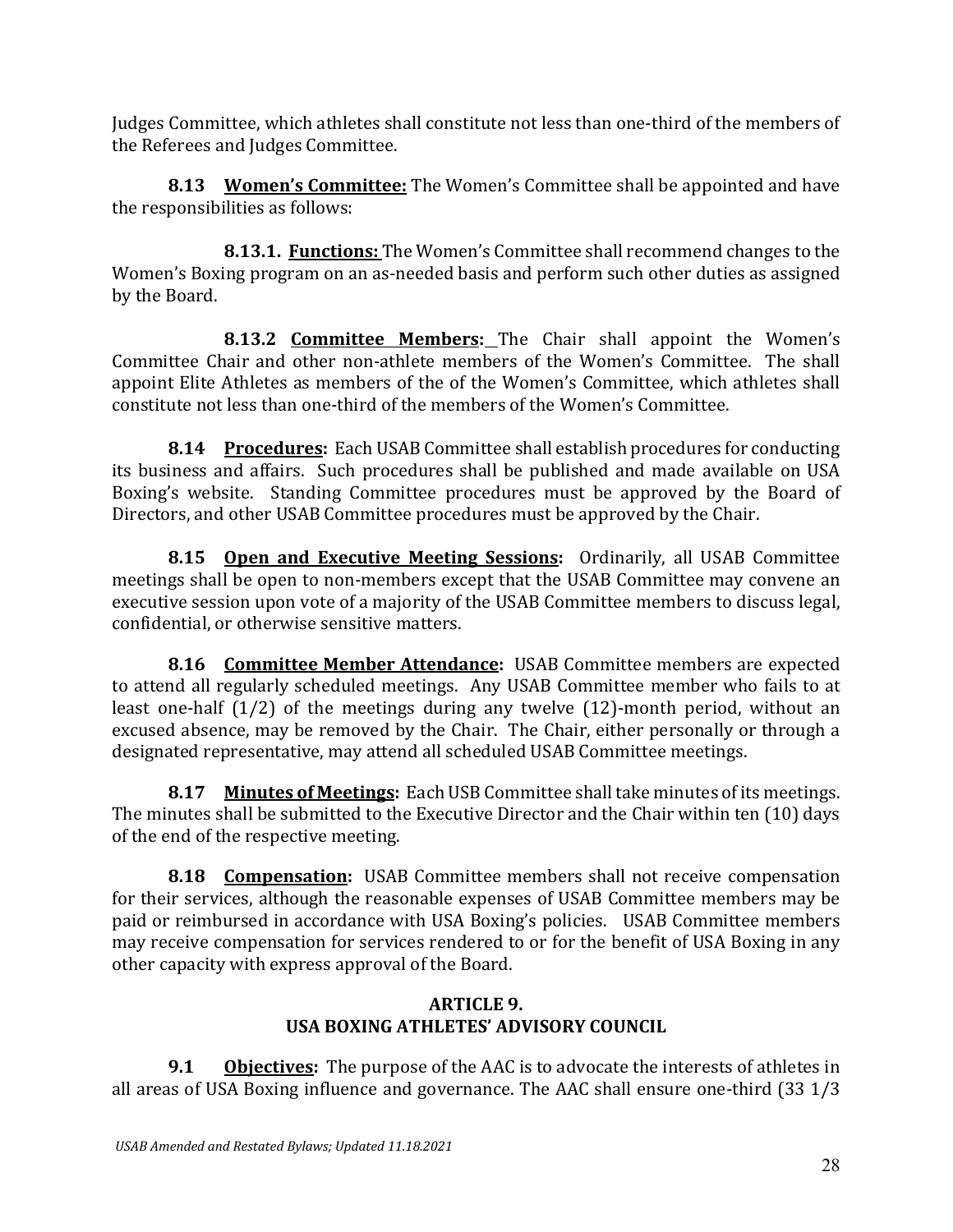percent) athlete representation in all decision-making bodies of USA Boxing including the Board of Directors and any USAB Committee.

# **9.2 AAC Representative Composition**

**(A)** The LBC shall be comprised of six (6) athletes who:

**i.** within the ten (10) years preceding the election, represented the United States in the Olympic or Pan-American Games, or an Operation Gold event, or World Championship recognized by the International Federation for which a competitive selection process was administered by USA Boxing;

**ii.** are at least eighteen (18) years of age;

**iii.** have been registered as a member of USA Boxing at least sixty (60) days prior to the election.

Furthermore, all AAC members must complete a Conflict of Interest Disclosure form which will be reviewed by the USA Boxing Ethics Committee, and must also disclose any felony convictions and any period of ineligibility based on anti-doping or SafeSport violations.

**(B)** The number of athletes on the AAC may increase to include any athletes who are elected into USOPC governance roles such as to the USOPC National Team Committee. Such athletes will automatically become an AAC member.

**(C)** Two of the athletes on the AAC will also be Athlete Representatives on USA Boxing's Board of Directors.

**(D)** Half of the athletes shall be female and half male, if possible. If there are not enough candidates to fulfil this requirement for an election, this requirement may be waived by the USA Boxing Board of Directors for that specific election.

**9.3 Terms:** Terms for AAC Representatives shall run for four (4) years or until their successors have been elected.

**9.4 Elections:** The AAC elections shall be conducted after the USOPC AAC elections, coinciding with the Olympic quadrennium.

# **9.5 Meetings.**

**(A) Regular ACC Meeting:** A regular AAC meeting shall be held annually.

**(B) Other Meetings:** Other meetings may be held as needed.

# **9.6 USA Boxing Obligations:** USA Boxing shall:

**(A)** pay travel, board, and housing expenses of all AAC members attending AAC meetings and any charges for teleconference or videoconference meetings; and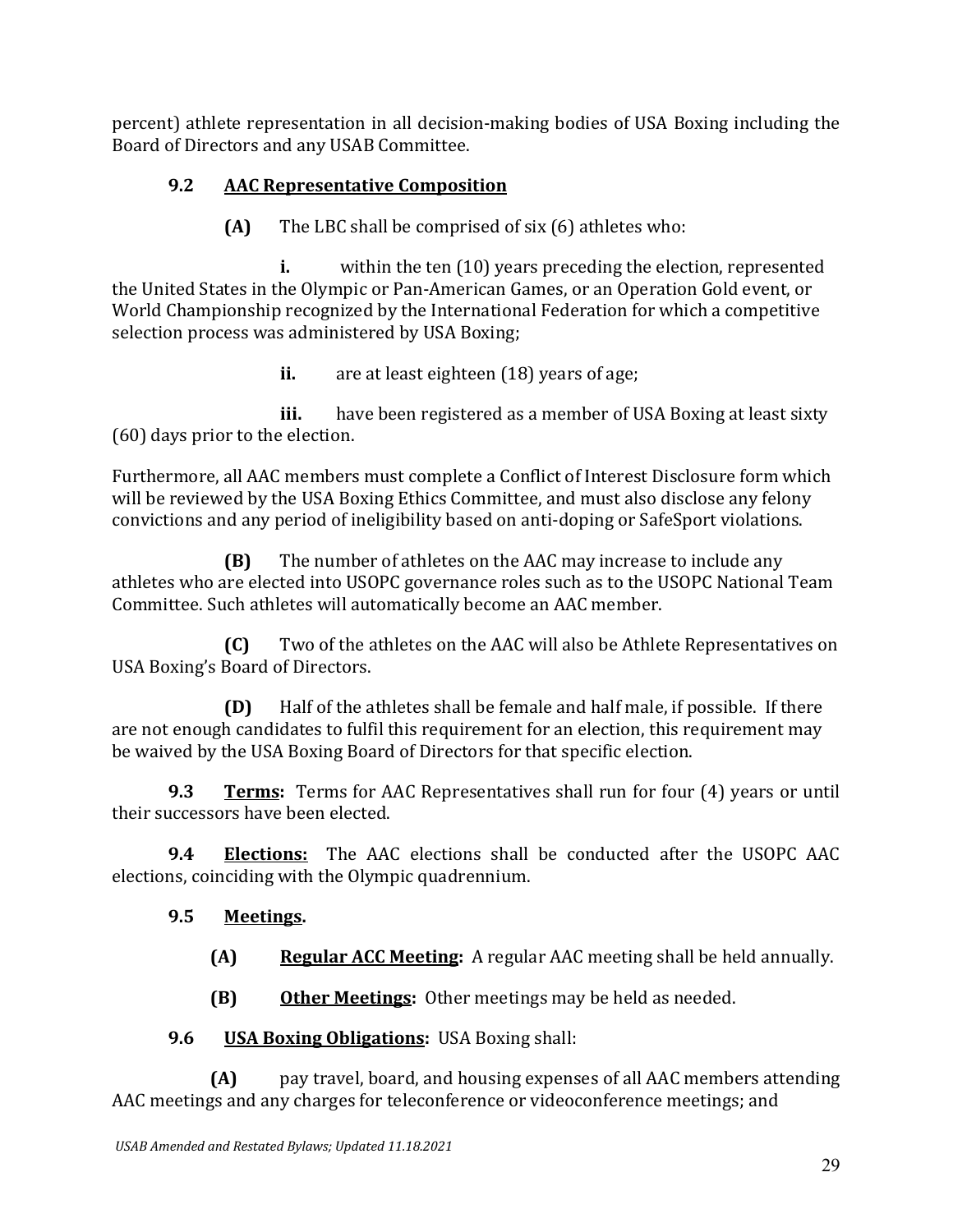**(B)** pay for the hosting and domain name of the USA Boxing AAC websites: www.usaboxingathlete.org and www.usaboxingathlete.com.

**9.7 Athlete Representation on USA Boxing Committees:** Athlete representatives on all USAB Committees shall be appointed by the AAC.

# **9.8. AAC Officers**

**(A)** AAC Officers shall be elected by the AAC

**(B)** The AAC Chairperson is responsible for holding and conducting AAC meetings and establishing roles and responsibilities of other AAC members.

**(C)** The AAC Vice-Chair shall, if possible, be a retired athlete with the role of primarily supporting the chair in duties and to speak on behalf of the AAC in situations that might put current competing athletes at odds with USA Boxing. If no such athlete meets this requirement, the AAC shall elect the Vice-Chair.

**9.9. USOPC AAC Representatives:** USA Boxing shall have a representative and an alternate representative to serve on the USOPC's Athletes' Advisory Council.

> **(A)** The USOPC AAC primary representative must currently serve on the USA Boxing's Board of Directors as an Athlete Representative.

**(B )** The alternate shall attend USOPC AAC meetings in the absence of the primary AAC representative.

## **ARTICLE 10.**

# **NATIONAL OLYMPIC COMMITTEE NATIONAL GOVERNING BODIES' COUNCIL REPRESENTATIVE**

**10.1 Designation:** USA Boxing shall have a representative and an alternative representative to the National Governing Bodies' Council of its National Olympic Committee (the "NOC National Governing Bodies' Council").

**10.2 Election/Selection:** The Executive Director (or his or her designee) shall serve as USA Boxing's representative to the NOC National Governing Bodies' Council. The Chair (or his or her designee) shall serve as USA Boxing's alternate representative to the NOC National Governing Bodies' Council.

### **ARTICLE 11. EXECUTIVE DIRECTOR**

**112.1 Designation:** USA Boxing shall employ an Executive Director, who shall be the Chief Executive Officer of USA Boxing. As such, the Executive Director shall be vested with the authority to make decisions on behalf of USA Boxing. The Executive Director shall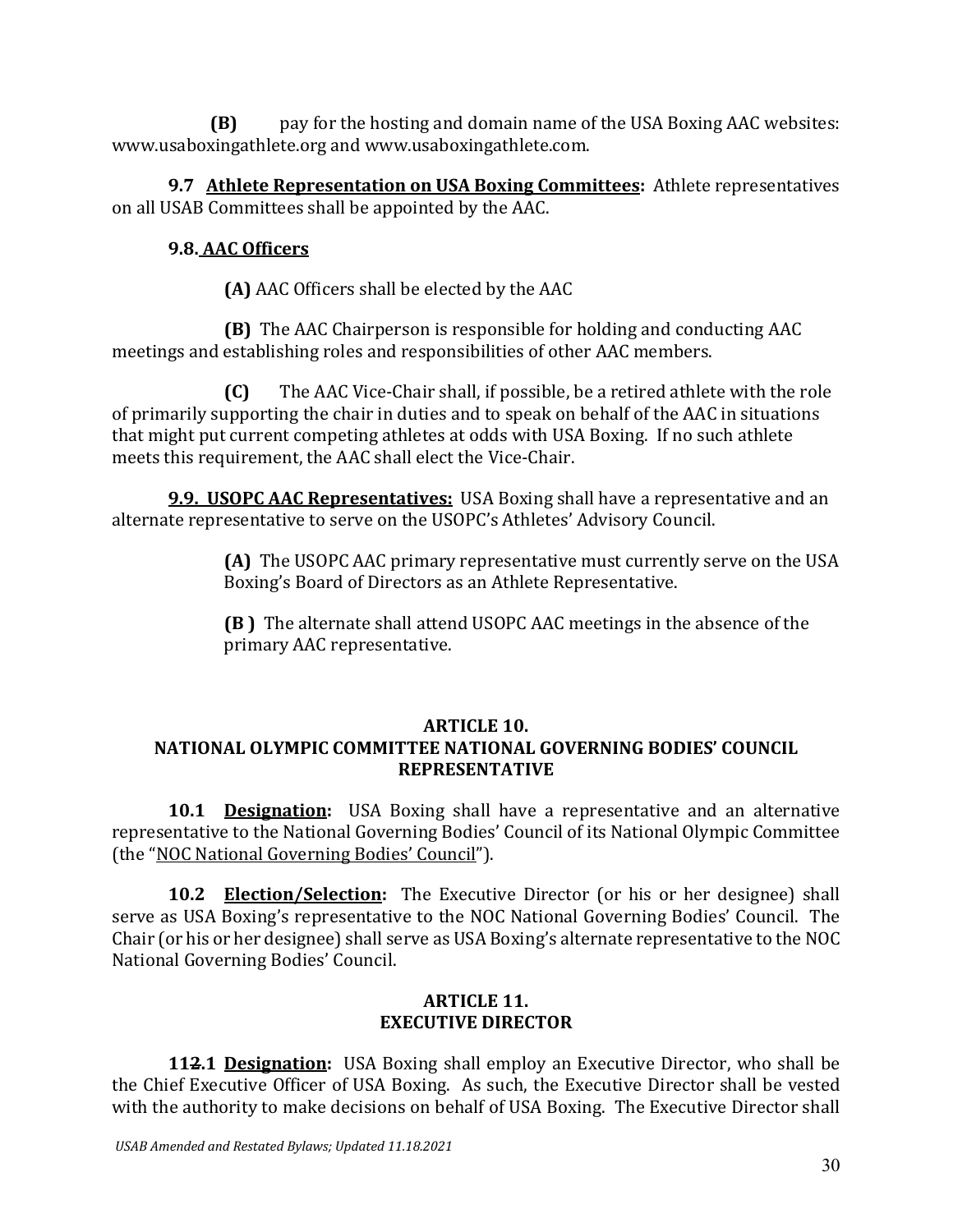not be a voting Director of the Board, but may attend all Board of Directors meetings, and may also attend USAB Committee meetings. The Board of Directors may, by majority vote of those present, exclude the Executive Director from a meeting or a portion thereof.

**112.2 Employment:** Subject to ratification by the Board of Directors, the Executive Director shall be selected by the Chair and may be removed by the Chair at any time, with or without cause, subject to the ratification of the BOD. Removal shall not affect the contract rights, if any, of the Executive Director. The Executive Director shall report to the Chair for the term of his or her employment. If the Executive Director has a contract of employment with USA Boxing, the contract shall provide that the Executive Director's employment may be terminated by the Chair, with ratification of the Board of Directors, with or without cause and specify what compensation, if any, the Executive Director may receive on removal for cause and without cause.

**112.3 Duties and Responsibilities:** The Executive Director shall:

**(A)** develop a strategy for achieving USA Boxing's mission, goals and objectives and present the strategy to the Board of Directors for approval;

**(B)** prepare and submit quadrennial and annual budgets to the Board for approval;

**(C)** determine the staff needed to effectively carry out USA Boxing's missions, goals, and objectives, within USA Boxing's budget;

**(D)** oversee the size and compensation of management and staff and the hiring and termination of all members of management and staff;

**(E)** either directly or by a delegation manage all management functions;

**(F)** be responsible for resource generation and allocation of resources in accordance with existing USA Boxing commitments;

**(G)** coordinate and be responsible for USA Boxing's international operational activities;

**(H)** along with the Chair, act as USA Boxing's spokesperson;

**(I)** foster good relations with sponsors, partners, and others;

**(J)** shall act as the secretary of USA Boxing, and in this regard the Executive Director, or a member of the staff designated by the Executive Director, shall:

**(i)** cause minutes of the proceedings of the members and Board of Directors to be kept and published on USA Boxing's website ;

**(ii)** cause all notices to be duly given in accordance with the provisions of these Bylaws;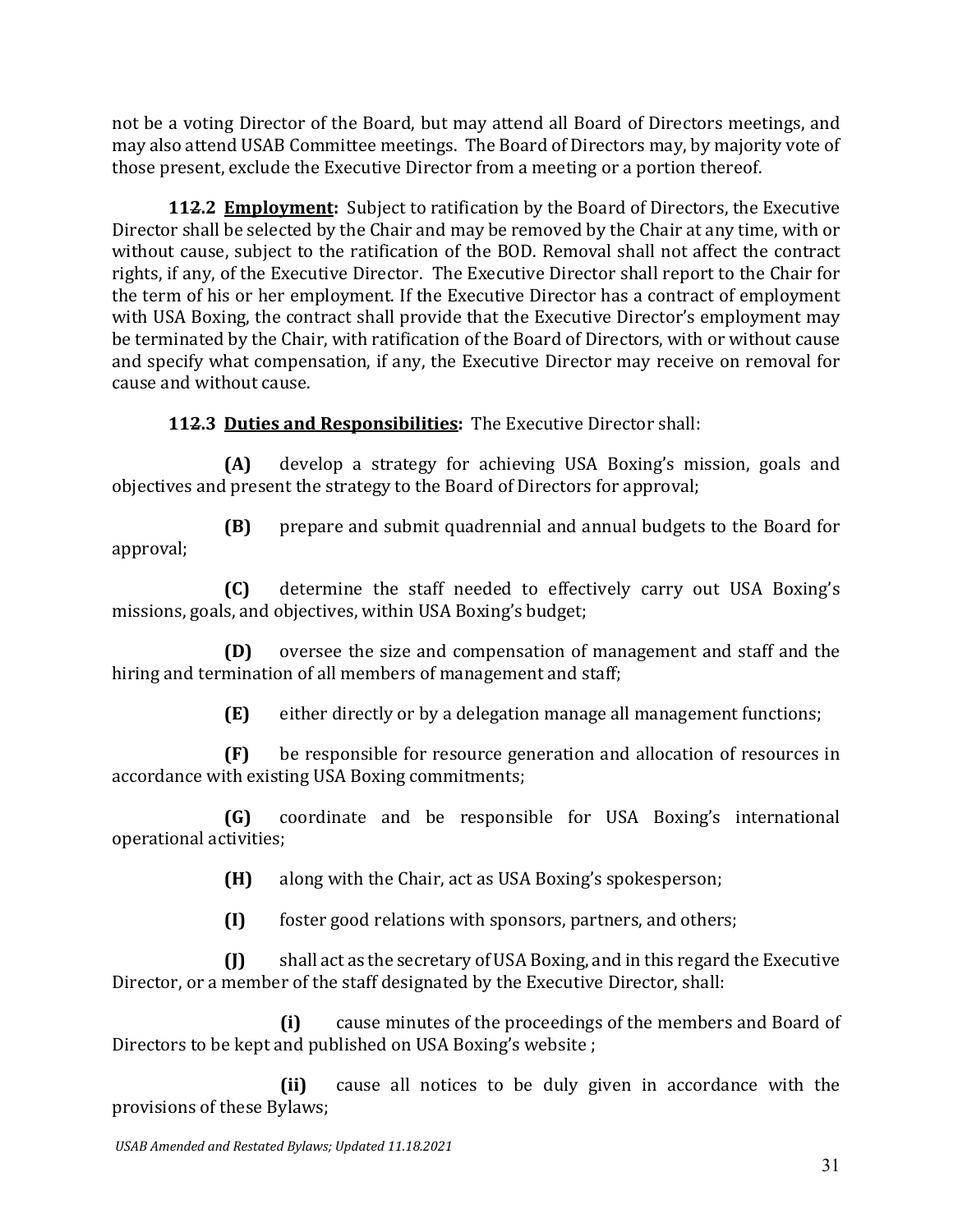**(iii)** be the custodian of USA Boxing's corporate records and the seal

of USA Boxing;

**(iv)** cause to be kept at USA Boxing's registered office or principal place of business within or outside Colorado those records required to be kept pursuant to Sections 19.5 and 19.6 18.5 and 18.6 of these Bylaws; and

**(K)** perform all functions that usually pertain to the office of Executive Director.

### **ARTICLE 12. INTERNATIONL FEDERATION REPRESENTATION**

**12.1 Recognition by International Federation:** USA Boxing shall seek and attempt to maintain recognition by the International Federation as the National Federation responsible for Governance the sport of Boxing in the United States of America, and thus be admitted into the International Federation Congress.

**12.2 Secretary General:** The Executive Director shall serve as Secretary General of USA Boxing. In the role of Secretary General, the Executive Director shall represent USA Boxing in operational matters at international boxing functions and events, and may serve as a delegate to the International Federation Congress on behalf of USA Boxing.

**12.3 Chair:** The Chair will represent USA Boxing in relations with the International Federation and at international boxing functions and events, and shall serve as the voting delegate to the International Federation Congress on behalf of USA Boxing. This may be delegated by the Chair to another representative of USA Boxing, if applicable.

**12.4 Directors and Officers:** All Directors and Officers of USA Boxing will be expected to communicate with the International Federation as their duties require.

## **ARTICLE 13. SANCTIONING OF EVENTS**

**13.1 Prompt Review of Request:** USA Boxing shall promptly review every request submitted by a not-for-profit sports organization which meets the requirements of applicable federal law (for purposes this Article 13, "Sports Organization") or person for a sanction and make a determination on such request: (i) to hold an international or national Boxing competition in the United States, or (ii) to sponsor United States Boxing athletes to compete in an international Boxing athletic competition held outside the United States.

**13.2 Standard for Review:** If USA Boxing, as a result of its review: (i) does not determine by clear and convincing evidence that holding or sponsoring an international or national athletic Boxing competition would be detrimental to the best interests of USA Boxing, and (ii) confirms that the Sports Organization or person meets the requirements for obtaining a sanction as set forth in these Bylaws, then USA Boxing shall grant the sanction requested by the Sports Organization or person.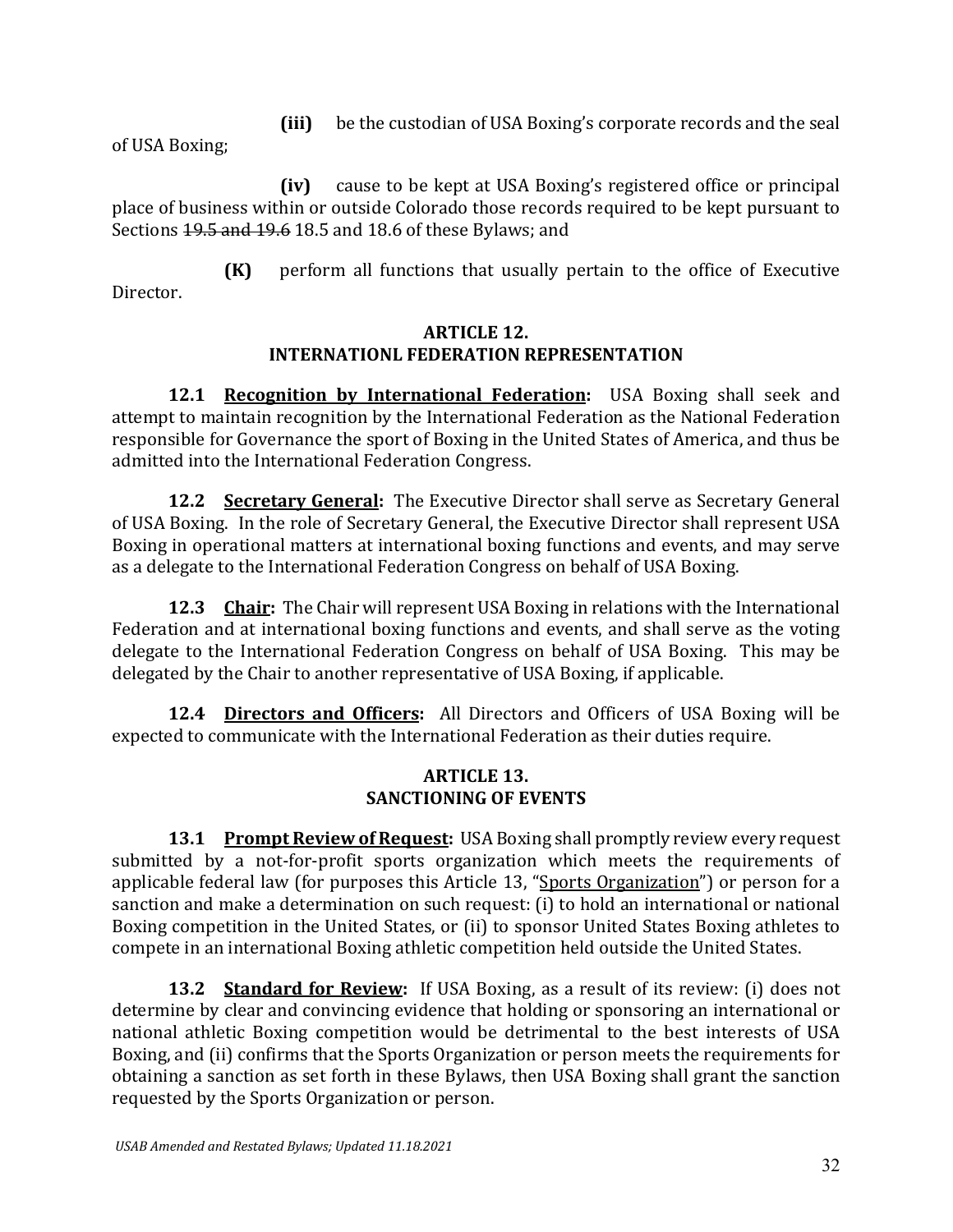**13.3 Requirements for Holding an International or National AOB Competition in the United States:** A Sports Organization or person requesting a sanction to hold an international or national competition in the United States shall comply with the following requirements:

**(A)** submits, in the form required by USA Boxing, an application to hold such competition;

**(B)** pays to USA Boxing the required sanctioning fee, provided that such fee shall be reasonable and nondiscriminatory;

**(C)** submits to USA Boxing a financial report of similar events, if any, conducted by the sports organization or person (which report USA Boxing may require to be audited); and

**(D)** demonstrates that: (i) appropriate measures have been taken to protect the eligibility of athletes who will take part in the competition; (ii) appropriate provision has been made for validation of records which may be established during the competition; (iii) due regard has been given to any international eligibility requirements specifically applicable to the competition; (iv) the competition will be conducted by qualified officials; (v) insurance coverage has been obtained in compliance with USA Boxing's insurance requirements; (vi) proper medical supervision will be provided for athletes who will participate in the competition; and (vii) proper safety precautions have been taken to protect the personal welfare of the athletes and spectators at the competition.

**13.4 Requirements for Sponsoring United States Boxing Athletes to Compete in an International Competition Held Outside the United States:** A Sports Organization or person requesting a sanction to sponsor United States athletes active in an international competition held outside the United States shall comply with the following requirements:

**(A)** submits, in the form required by USA Boxing, an application to hold such competition to the USA Boxing National Office;

**(B)** pays to USA Boxing the required sanctioning fee, provided that such fee shall be reasonable and nondiscriminatory;

**(C)** submits a report of the most recent trip to a foreign country, if any, that the Sports Organization or person sponsored for the purpose of having United States' athletes active in compete in international competition;

**(D)** submits a letter from the appropriate entity that will hold the international competition certifying that: (i) demonstrates that appropriate measures have been taken to protect the eligible status of athletes who will take part in the competition and to protect their eligibility to compete in competition; (ii) appropriate provision has been made for validation of records which may be established during the competition; (iii) due regard has been given to any international eligibility requirements specifically applicable to the competition; (iv) the competition will be conducted by qualified officials; (v) insurance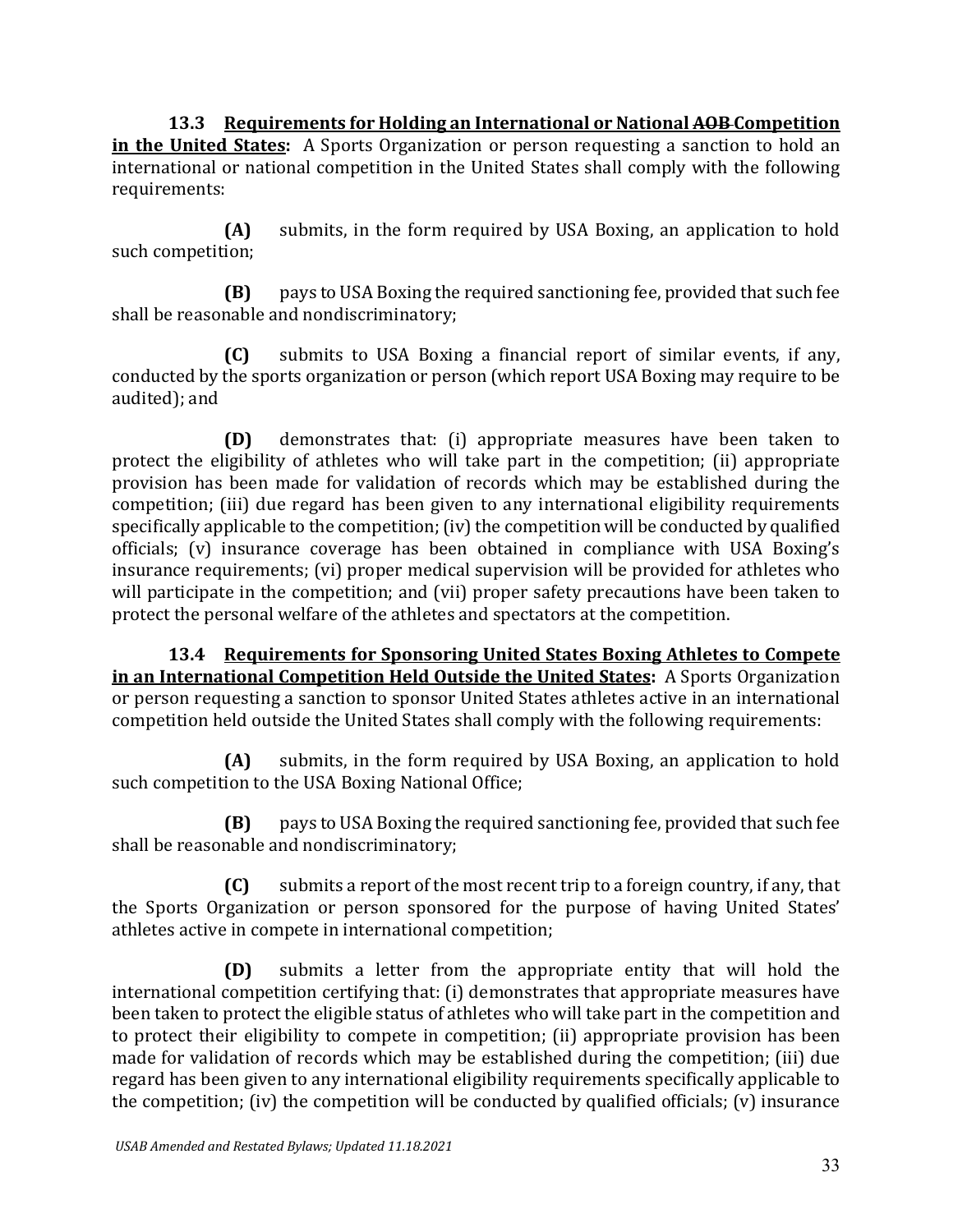coverage has been obtained in compliance with USA Boxing's insurance requirements; (vi) proper medical supervision will be provided for athletes who will participate in the competition; (vii) proper safety precautions have been taken to protect the personal welfare of the athletes and spectators at the competition; (viii) the requesting body must also obtain and show proof of medical insurance for its entire delegation; and (ix) all athletes must possess an International Federation Passbook (where available) with the necessary documentation completed, which includes but is not limited to an annual medical physical; and

If the requirements described above are not met, USA Boxing retains the right to deny any future requests until the above conditions are satisfactorily met.

## **ARTICLE 14. COMPLAINT PROCEDURES**

**14.1 Judicial & Complaint Procedures:** The Judicial Committee shall hold hearings in accordance with the USA Boxing Grievance and Complaint Policy.Following adjudication under the Policy, further remedies may be sought through binding arbitration or as provided in the Policy. Where arbitration is required or permitted, USA Boxing and its members shall submit to binding arbitration conducted in accordance with the Commercial Rules of the American Arbitration Association.

## **ARTICLE 15. SAFESPORT**

# **15.1 Allegations Regarding Sexual Abuse or Misconduct**

**(A)** In the event that any Party is alleged to have violated the USA Boxing SafeSport (or its successor in name) Policy prohibiting sexual abuse or misconduct as set out in the USA Boxing SafeSport Program Handbook, or in the event that USA Boxing receives a report that is required by the USOC to be referred to the U.S. Center for SafeSport (Center), the Center shall have such exclusive jurisdiction and authority over the investigation and final discipline for violations as the Center's policies may provide.

**(B)** There shall be no appeals of any decisions adjudicated by the Center except through arbitration with the American Arbitration Association as set forth in the Center's Bylaws or other Center or USOC governing documents.

**(C)** Neither USA Boxing nor any USA Boxing Affiliate or program shall engage in its own investigation or disciplinary process related to any allegations or reports that are within the exclusive jurisdiction of the Center. Upon the issuance by the Center of any interim suspension or other measures, or any other suspension or other sanction issued by the Center after conclusion of the adjudicative process or by agreement with the party subject to suspension or other sanction, USA Boxing and its Affiliates and programs shall enforce such suspension or other sanction throughout USA Boxing programs. USA Boxing and its affiliates and programs shall enforce any suspension or other sanction issued by the Center even if arising from allegations outside of USA Boxing programs.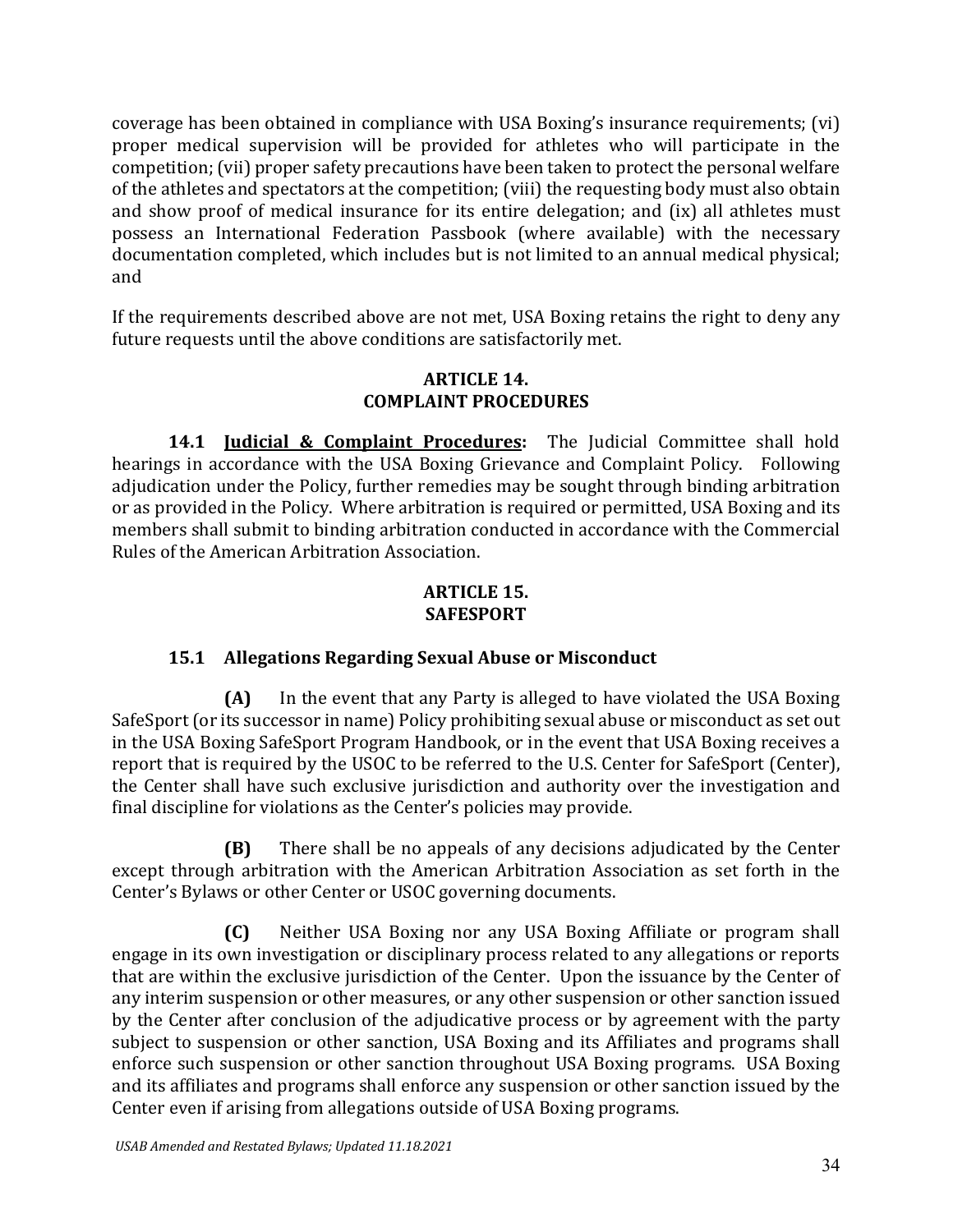**(D)** The delegation of authority and jurisdiction to the Center as set forth above, and the restrictions on USA Boxing, Affiliates and local programs, shall also include the investigation and issuance of sanctions related to allegations of other violations of the USA Boxing SafeSport Policies (e.g., physical abuse, emotional abuse, bullying, harassment, and hazing) that are involved in a matter that involves sexual abuse or misconduct. Additionally, in USA Boxing's discretion, the USA Boxing national office may request that the Center accept jurisdiction of matters that do not involve sexual abuse or misconduct but do involve allegations of physical abuse, emotional abuse, bullying, harassment, or hazing against any Party.

## **ARTICLE 16. CODE OF ETHICS**

**16.1 Code of Ethics:** USA Boxing shall adopt a Code of Ethics and a Conflicts of Interest Policy (the "Code") applicable to all USA Boxing employees, Directors of the Board, Officers, and Standing Committee members. Each of the above shall annually certify compliance with the Code, and the Ethics Committee shall monitor and enforce compliance.

#### **ARTICLE 17. FIDUCIARY MATTERS**

# **17.1 Indemnification.**

**17.1.1. Scope of Indemnification.** USA Boxing shall indemnify each Director, Officer, Employee and volunteer of USA Boxing to the fullest extent permissible under the laws of the State of Colorado, and may in its discretion purchase insurance insuring its obligations hereunder or otherwise protecting the persons intended to be protected by this Section 178.1.1. USA Boxing shall have the right, but shall not be obligated, to indemnify any agent of USA Boxing not otherwise covered by this Section 17.1.1 to the fullest extent permissible under the laws of the State of Colorado.

**17.1.2. Savings Clause; Limitation.** If any provision of the Nonprofit Corporation Act or these Bylaws dealing with indemnification shall be invalidated by any court on any ground, then USA Boxing shall nevertheless indemnify each party otherwise entitled to indemnification hereunder to the fullest extent permitted by law or any applicable provision of the Nonprofit Corporation Act or these Bylaws that shall not have been invalidated. Notwithstanding any other provision of these Bylaws, USA Boxing shall neither indemnify any person nor purchase any insurance in any manner or to any extent that would jeopardize or be inconsistent with the qualification of USA Boxing as an organization described in section 501(c)(3) of the Internal Revenue Code, or that would result in the imposition of any liability under either section 4941 or section 4958 of the Internal Revenue Code.

# **17.2 General Standards of Conduct for Directors and Officers.**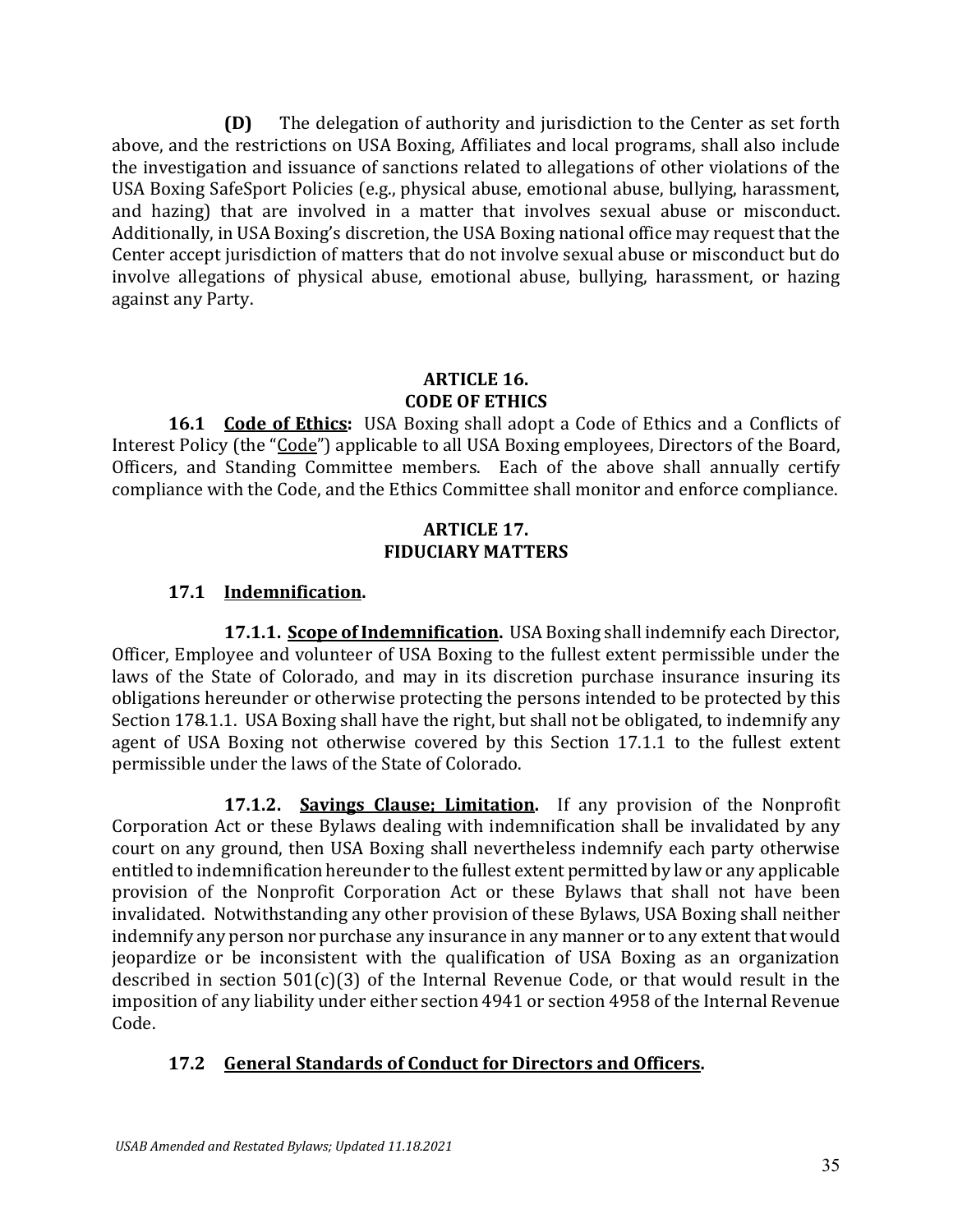**17.2.1. Discharge of Duties.** Each Director shall discharge the Director's duties as a Director, including the Director's duties as a member of a Committee of the Board, and each Officer with discretionary authority shall discharge the Officer's duties under that authority (i) in good faith; (ii) with the care an ordinarily prudent person in a like position would exercise under similar circumstances; and (iii) in a manner the Director or Officer reasonably believes to be in the best interests of USA Boxing.

 **17.2.2. Reliance on Information, Reports, Etc.** In discharging duties, a Director or Officer is entitled to rely on information, opinions, reports or statements, including financial statements and other financial data, if prepared or presented by: (i) one (1) or more Officers or employees of USA Boxing whom the Director or Officer reasonably believes to be reliable and competent in the matters presented; (ii) legal counsel, a public accountant or another person as to matters the Director or Officer reasonably believes are within such person's professional or expert competence; or (iii) in the case of a Director, a Committee of the Board of Directors of which the Director is not a member if the Director reasonably believes the Committee merits confidence. A Director or Officer is not acting in good faith if the Director or Officer has knowledge concerning the matter in question that makes reliance otherwise permitted by this Section 17.2.2 unwarranted.

 **17.2.3. Director Not Deemed to Be a "Trustee".** A Director, regardless of title, shall not be deemed to be a "trustee" within the meaning given that term by trust law with respect to USA Boxing or with respect to any property held or administered by USA Boxing including, without limitation, property that may be subject to restrictions imposed by the donor or transferor of such property.

## **17.3 Conflicts of Interest.**

**17.3.1. Definition of Conflict of Interest.** A conflict of interest arises when any "responsible person" or any "party related to a responsible person" has an "interest adverse to the corporation." A "responsible person" is any individual in a position to exercise substantial influence over the affairs of the corporation, and specifically includes, without limitation, directors and officers of the corporation. A "party related to a responsible person" includes his or her extended family (including spouse, ancestors, descendants and siblings, and their respective spouses and descendants), an estate or trust in which the responsible person or any member of his or her extended family has a beneficial interest or a fiduciary responsibility, or an entity in which the responsible person or any member of his or her extended family is a director, trustee or officer or has a financial interest. "An interest adverse to the corporation" includes any interest in any contract, transaction or other financial relationship with the corporation, and any interest in an entity whose best interests may be impaired by the best interests of the corporation including, without limitation, an entity providing any goods or services to or receiving any goods or services from the corporation, an entity in which the corporation has any business or financial interest, and an entity providing goods or services or performing activities similar to the goods or services or activities of the corporation.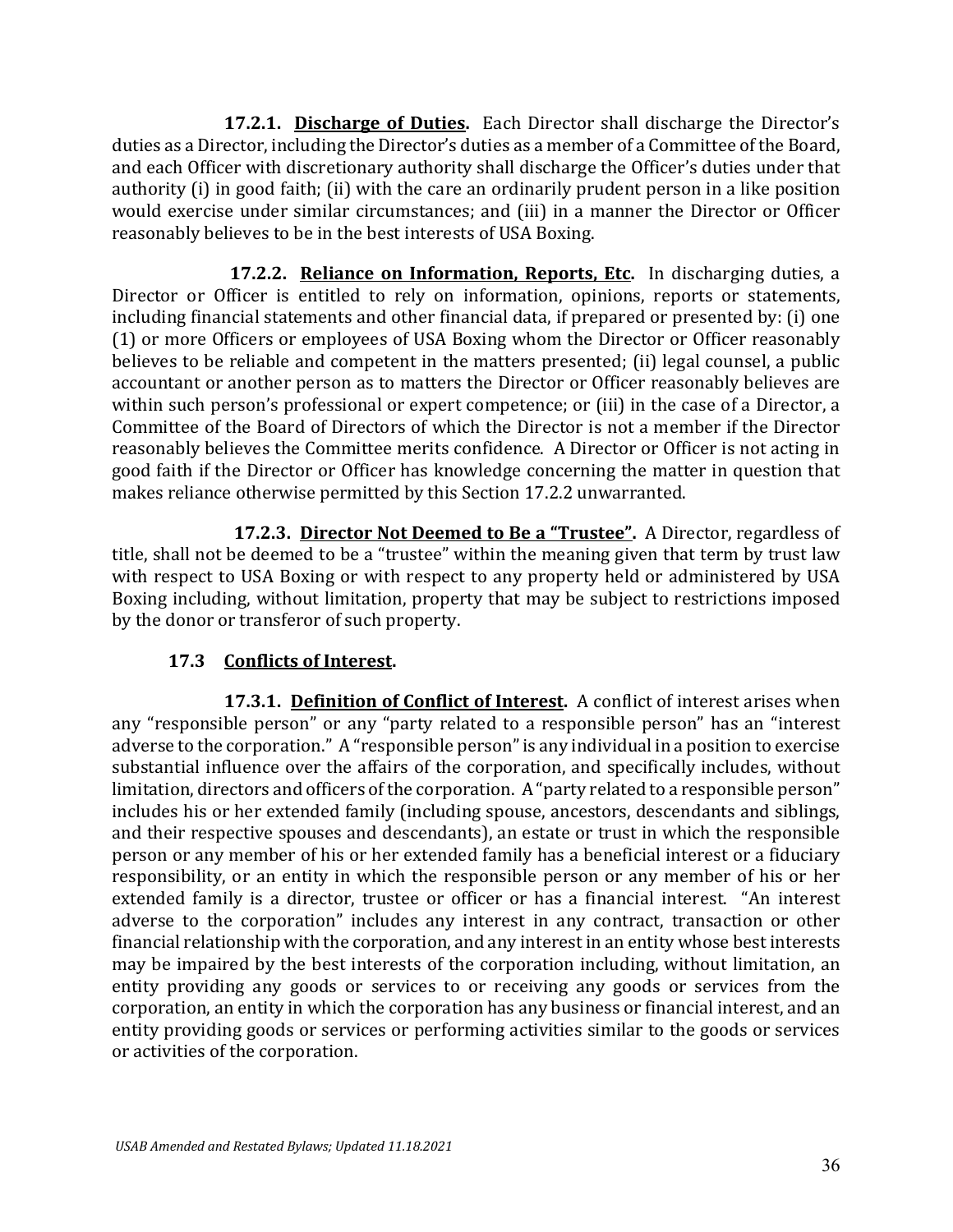**17.3.2. Disclosure.** If a responsible person is aware that USA Boxing is about to enter into any transaction or make any decision involving a conflict of interest, (a "conflicting interest transaction"), such person shall: (i) immediately inform those charged with approving the conflicting interest transaction on behalf of USA Boxing of the interest or position of such person or any party related to such person; (ii) aid the persons charged with making the decision by disclosing any material facts within the responsible person's knowledge that bear on the advisability of USA Boxing entering into the conflicting interest transaction; and (iii) not be entitled to vote on the decision to enter into such transaction.

**17.3.3. Approval of Conflicting Interest Transactions:** USA Boxing may enter into a conflicting interest transaction provided either:

**(A)** the material facts as to the responsible person's relationship or interest and as to the conflicting interest transaction are disclosed or are known to the Board of Directors or to a Committee of the Board of Directors that authorizes, approves or ratifies the conflicting interest transaction, and the Board or Committee in good faith authorizes, approves or ratifies the conflicting interest transaction by the affirmative vote of a majority of the disinterested Directors on the Board or Committee, even though the disinterested Directors are less than a quorum; or

**(B)** the material facts as to the responsible person's relationship or interest and as to the conflicting interest transaction are disclosed or are known to the members, and the conflicting interest transaction is specifically authorized, approved, or ratified in good faith by a vote of the members entitled to vote thereon; or

**(C)** the conflicting interest transaction is fair as to USA Boxing.

# **17.4 Liability of Directors for Unlawful Distributions.**

**17.4.1. Liability to USA Boxing.** A Director who votes for or assents to a distribution made in violation of the Nonprofit Corporation Act or the Articles of Incorporation of USA Boxing shall be personally liable to USA Boxing for the amount of the distribution that exceeds what could have been distributed without violating the Nonprofit Corporation Act or the Articles of Incorporation if it is established that the Director did not perform the Director's duties in compliance with the general standards of conduct for Directors set forth in Section 17.2.

**17.4.2. Contribution.** A Director who is liable under Section 17.4.1 for an unlawful distribution is entitled to contribution: (i) from every other Director who could be liable under Section 17.4.1 for the unlawful distribution; and (ii) from each person who accepted the distribution knowing the distribution was made in violation of the Nonprofit Corporation Act or the Articles of Incorporation, to the extent the distribution to that person exceeds what could have been distributed to that person without violating the Nonprofit Corporation Act or the Articles of Incorporation.

**17.5 Loans to Directors and Officers Prohibited:** No loans shall be made by USA Boxing to any of its Directors or Officers. Any Director or Officer who assents to or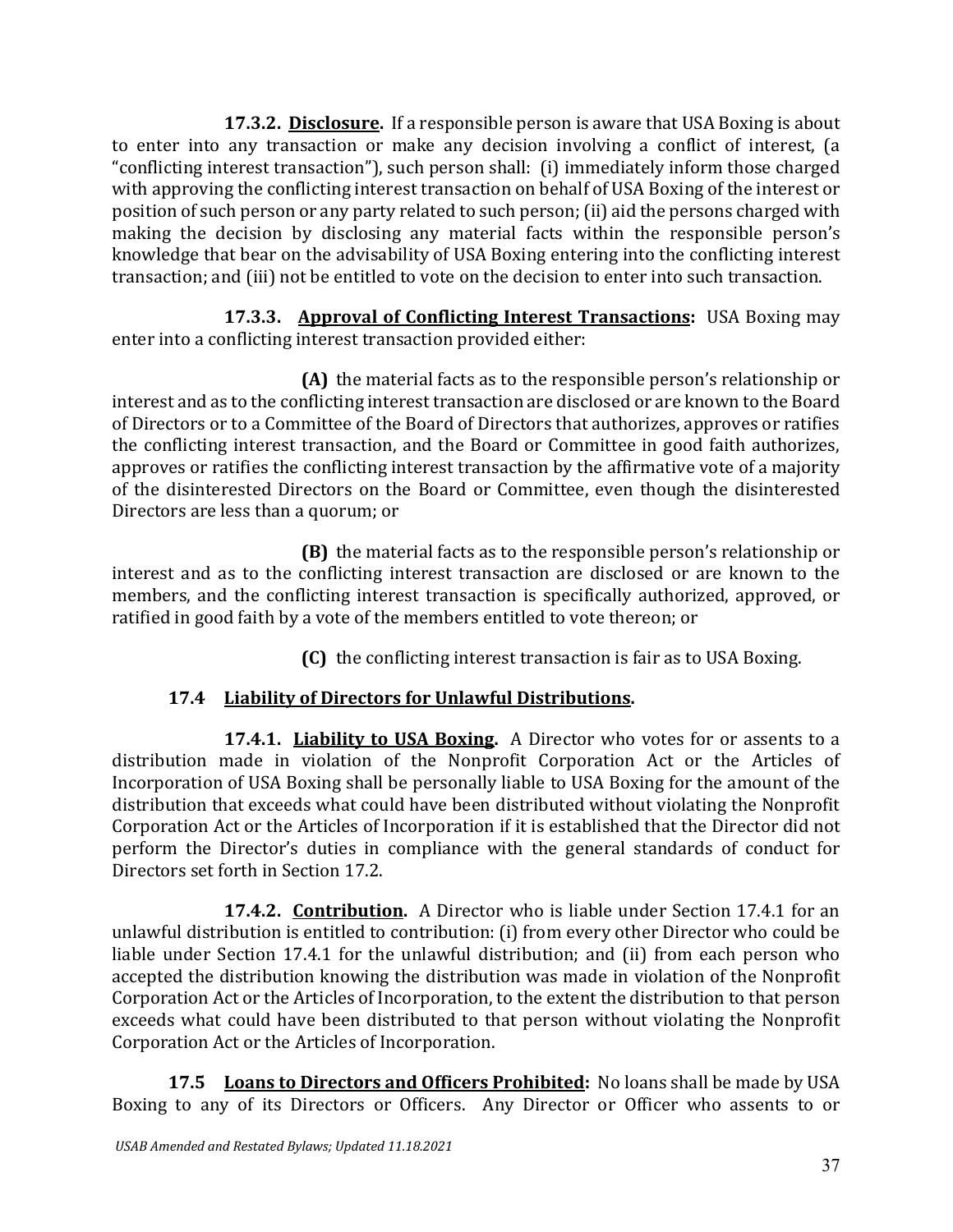participates in the making of any such loan shall be liable to USA Boxing for the amount of such loan until the repayment thereof.

#### **ARTICLE 18. RECORDS OF USA BOXING**

**18.1 Minutes, Etc.:** USA Boxing shall keep as permanent records minutes of all meetings of the members and Board of Directors, a record of all actions taken by the members or Board of Directors without a meeting, a record of all actions taken by a Committee of the Board of Directors in place of the Board of Directors on behalf of USA Boxing, and a record of all waivers of notices of meetings of the members and of the Board of Directors or any Committee of the Board of Directors. Approved minutes of all regular USA Boxing Board of Directors meetings will be published by USA Boxing online.

**18.2 Accounting Records:** USA Boxing shall maintain appropriate accounting records.

**218.3 Membership List:** USA Boxing, or its agent, shall maintain a record of the members in a form that permits preparation of a list of the names and addresses of the members in alphabetical order.

**18.4 Records in Written Form:** USA Boxing shall maintain its records in written form or in another form capable of conversion into written form within a reasonable time.

**18.5 Records Maintained at Principal Office:** USA Boxing shall keep a copy of each of the following records at its principal office:

- **(A)** the Articles of Incorporation;
- **(B)** these Bylaws;

**(C)** resolutions adopted by the Board of Directors relating to the characteristics, qualifications, rights, limitations and obligations of the members;

**(D)** the minutes of all meetings of the members, and records of all action taken by the members without a meeting, for the past three (3) years;

**(E)** all written communications within the past three (3) years to the members generally as the members;

**(F)** a list of the names and business or home addresses of the current Directors and Officers;

**(G)** a copy of the most recent corporate report delivered to the Colorado Secretary of State;

**(H)** all financial statements prepared for periods ending during the last three (3) years that a member of USA Boxing could have requested under Section 18.6.2;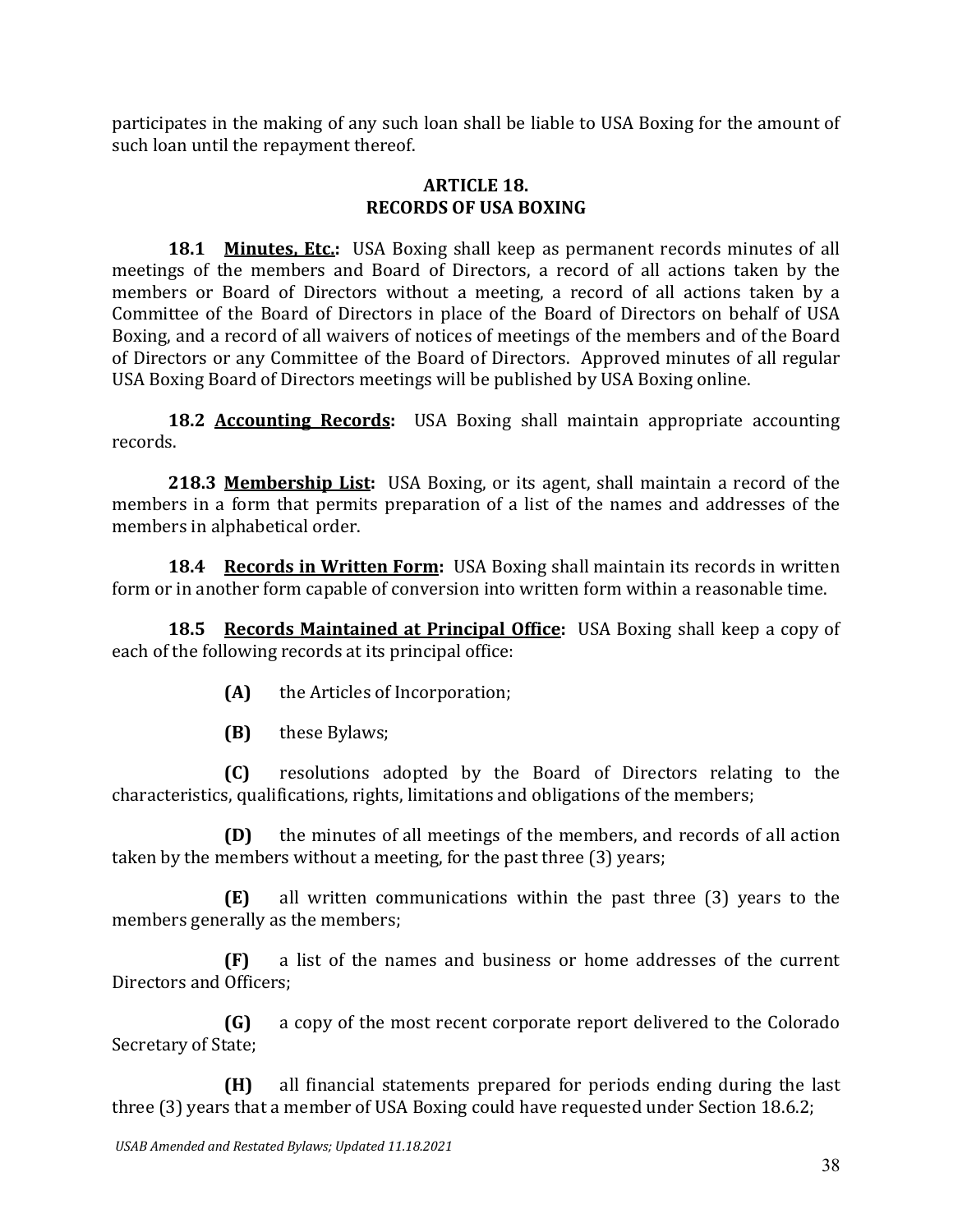**(I)** USA Boxing's application for recognition of exemption and the taxexemption determination letter issued by the Internal Revenue Service; and

## **18.6 Inspection of Records by Members.**

**18.6.1. Records Maintained at Principal Office.** A member shall be entitled to inspect and copy, during regular business hours at USA Boxing's principal office, any of the records of USA Boxing described in Section 18.5, provided that the member gives USA Boxing written demand at least five (5) business days before the date on which the member wishes to inspect and copy such records.

**18.6.2. Financial Statements.** The annual financial statements shall be posted on USA Boxing's website upon completion of the annual audit and shall be made available for inspection as required by law.

# **18.6.3. Scope of Members' Inspection Rights.**

**(A) Agent or Attorney:** The member's duly authorized agent or attorney has the same inspection and copying rights as the member.

**(B) Right to Copy:** The right to copy records under this Article 18 19 includes, if reasonable, the right to receive copies made by photographic, xerographic, electronic or other means.

**(C) Reasonable Charge for Copies:** Except for requests for financial statements pursuant to Section 18.6.2, USA Boxing may impose a reasonable charge, covering the costs of labor and material, for copies of any documents provided to a member. The charge may not exceed the estimated cost of production and reproduction of the records.

**(D) Litigation:** Nothing in this Article 18 shall limit the right of a member to inspect records to the same extent as any other litigant if the member is in litigation with USA Boxing, or the power of a court to compel the production of corporate records for examination.

#### **ARTICLE 19. FINANCIAL MATTERS**

**19.1 Fiscal Year:** The fiscal year of USA Boxing shall commence January 1 and end of December 31 each year.

**19.2 Budget:** USA Boxing shall have an annual budget.

**19.3 Audit:** Each year, USA Boxing shall have an annual audit of its books and accounts prepared by an independent certified public accountant as recommended by the Audit Committee. The Audit Committee shall provide the auditors' report to the Board of Directors upon completion.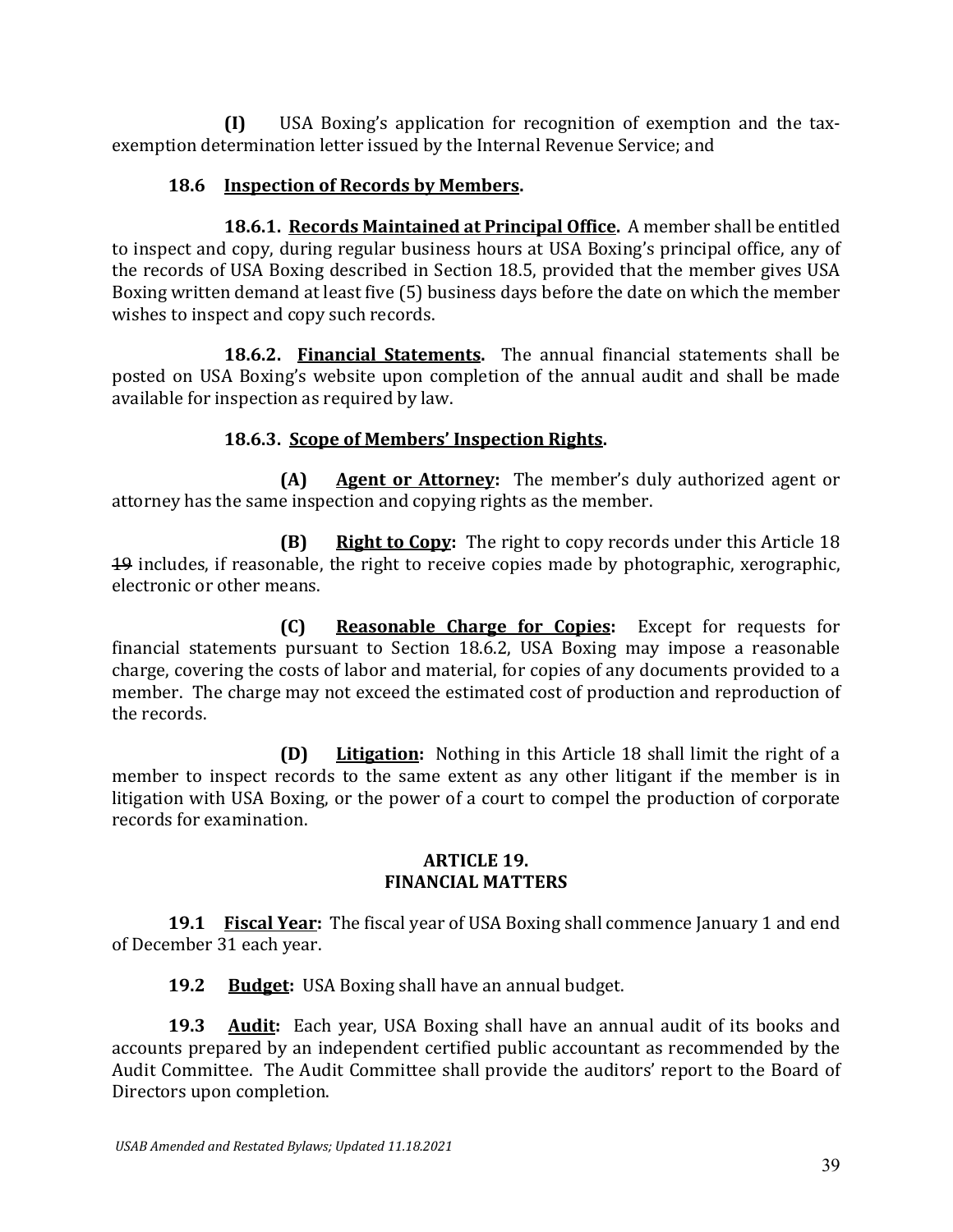#### **ARTICLE 20. MEMBERSHIP**

**20.1 Membership Registration:** Registration is required of all boxers and nonathletes competing or participating in sanctioned events, or activities of USA Boxing, subject to the rules and limitations as imposed by USA Boxing.

**20.2 Membership Registration Period:** Registration annually will cover the period from January 1 through December 31, or such other time as is set by USA Boxing.

**02.3 Registration Fee:** The membership fee in USA Boxing shall be set by the Board of Directors.

**20.4 Anti-Doping:** It is a duty of individual members of USA Boxing to comply with all anti-doping rules of the World Anti-Doping Agency (WADA), USA Boxing's International Federation, the USOPC including the USOPC National Anti-Doping Policy, and of the U.S. Anti-Doping Agency (USADA), including the USADA Protocol for Olympic and Paralympic Movement Testing (USADA Protocol) and all other policies and rules adopted by WADA, the International Federation, the USOPC and USADA. Athlete members agree to submit to drug testing by the International Federation and/or USADA or their designees at any time and understand that the use of methods or substances prohibited by the applicable anti-doping rules make them subject to penalties including, but not limited to, disqualification and suspension. If it is determined that an individual member may have committed a doping violation, the member agrees to submit to the results management authority and processes of USADA, including arbitration under the USADA Protocol, or to the results management authority of the International Federation, if applicable, or referred by USADA

**20.5 Members Subject to Discipline:** Each member is subject to suspension, ineligibility or disciplinary action (subject to the member's right to a hearing) for the violation of or failure to comply with USA Boxing's Rulebook and any written policy of USA Boxing, participating in or committing actions that bring disrepute upon and/or result in damage to USA Boxing or its programs, fraud in any form, violation of the USA Boxing Code of Conduct, Code of Ethics, or conflicts of interest rules, failure to fully cooperate with the Judicial Committee of USA Boxing, or taking actions detrimental to the welfare of Olympicstyle or other boxing, or to USA Boxing.

### **ARTICLE 21. AMENDMENT OF BYLAWS**

**21.1 Amendment:** These Bylaws may be amended, repealed, or altered, in whole or in part, and new Bylaws may be adopted, by a two-thirds vote of the entire Board of Directors at any meeting duly called.

#### **ARTICLE 22. MISCELLANEOUS PROVISIONS**